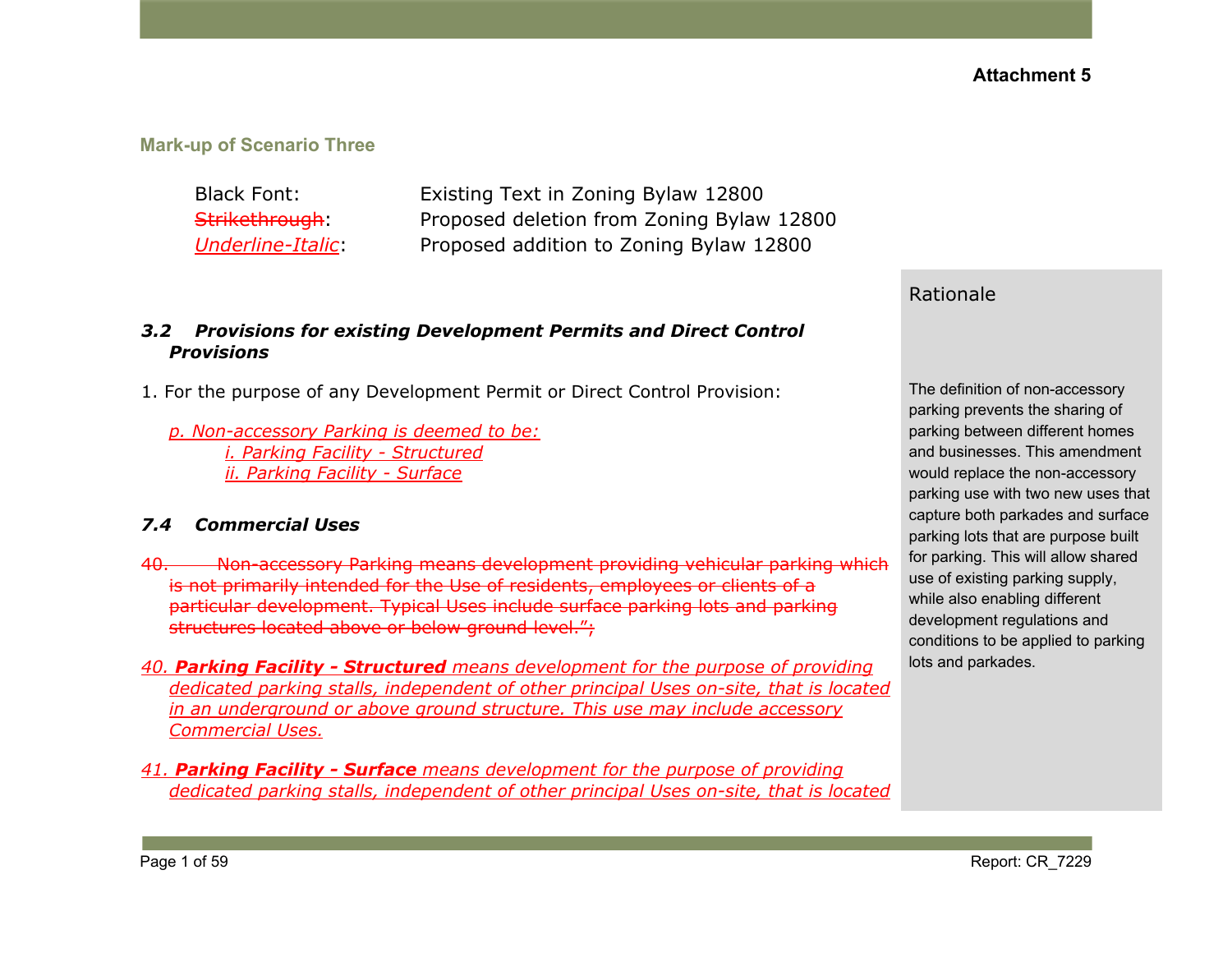*at ground level with no parking structures. This use may include accessory Commercial Uses.*

*<and renumber accordingly>*

#### *13.5 Comprehensive Site Plan*

- 3. The Comprehensive Project Site plan shall show:
	- g. common areas, including dimensions for the following:
	- vi. Parking Areas*, bicycle parking, loading spaces, and pedestrian walkways*; and

#### *14.11* **Parking** *Transportation* **Information**

- 1. The Development Officer, in consultation with Transportation Services *the appropriate City Department*, may require an applicant for a Development Permit to submit a parking impact assessment, parking utilization count, *traffic impact assessment, or Transportation Demand Management assessment or study,* or similar information necessary to determine the land use impact of vehicle parking *travel to and from the site* for the full range of Uses *development* contemplated in the Development Permit Application.
- 2. The Development Officer, having regard to the information provided in section 14.11(1) may, in consultation with Transportation Services *the appropriate City Department*, apply conditions to the approval of the Development Permit to mitigate land use impacts of vehicle parking travel to and from the site.
- 3. When a parking impact assessment *traffic impact assessment or Transportation Demand Management Study* is required pursuant to subsection 14.11(1), *it* parking impact assessment shall be completed by a Professional Engineer

Adding non-vehicle parking infrastructure to this list results in all types of parking and loading spaces to be shown on the plan.

A broader range of studies are named, and this allows a more holistic review of the travel to and from a development.

Specific reference to a business area are removed due to their name changing regularly.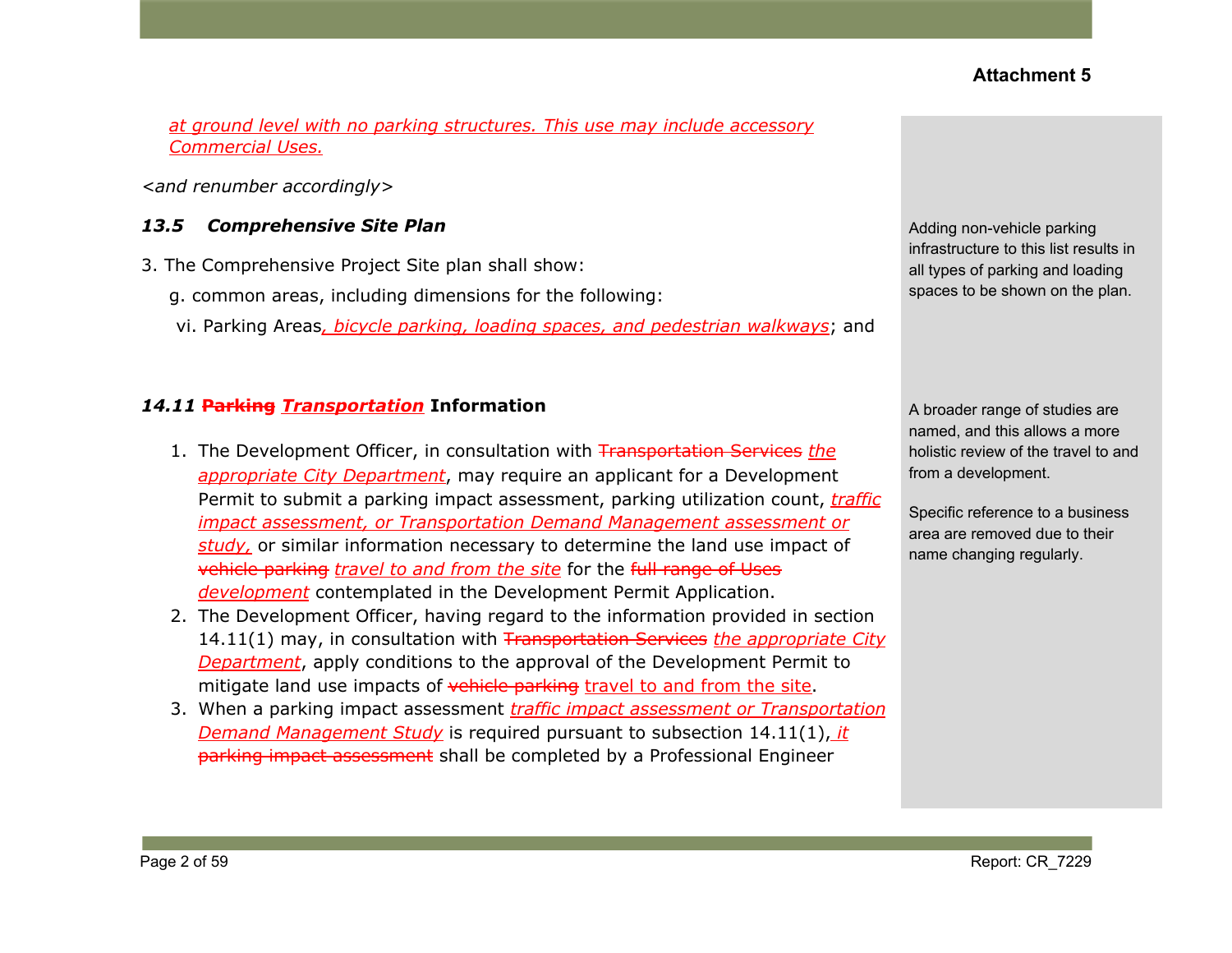registered in Alberta, to the satisfaction of the Development Officer in consultation with Transportation Services.

#### *23. Enforcement and Penalties*

#### **23.1 Offences**

10. Notwithstanding subsection 23.1(2), it is an offence to hardsurface an area within a Front Yard or a flanking Side Yard in a way that contravenes *Section 54.3* subsection 54.1(4) or subsection 54.1(5) of this Bylaw without a valid and approved Development Permit when a Development Permit is required.

#### *Section 23A - Specified Penalties for Offences*

Hardsurfacing in contravention of *Section 54.3* subsection 54.1(4) or 54.1(5) without a Development Permit.

*50. Accessory Uses and Buildings*

#### **50.1 Accessory Uses and Buildings: General**

1. A Use shall be Accessory to a Permitted or Discretionary Use which is a principal Use on the Site, if such Use complies with the definition of Accessory in this Bylaw. Notwithstanding the foregoing, Accessory parking may be on the same Site as the principal Use or comply with [subsection](https://webdocs.edmonton.ca/InfraPlan/zoningbylaw/ZoningBylaw/Part1/Development/54_2_Required_Off-street_Vehicular_Accessory_Parking.htm) 54.2(2) of this Bylaw.

## *54.1 Off-street Parking and Loading Regulations General Off-street Parking and Loading Requirements*

1. Applicability and Exceptions

Updated reference to reflect the new section numbering.

Updated reference to reflect the new section numbering.

The distinction between accessory and non-accessory is removed to allow the sharing of parking spaces between different uses.

Renamed to reflect that these rules apply to all parking spaces provided.

It is not necessary to refer to other sections of the bylaw as being in force.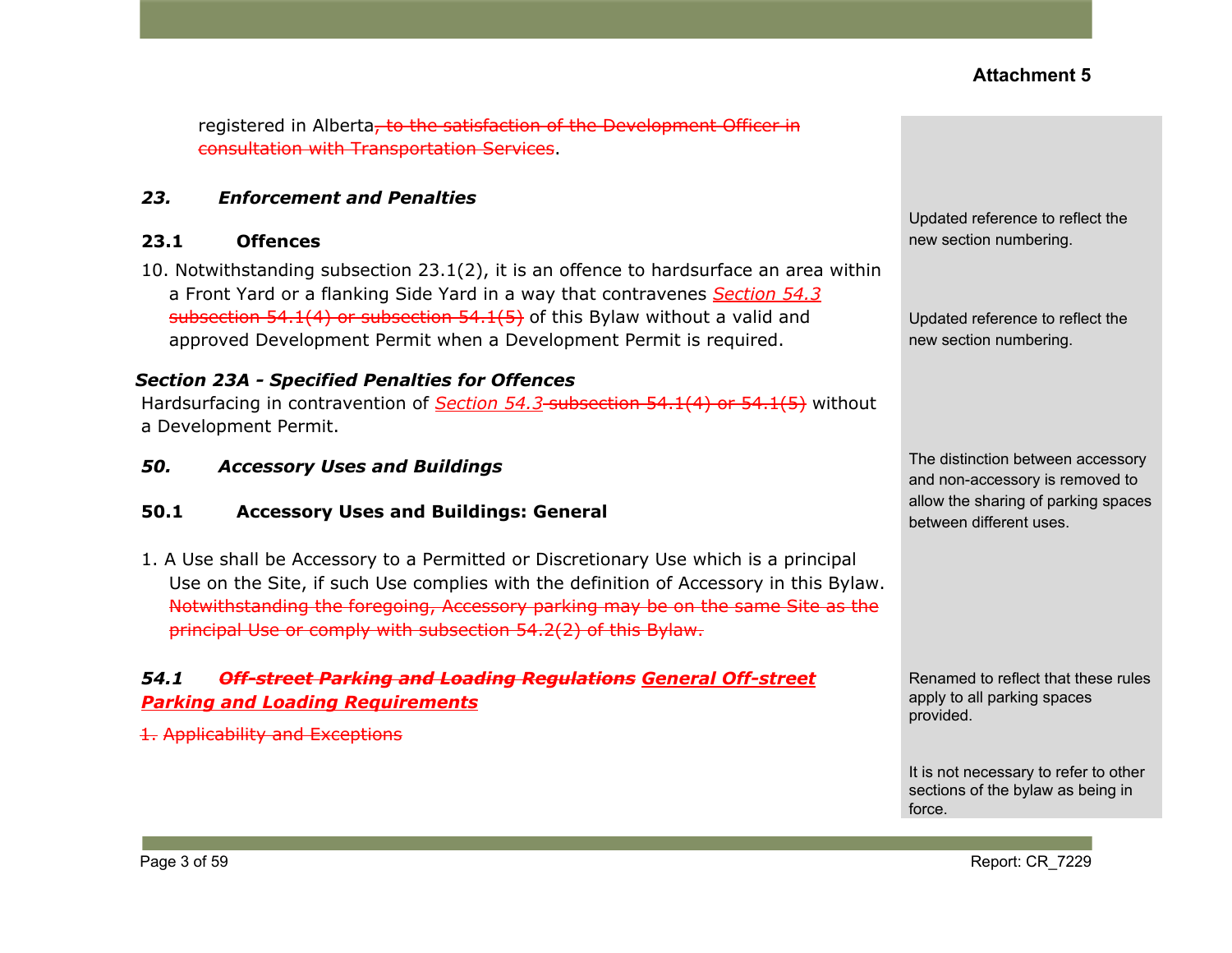- a. The regulations contained within this Section shall not apply to buildings or Uses existing at the time of the adoption of Zoning Bylaw 12800 until development takes place in a manner outlined in 54.1(1)(b).
- b. When any development takes place on any Site, off-street parking and loading facilities for each building type or Use, including Accessory Uses, shall be provided and maintained in accordance with the regulations and standards of this Bylaw, except that:
	- i. a change in Use development in accordance with subsection 12.2.(1)(f) shall not be required to provide additional parking on Site and shall maintain the parking requirement of the existing or proposed Use, whichever is less; and
	- ii. where new off-street parking facilities or loading facilities are provided when not required, the location, design and operation of such facilities shall comply with all the regulations of this Bylaw.
- c. All required parking and loading facilities shall only be used for the purpose of accommodating the vehicles of clients, customers, employees, members, residents or visitors in connection with the building or Use for which the parking and loading facilities are provided, and the parking and loading facilities shall not be used for driveways, access or egress, commercial repair work, display, sale or storage of goods of any kind, except for the purpose of Special Events.
- *1. Where off-street parking and loading facilities are provided they shall be provided and maintained in accordance with the regulations and standards of this Bylaw. Where off-street parking facilities or loading facilities are provided when not required, the location, design and operation of such facilities shall comply with all the regulations of this Bylaw.*

Incorporated into the loading spaces regulations.

This regulation consolidates a number of provisions related to safety and design into a single regulation that apply to all parking areas.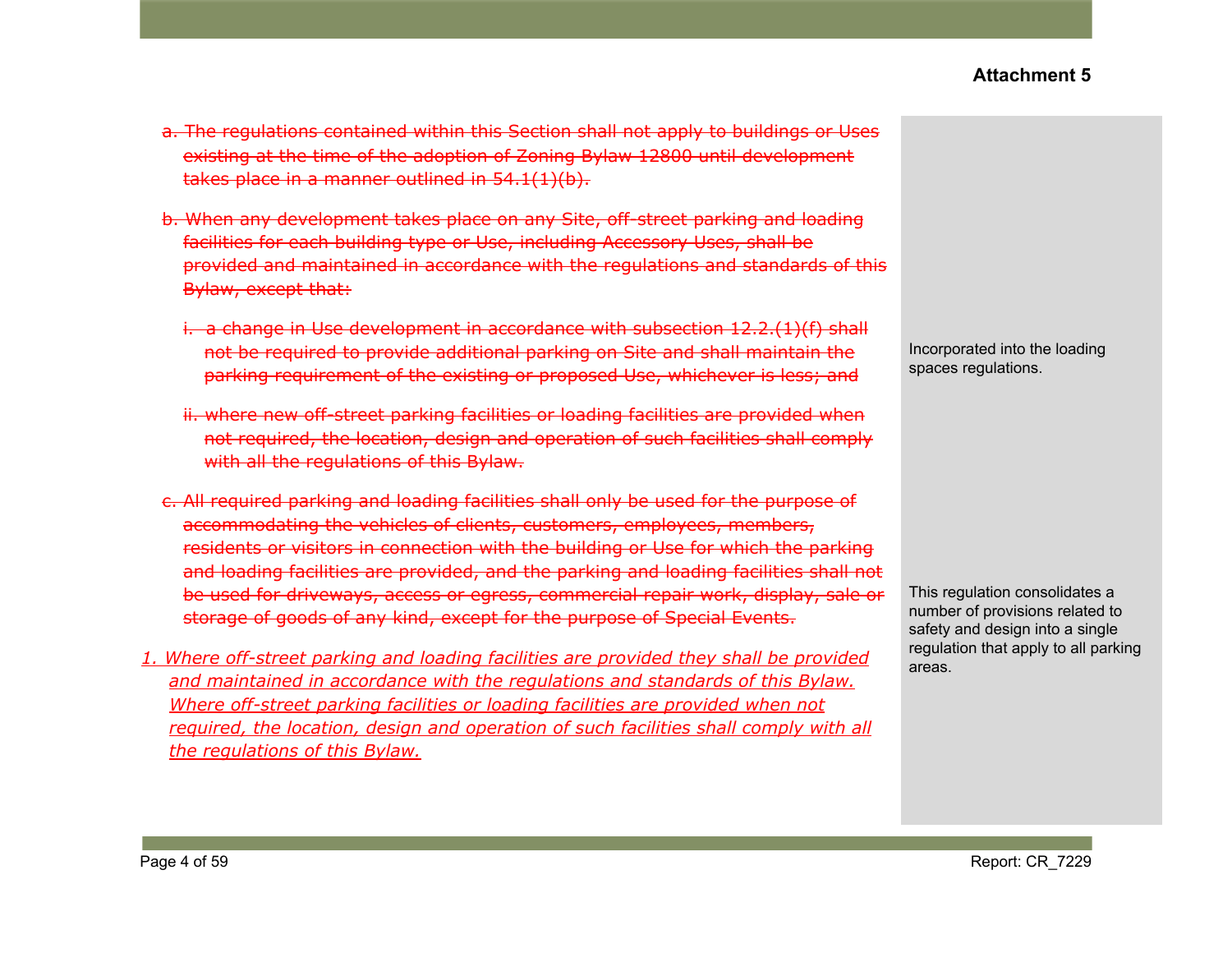- *2. All parking, loading, and drop-off areas will be designed to ensure a safe physical environment.*
- *3. Minimum vehicle parking space and loading space dimensions*
	- *a. All provided parking spaces shall be clear of any access driveways, aisles, ramps, columns, signs, pedestrian passageways, building door swing area, and other similar obstructions.*
	- *b. Loading facilities shall not be used for driveways, access or egress, commercial repair work, display, sale, or storage of goods of any kind.*
	- *c. All provided parking spaces and loading spaces shall conform to the following minimum dimensions:*

| Parking<br>space type                                                | Lenath           | Width<br>(no<br>obstructi<br>ons) | Width with<br>obstruction<br>on one side<br>(including<br>two or more<br>car garage) | Width with<br>obstruction<br>on both<br>sides<br><i>(including)</i><br>one car<br>garage) | <b>Vertical</b><br>Clearance | Special consideration                                                                                                                                                                                                                                                                                      |
|----------------------------------------------------------------------|------------------|-----------------------------------|--------------------------------------------------------------------------------------|-------------------------------------------------------------------------------------------|------------------------------|------------------------------------------------------------------------------------------------------------------------------------------------------------------------------------------------------------------------------------------------------------------------------------------------------------|
| <b>Standard</b><br><u>spaces and</u><br>Visitor<br>Parking<br>spaces | 5.5 <sub>m</sub> | 2.6 m                             | 2.8 m                                                                                | 3.0 m                                                                                     | 2.1 m                        | Includes passenger pick-up and<br>drop-off spaces if they are designated<br>with signs to reserve the parking<br>spaces for pick-up and drop-off.<br>Where visitor parking is required, it<br>must be readily available to an<br>entrance of the building and be<br>clearly identified as visitor parking. |
| <b>Small Car</b>                                                     | 4.6 <sub>m</sub> | 2.6 m                             | 2.8 m                                                                                | 3.0 <sub>m</sub>                                                                          | 1.9 m                        | Maximum 30% of provided spaces<br>are small car spaces. Such spaces<br>shall be clearly signed as small car<br>spaces.                                                                                                                                                                                     |
| <b>Tandem</b>                                                        | <u>12.0 m</u>    | 2.6 m                             | 2.8 m                                                                                | 3.0 <sub>m</sub>                                                                          | 2.1 m                        | Parking spaces may only be provided<br>as Tandem Parking if:<br><i>i. the Tandem Parking is not used for</i><br>visitor parking;<br>ii. both Tandem Parking spaces are                                                                                                                                     |

This table consolidates a number of provisions related to safety and design into a single regulation that apply to all parking areas.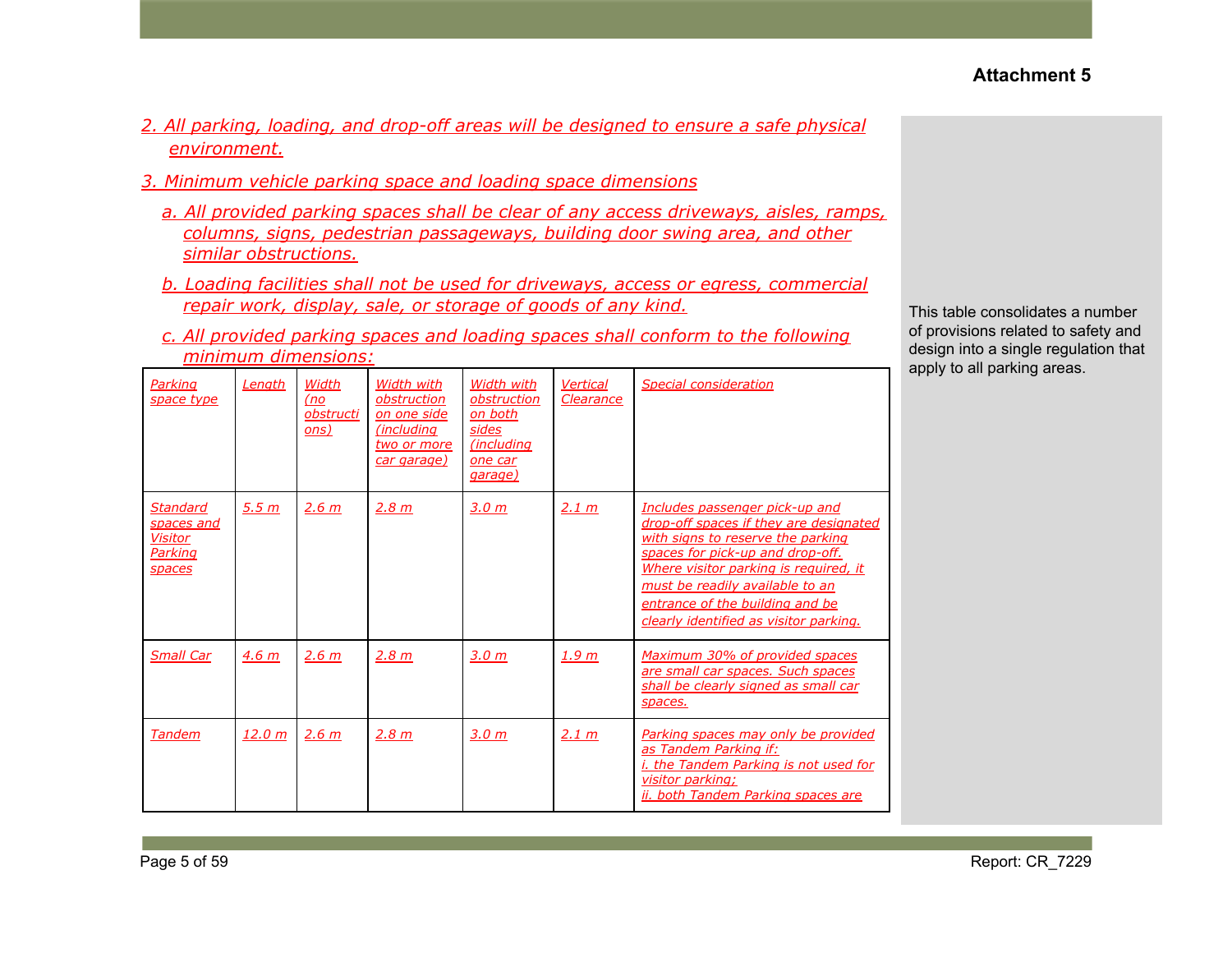|                                      |                  |                  |                                                                                                                                                                 |                  |                  | developed to provide parking for the<br>same Dwelling; and<br>iii. the Tandem Parking does not<br>block access to any other parking<br>space.                                                                                                                                                       |
|--------------------------------------|------------------|------------------|-----------------------------------------------------------------------------------------------------------------------------------------------------------------|------------------|------------------|-----------------------------------------------------------------------------------------------------------------------------------------------------------------------------------------------------------------------------------------------------------------------------------------------------|
| Expanded/<br>oversized               | 6.2 m            | 2.9 <sub>m</sub> | 3.1 m                                                                                                                                                           | 3.3 <sub>m</sub> | 2.4 m            | shall be painted with double line<br>markings                                                                                                                                                                                                                                                       |
| <b>Barrier Free</b>                  | 5.5              | 2.4              | be located adjacent to a<br>2.4 m wide access aisle<br>where no parking shall be<br>allowed and which shall be<br>marked to indicate no<br>parking is permitted |                  | 2.4 m            | be located adjoining to or near to a<br>barrier free path of travel leading to a<br>barrier free entrance.                                                                                                                                                                                          |
| Parallel                             | 7.0 m            | 2.6 m            | Drive aisle width is not<br>required if adjacent to a<br>public right of way.                                                                                   |                  | 2.1 m            | except that an end space with an<br>open end shall be a minimum length<br>of 5.5 m.                                                                                                                                                                                                                 |
| Passenger<br>Pick-up and<br>Drop-off | 7.0 <sub>m</sub> | 2.6 <sub>m</sub> | N/A                                                                                                                                                             | N/A              | 2.1 m            | Passenger Drop-off Spaces shall be<br>oriented parallel to the flow of traffic<br>to accommodate through-movement<br>of vehicles and to eliminate the need<br>for backing or significant turning<br>movements.                                                                                      |
| Loading<br><b>Space</b>              | 9.0 <sub>m</sub> | 3.0 <sub>m</sub> | N/A                                                                                                                                                             | N/A              | 4.0 <sub>m</sub> | Unless larger dimensions are<br>required, having regard to the type of<br>vehicle loading and unloading without<br>projecting into a public roadway.<br>Each off-street loading space shall be<br>of adequate size and accessibility to<br>accommodate the vehicles expected<br>to load and unload. |

*c. minimum vehicle parking space dimension regulations:*

*i. are measured*

The measurements relocate and consolidate from several other sections, as well as answer common questions about how to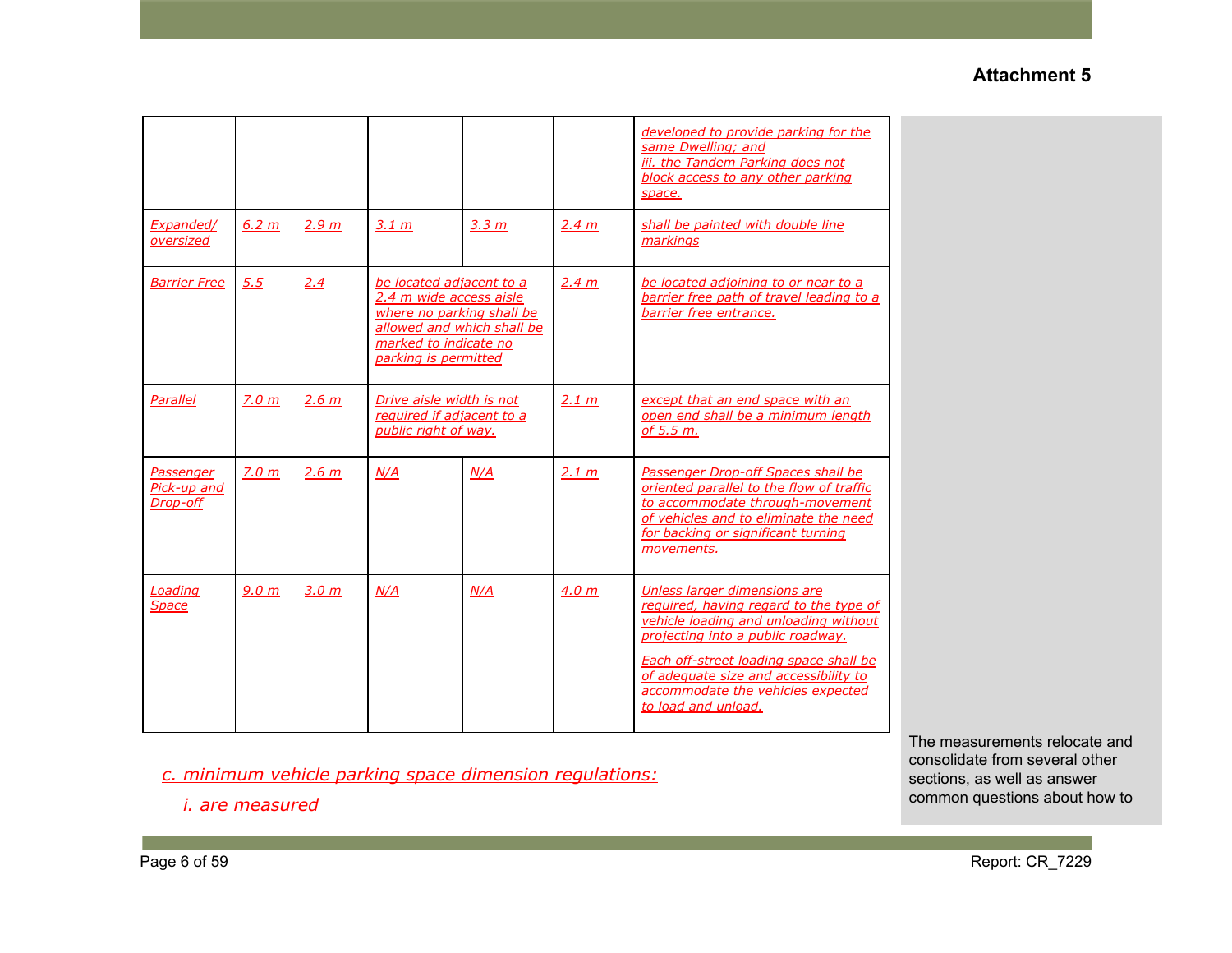*A) to the centreline of the painted line, when unobstructed; or*

- *B) from the unobstructed width from face to face of the obstruction(s), or face of the obstruction to the centre-line of the painted line, when obstructed;*
- *ii. Vertical clearance is required to meet the entire distance between the driveway and the parking space. For greater certainty, this includes mechanical units, plumbing and other pipes, structural supports that are along the drive path and into the parking space;*
- *iii. drive aisles shall be a minimum of:*
	- *A) 7.0 m wide for 90º parking,*
	- *B) 5.5 m wide for 60º parking, and*
	- *C) 3.6 m wide for 45º parking and parallel parking;*
	- *D) where parking spaces are located with access directly off a Lane, the required width of the aisle may be reduced by the width of the Lane, but the entire parking space must be provided on the site.*

#### *4. Landscaping for parking areas shall be provided as following:*

- *a. Surface parking areas containing parking for 30 or more vehicles shall incorporate landscaped open space within the parking area, calculated on the basis of 2.0 m<sup>2</sup> per parking and loading space, with a minimum of one landscaped island.*
- *b. Surface parking areas containing parking for 40 or more vehicles shall incorporate landscaped open space within the parking area, calculated on the basis of 2.0 m<sup>2</sup> per parking and loading, with a minimum of two landscaped islands.*
- *c. Parking islands shall be placed to provide visual relief, to assist vehicular circulation and to organize large areas of parking into smaller cells, and shall be Landscaped in accordance with Section 55.3 - General Planting Requirements.*

design parking spaces and parking lots.

These regulations relocate existing landscaping requirements to the general requirements. Further refinement of these regulations will be undertaken as part of Zoning Bylaw Renewal, with a view to incorporate Low Impact Development (LID) and climate resiliency principles.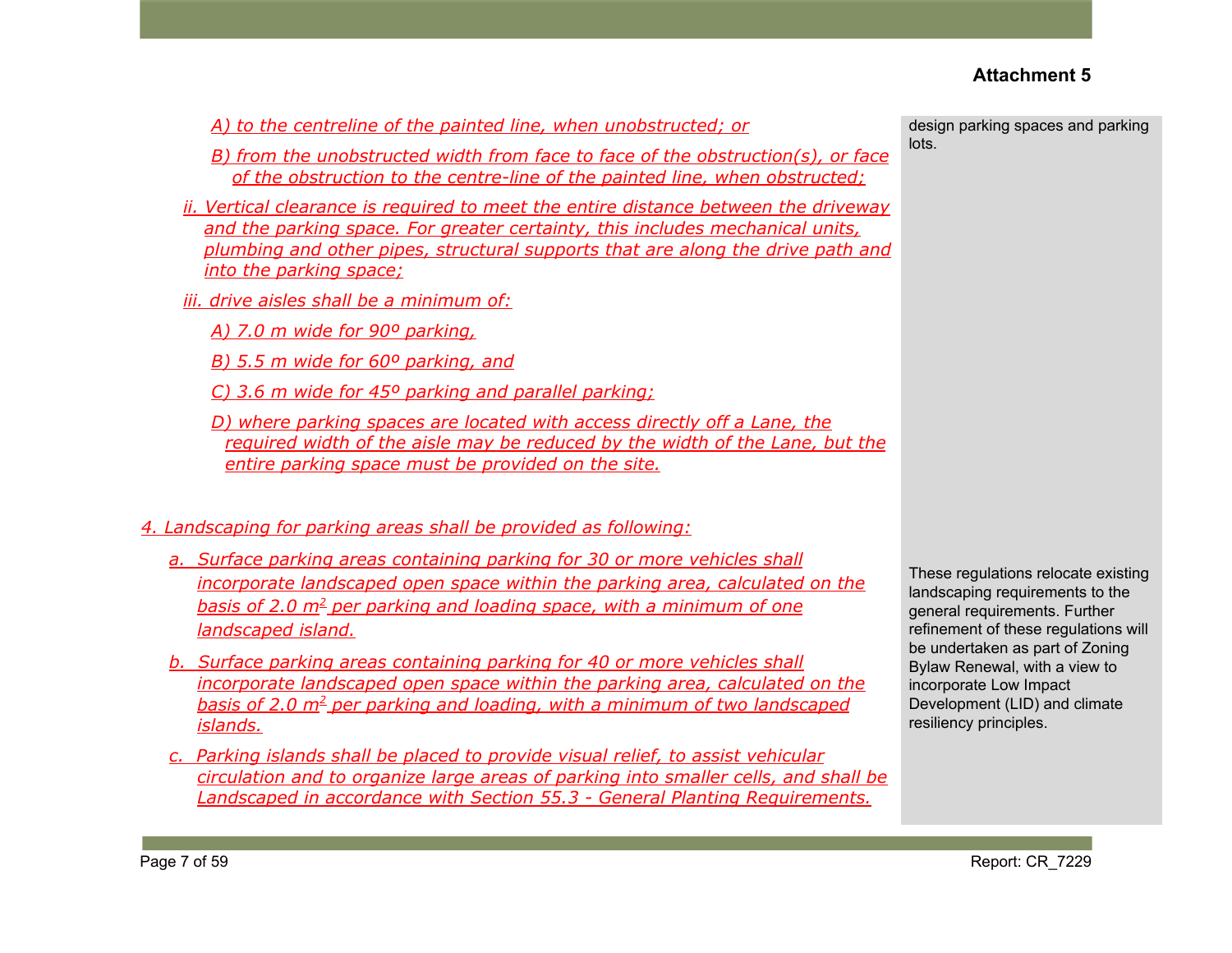#### *5. The following regulations apply to a Parking Facility - Structured:*

- *a. When a Parking Facility - Structured are located underground next to a Treed Landscape Boulevard, the Development Officer shall request information regarding the protection of the root system of adjacent trees and, in consultation with the appropriate City Department, shall apply conditions to the approval of the Development Permit to protect Treed Landscape Boulevards.*
- *b. When a Parking Facility - Structured is located on a Site within the boundaries of Schedule 1C, the design shall:*
	- *i. provide continuity of commercial Frontage along the street. In the case of a corner Site the Parking Structure shall continue the commercial frontage on the flanking public roadway.*
	- *ii. provide a minimum 4.0 m in Height on the ground level Storey of the Parking Garage.*
	- *iii. screen any parking structures above the first storey with building facades or public art.*
- 2. General Requirements
	- a. Where provision of off-street vehicular parking, Garage spaces, Bicycle Parking or loading spaces is required by this Bylaw with the exception of Single Detached Housing, Duplex Housing, and Semi-detached Housing, a plan of the proposed Site layout shall be included with the Development Permit Application. The Site plan must be drawn to scale and must clearly illustrate the lot size and configuration, building locations, site access, parking and loading spaces, on-site circulation and any other details relevant to the review of the development proposal.

These regulations are relocated and clarified to provide design guidance on all parking garages.

This is the first departure between the three scenarios.

Section 13.5 speaks to what is required to be shown on a site plan. These requirements are incorporated into section 13.

Schedules are deleted and the number of spaces are incorporated into the way the text is written.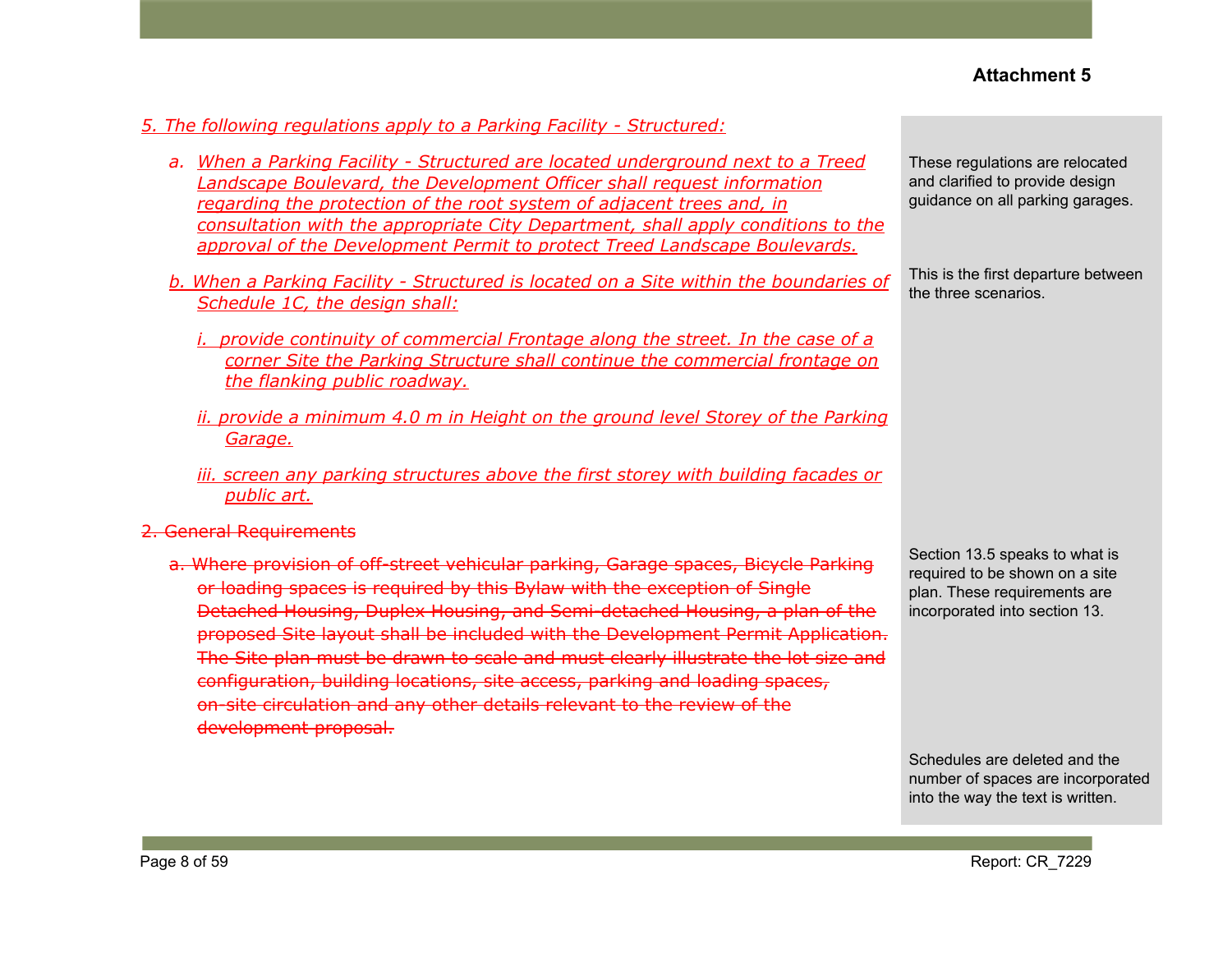- b. The number of off-street vehicular parking spaces, Bicycle Parking spaces and loading spaces required for any Use is specified in Schedule 1, Schedule 2 and Schedule 3 respectively.
- c. Where Schedules 1, 2 and 3 do not clearly define regulations for a particular development, the single Uses or combination of Uses most representative of the proposed development shall be used by the Development Officer to determine the vehicular parking, Bicycle Parking and loading requirements.
- d. Where the total number of vehicular parking spaces, Bicycle Parking spaces or loading facilities is determined by reference to a unit such as the number of seats or Floor Area, the next higher whole number shall be required where the calculation results in a fractional number of required spaces.
- e. Where more than one calculation of parking space requirements is specified for a Use, the greater requirement shall be applied.
- f. Parking spaces may only be provided as Tandem Parking if:
	- i. the Tandem Parking is not used for visitor parking;
	- ii. both Tandem Parking spaces are developed to provide parking for the same Dwelling; and
	- iii. the Tandem Parking does not block access to any other parking space
- g. The Development Officer may use their variance power to relax the vehicular parking requirements in Schedule 1, the Bicycle Parking requirements in Schedule 2 and the loading requirements in Schedule 3, however such a variance shall only be considered in cases where the nature of the Use, the size of the Site, or other physical constraints result in a situation where the requirements cannot be met on-site without unnecessary hardship or practical difficulties.

Tandem parking relocated to the special consideration column of the parking stall size table.

Hardship is a standard reason to grant a variance as per the Municipal Government Act, so it is unnecessary to state that as a condition. However, there may be other reasons for allowing a variance that is not a result of hardship, such as meeting City plans, policies, or other method to minimize land use impacts. These opportunities are added to the new Section 54.10.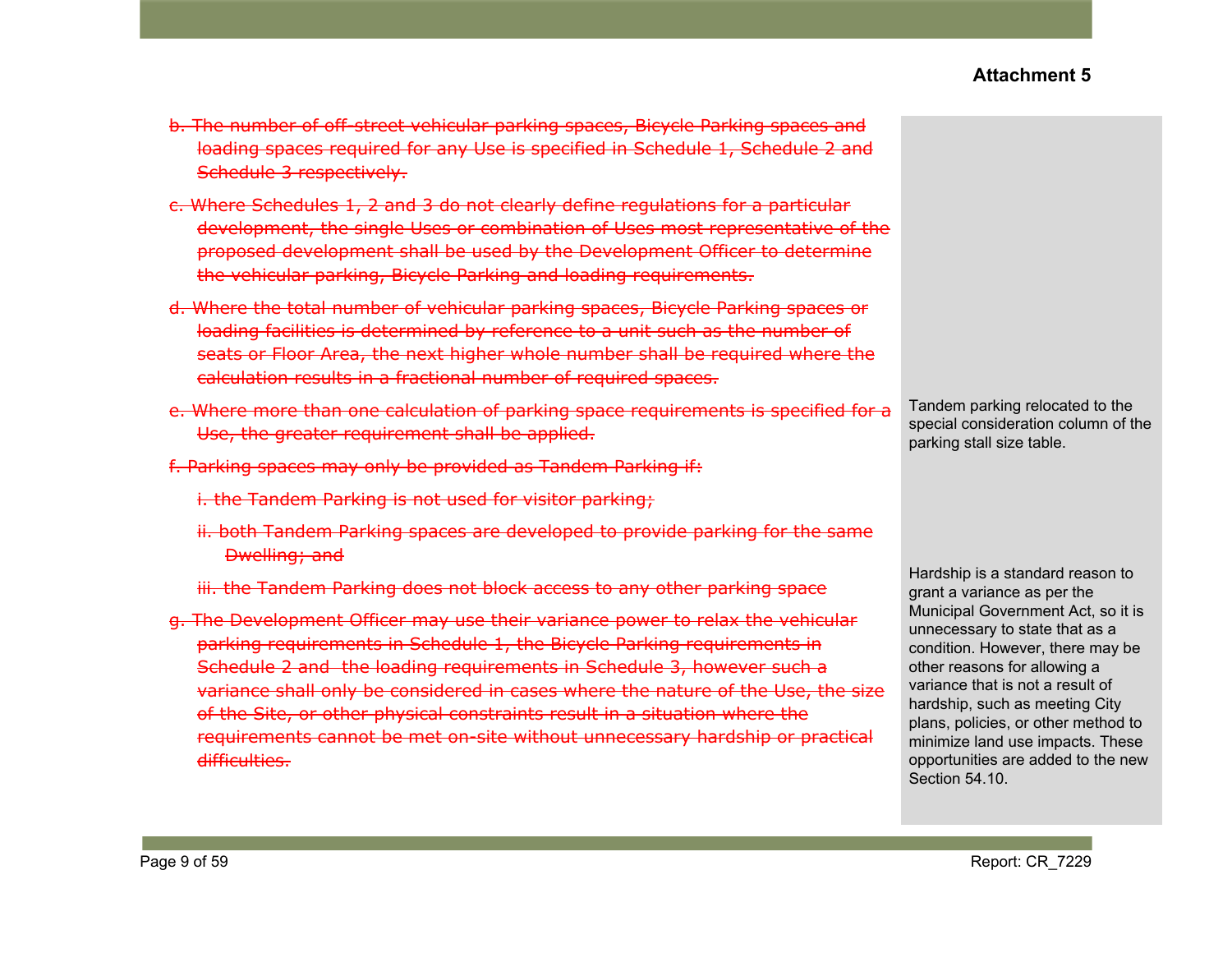In the case of the multiple Use of a Site, the Development Officer shall calculate the vehicular parking, Bicycle Parking and total off-street loading requirement for each individual Use and the total shall be deemed to be the required vehicular parking, Bicycle Parking or off-street loading for the Site, unless the applicant can demonstrate that there is complementary use of the parking or loading facilities which would warrant a reduction in the requirements. Where such reduction is made, this shall be considered a variance and the Development Officer shall state the reduction and the reasons for it on the Development Permit. *When calculating multiple uses on a site, round once only at the end; regular math rounding rules apply.*

- 3. Parking for People with Disabilities
	- a. Parking spaces for the disabled shall:
		- i. be provided in accordance with the Alberta Building Code in effect at the time of the Development Permit application, for which no discretion exists;
		- ii. be included, by the Development Officer, in the calculation of the applicable minimum parking requirement; and
		- iii. be identified as parking spaces for the disabled through the use of appropriate signage, in accordance with Provincial standards.
- *6. The minimum number of Designated Stalls for Use by Persons with Disabilities shall be as follows:*

| <b>Floor Area</b>                                  | <b>Minimum Number of Required Barrier</b><br><b>Free Parking Stalls</b> |
|----------------------------------------------------|-------------------------------------------------------------------------|
| <i>i)</i> Less than 60 $m^2$                       | <u>0</u>                                                                |
| ii) 60.0 m <sup>2</sup> to 300 m <sup>2</sup>      |                                                                         |
| <u>iii) 300 m<sup>2</sup> to 750 m<sup>2</sup></u> |                                                                         |

New regulations are added to ensure barrier-free parking is still required even when no vehicular parking is required.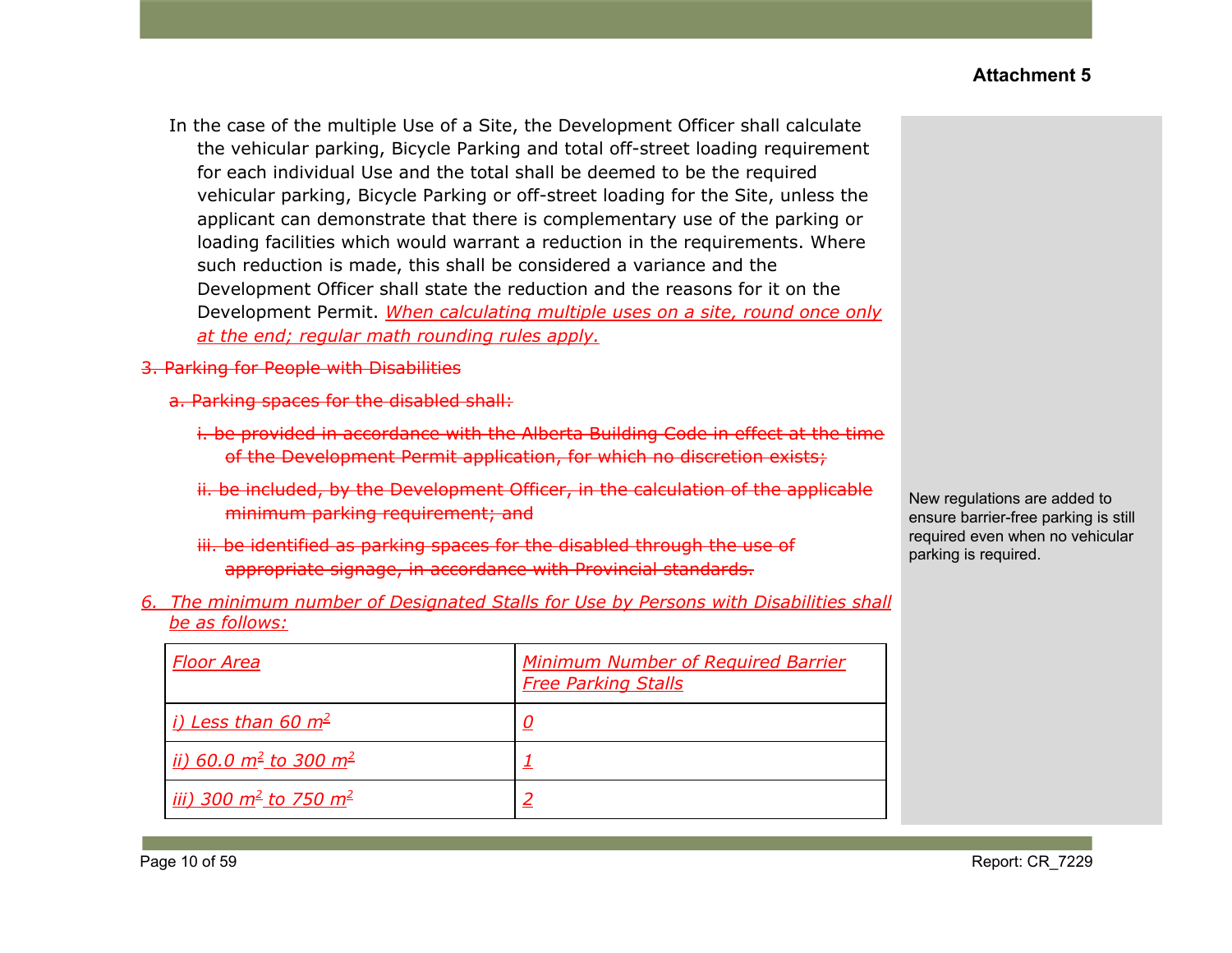This aligns with existing barrier-free parking requirements of the Alberta Building Code, which does not require barrier-free parking for low-density housing types. Multi-unit Housing developments still require barrier free spaces.

The front yard parking design requirements are relocated to the new Section 54.3, on Page 14

| <u>iv)</u> 750 m <sup>2</sup> to 1500 m <sup>2</sup> |                    |
|------------------------------------------------------|--------------------|
| v) 1500 $m^2$ to 3000 $m^2$                          |                    |
| vi) every additional 3000m2                          | 1 additional space |

- *7. Notwithstanding subsection 54.1.6, Garden Suites, Secondary Suites, Duplex Housing, Mobile Homes, Semi-Detached Housing, Single Detached Housing, and Row Housing shall not require designated stalls for use by persons with physical disabilities.*
- *8. All designated stalls for use by persons with physical disabilities shall be constructed and identified in accordance with the Alberta Building Code.*
- 4. The Front Yard of any ground level Dwelling in any Residential Zone, or in the case of a corner Site, either the Front Yard or the flanking Side Yard in any Residential Zone, may include a maximum of one Driveway. The Driveway shall:
	- a. lead directly from the roadway to the Garage or Parking Area;
	- b. for a Garage or Parking Area with one parking space, have a maximum width of 4.3 m, or the width of the Garage or Parking Area, whichever is the lesser;
	- c. For a Garage or Parking Area with two or more parking spaces, have a maximum width that shall be calculated as the product of 3.7 m multiplied by the total number of adjacent side-by-side parking spaces contained within the Garage or Parking Area, or the width of the Garage or Parking Area, whichever is the lesser; and
	- d. for a Site Zoned RF1 and less than 10.4 m wide, have a maximum width of 4.3 m.
- 5. For Residential and Residential-Related Uses, a Driveway may be used for parking.

## **Attachment 5**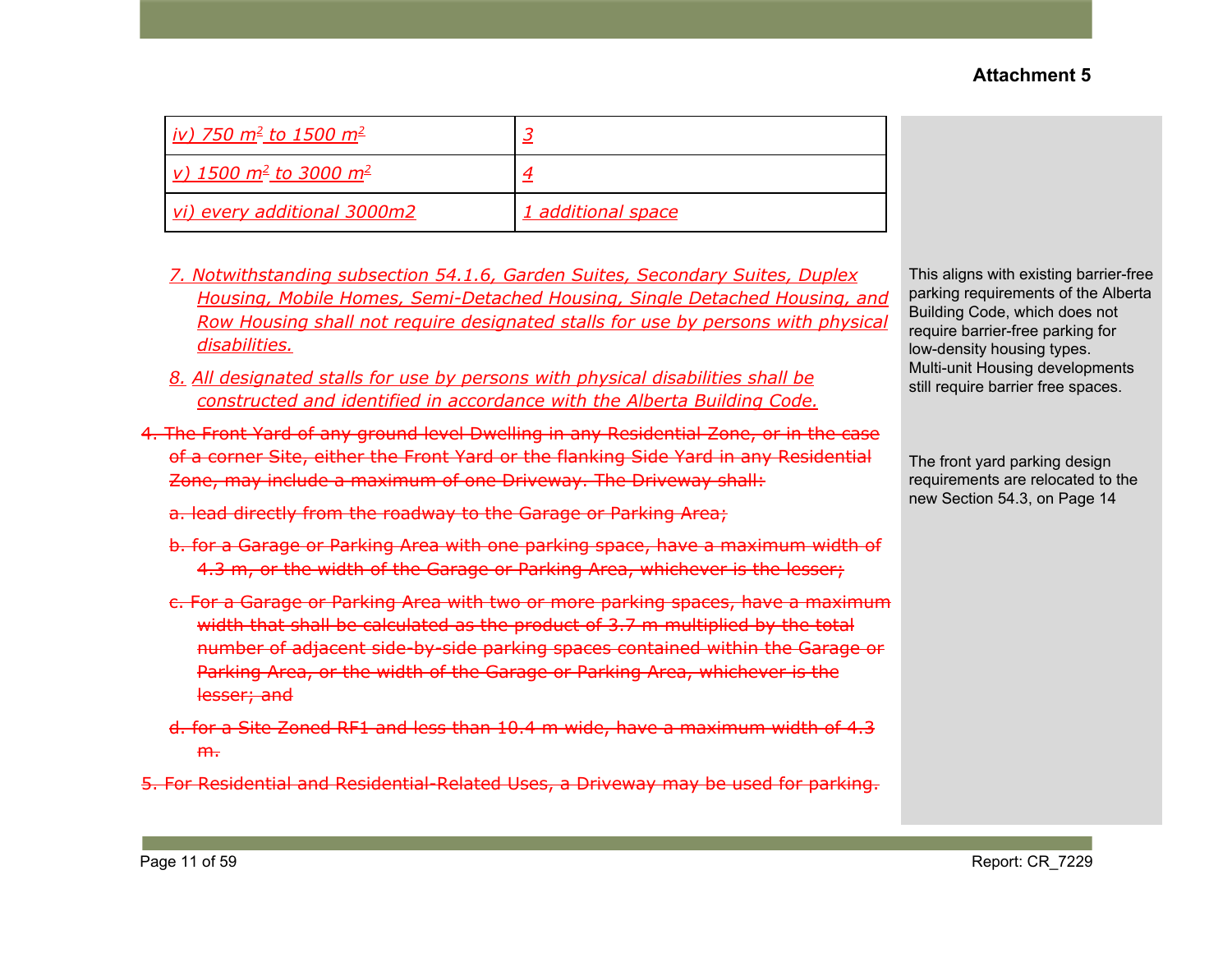# *54.2 Required Off-street Vehicular Accessory Parking Vehicle Parking Quantities*

- 1. Number of Vehicular Spaces
	- a. The minimum, and where applicable the maximum, number of off-street parking spaces required for each Use is specified in Schedule 1.
	- b. Where the applicant for a Development Permit can demonstrate through a parking impact assessment completed in accordance with Section 14.11 that the parking requirement for the proposed development is less than any minimum or more than any maximum set out in Section 54.2 Schedule 1, the Development Officer may allow a reduction from the minimum or an increase from the maximum in the number of parking spaces.
	- c. For mixed Use developments of greater than 28 000  $m<sup>2</sup>$  of Floor Area, which accommodate restaurant, entertainment and or cinema Uses exceeding 20% of the Floor Area, a shared Use parking impact assessment shall be submitted to the Development Officer in accordance with Section 14.11 in order to assist in the determination of the required off-street vehicular parking supply.
- 2. Location of Vehicular Parking Facilities
	- a. For all residential developments, the required parking spaces shall be wholly provided on the same Site as the building.
	- b. For all other Uses, parking spaces may be provided on a Site located remotely, but no further than 120.0 m from the Site. Such distance shall be measured along the shortest public pedestrian route from the nearest point of the parking area to the nearest point of the Site where the building or Use is located. Where off-site parking is provided pursuant to this provision, the development shall be considered as Class B Development.

The primary difference between the three scenarios begins here. For this scenario, the minimum and maximum parking requirements remain largely in-tact and the same as they are now. The plan is to review the parking requirements as part of the zoning bylaw renewal in 2020-2022, and develop requirements tailored to each zone.

A new section on variance power for parking is added to Section 54.9.

Since there is no distinction between accessory and non-accessory parking, the allowance for off-site accessory parking is no longer needed.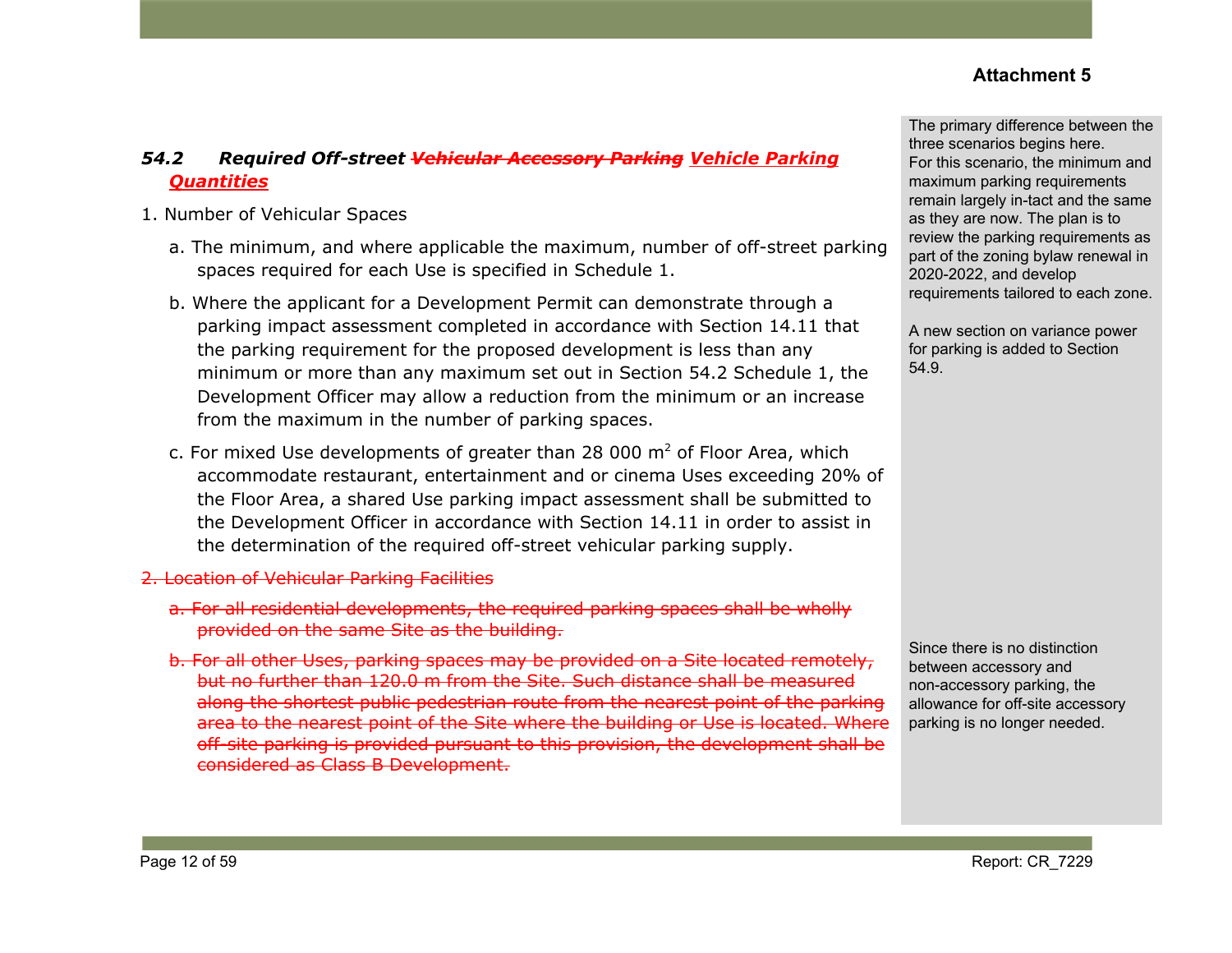- c. Where required parking spaces are not on the same Site of the development or Use, these parking spaces shall be identified as parking spaces for that development or Use through the use of appropriate signage.
- d. Notwithstanding the definition of Accessory in this Bylaw, Accessory parking spaces for non-Residential Uses may be located on another Site where:
	- i. the principal Use to which the parking is an Accessory Use is a Permitted or a Discretionary Use on the Site to be used for additional parking; or
	- ii. Non-accessory Parking is a Permitted or a Discretionary Use on the Site to be used for parking.
- e. Except as otherwise provided for in this Bylaw, parking spaces, not including Driveways, shall be located in accordance with the following:
	- i. parking spaces shall not be located within a Front Yard in a Residential Zone;
	- ii. on a Corner Lot in a Residential Zone, parking spaces, in addition to complying with the other provisions of this Bylaw, shall not be located within the Side Setback Abutting the flanking public roadway, other than a Lane; and
	- iii. in all other Zones, parking spaces shall not be located within a Front Setback or a Side Setback Abutting the flanking public roadway, other than a Lane.
- 3. Landscaped Islands Within Parking Areas
	- a. Every off-street parking or loading area designed to accommodate 30 or more vehicles at ground level shall incorporate landscaped open space within the parking area, calculated on the basis of 2.0 m2 of landscaped island area per required parking and loading space. This shall be Landscaped in accordance with Section 55.3 of this Bylaw.
	- b. For parking areas containing parking for 40 or more vehicles, a minimum of two landscaped islands shall be required. These islands shall be placed to provide visual relief, to assist vehicular circulation and to organize large areas of

Rules for parking in the front yard have been simplified and incorporated into new regulations in Sections 54.3 and 54.4

Landscaping requirements are relocated to general regulations.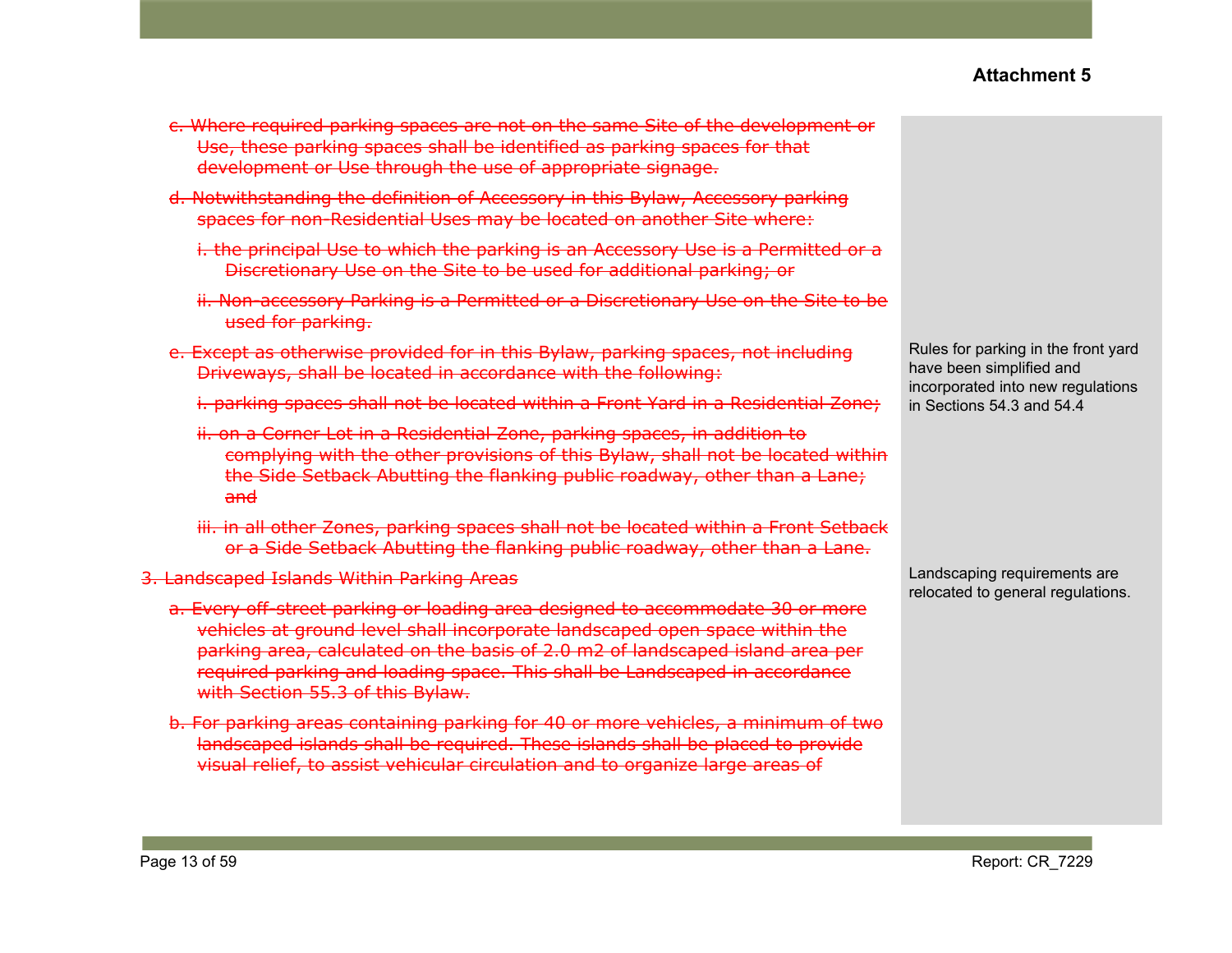parking into smaller cells. The number of islands provided shall be to the satisfaction of the Development Officer.

#### 4. Vehicular Parking Dimensions and Configuration

- a. All required parking spaces shall be clear of any access driveways, aisles, ramps, columns, Signs or other similar obstructions, and shall conform to the following minimum dimensions:
	- i. except as provided below, each required off-street parking space shall be a minimum of 2.6 m width with a minimum clear length of 5.5 m exclusive of access drives or aisles, ramps, columns. Parking spaces shall have a vertical clearance of at least 2.0 m. For parallel parking, the length of the parking spaces shall be increased to 7.0 m, except that an end space with an open end shall be a minimum length of 5.5 m.
	- ii. expanded parking spaces shall be a minimum of 2.9 m in width and 5.5 m in length, and shall be painted with double line markings;
	- iii. for parking spaces other than parallel parking spaces, up to 30% of the required parking spaces may be of a length shorter than that required above, to a minimum of 4.6 m . Such spaces shall be clearly signed as small car spaces, easily located and convenient to use;
	- iv. where the use of a parking space is limited on both sides by a wall or a column, the unobstructed width from face to face of the obstructions shall be 3.0 m, and if in this case, a building door opens into the parking space on its long side, the unobstructed width shall be 3.3 m.
	- v. where the use of a parking space is limited to one side by a wall or a column, the unobstructed width of the parking space shall be 2.7 m, and if in this case, a building door opens into the parking space on its long side, the unobstructed width shall be 3.0 m.
	- vi. aisles shall be a minimum of 7.0 m wide for 90º parking, 5.5 m wide for 60º parking, and 3.6 m wide for 45º parking and parallel parking;

All dimensions are relocated to a Table in Section 54.1

All dimensions are relocated to a Table in Section 54.1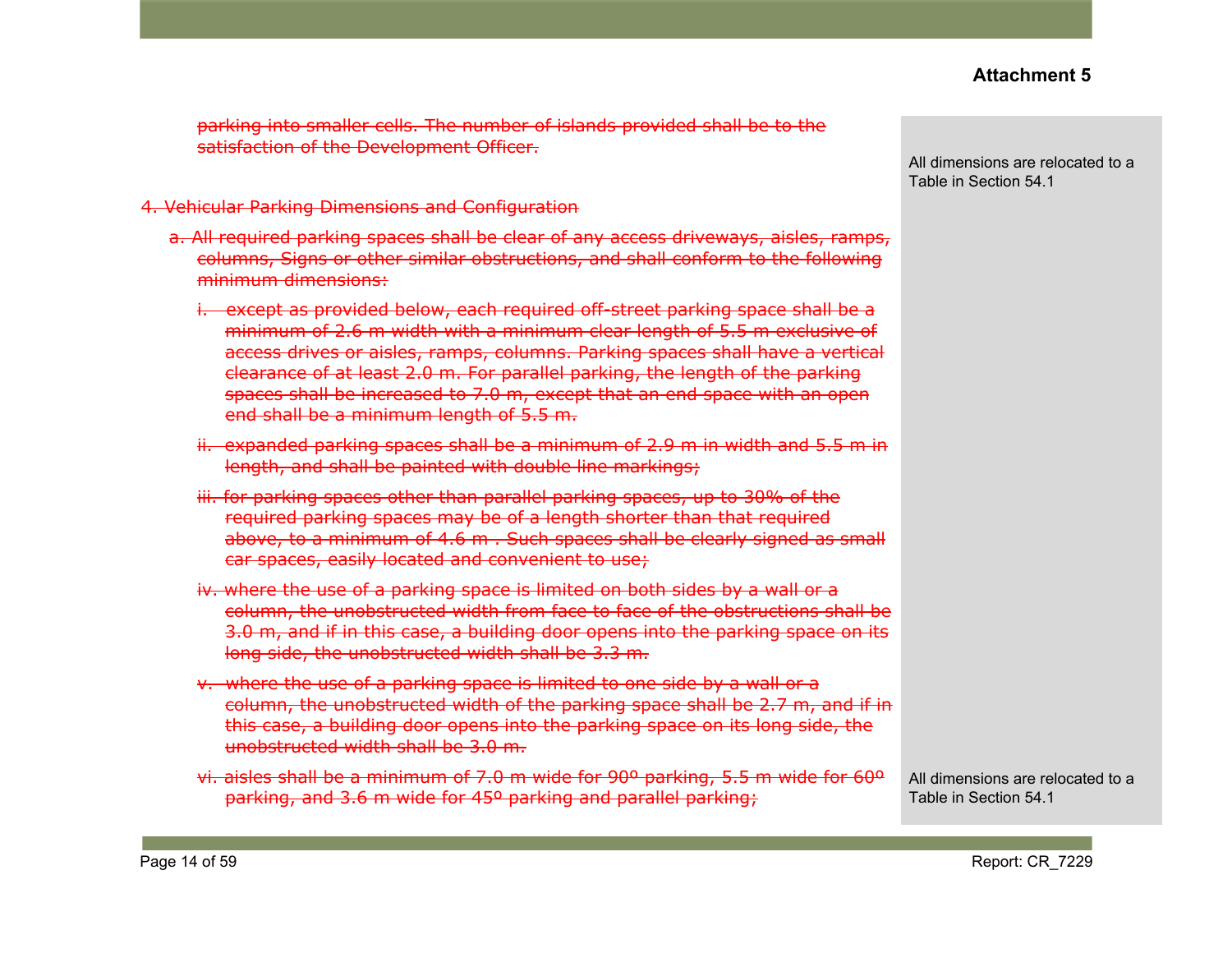- vii. disabled parking spaces shall:
	- A. be a minimum of 2.4 m in width;
	- B. be a minimum of 5.5 m in length;
	- C. be located adjacent to a 2.4 m wide access aisle where no parking shall be allowed and which shall be marked to indicate no parking is permitted; and
	- D. be located adjoining to or near to a barrier free path of travel leading to a barrier free entrance.
- vii. where parking spaces are located with access directly off a Lane, the required width of the aisle may be reduced by the width of the Lane, but the entire parking space must be provided on the site.

#### *54.3 Low-density Residential Parking Design*

- *1. Unless otherwise provided for in this Bylaw, where a Site Abuts a Lane, vehicle access shall be from the Lane.*
- *2. Every Driveway, off-street parking or loading space, and access provided or required, including the area contained within City-owned land from which access or egress is obtained, shall be Hardsurfaced if access is from a public roadway which is Hardsurfaced or gravelled except that:*
	- *a. Driveways and Parking Areas may be provided on the basis of Hardsurfaced tire tracks.*
- *3. The Front Yard of any ground level Dwelling that is not part of a Multi-Unit Project Development, or in the case of a corner Site, either the Front Yard or the flanking Side Yard, may include a maximum of one Driveway. The Driveway shall:*
	- *a. lead directly from the roadway to the Garage or Parking Area;*

The regulation to require access from a lane where one exists in certain areas of the City. This would extend the requirement to all residential zones to improve urban design and make use of existing infrastructure. Special area or Direct Control zones that specifically allow for front drives would be exempt from this requirement.

Existing regulations about front yard parking design are relocated to this section.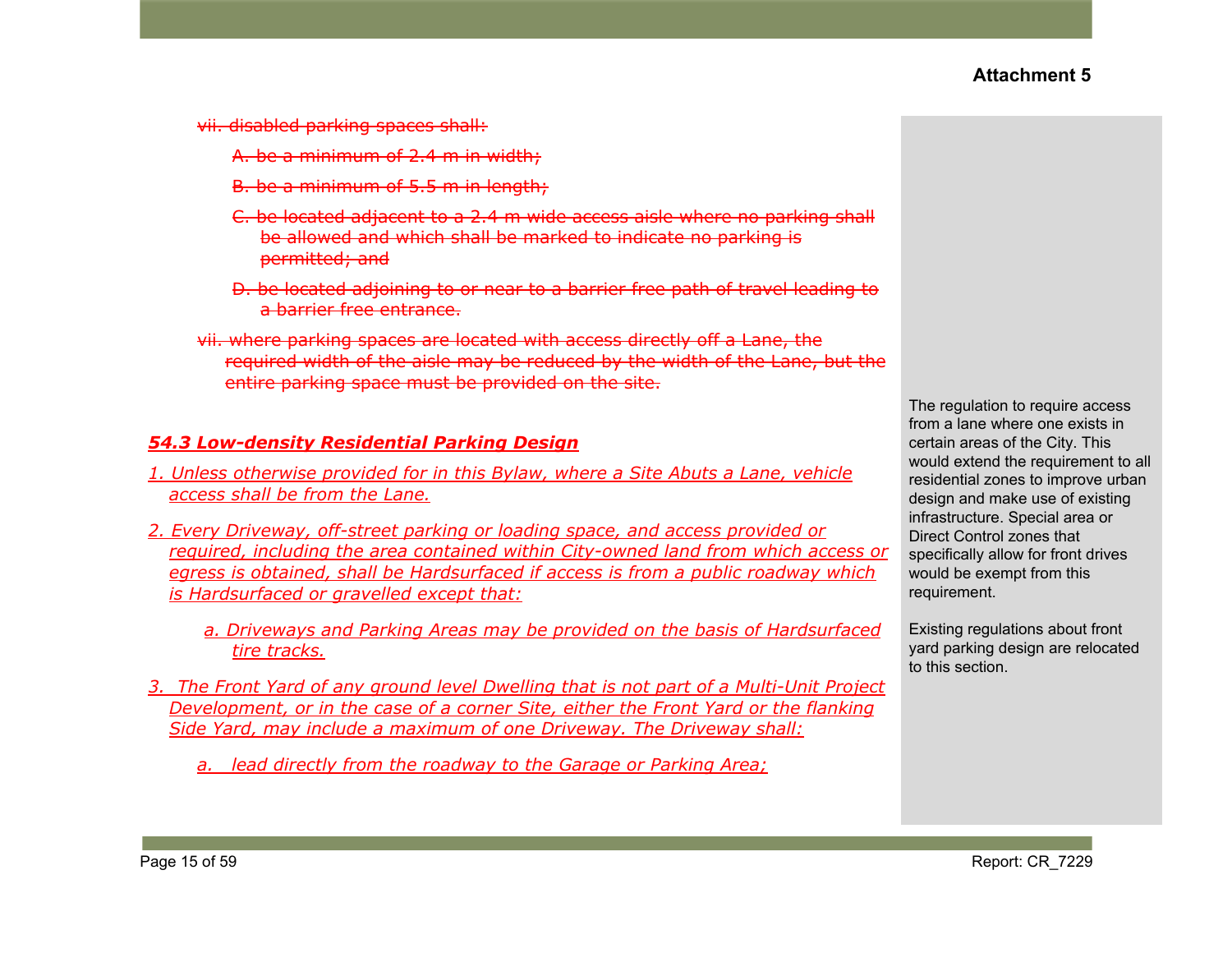- *b. for a Garage or Parking Area with one parking space, have a maximum width of 4.3 m, or the width of the Garage or Parking Area, whichever is the lesser;*
- *c. for a Garage or Parking Area with two or more parking spaces, have a maximum width that shall be calculated as the product of 3.7 m multiplied by the total number of adjacent side-by-side parking spaces contained within the Garage or Parking Area, or the width of the Garage or Parking Area, whichever is the lesser; and*
- *d. for any Site Zoned RF1 and less than 10.4 m wide, have a maximum width of 4.3 m.*
- *4. Except as otherwise provided for in this Bylaw, parking spaces, not including Driveways, shall be located in accordance with the following:*
	- *a. parking spaces shall not be located within a Front Yard, other than those located on a Driveway; and*
	- *b. on a Corner Lot, parking spaces other than those located on a Driveway, in addition to complying with the other provisions of this Bylaw, shall not be located within the Side Setback Abutting the flanking public roadway, other than a Lane.*
- *5. For Sites with reduced Side Setbacks, including Sites where one Side Setback is reduced to zero, the Garage or Parking Area shall not encroach on the private maintenance easement;*

## *54.4 Non-Residential Parking Design*

- *1. Parking spaces shall not be located within a Front Setback or a Side Setback Abutting the flanking public roadway, other than a Lane.*
- *2. When Abutting a Residential Zone, a 1.5m Landscaped buffer must be provided to screen the parking area from adjacent Residential properties.*

These regulations apply in low density residential zones. Existing regulations relocated.

This section consolidates and strengthens existing design regulations for parking lot design to reduce pedestrian-vehicle conflicts, and to mitigate land use impacts resulting from parking areas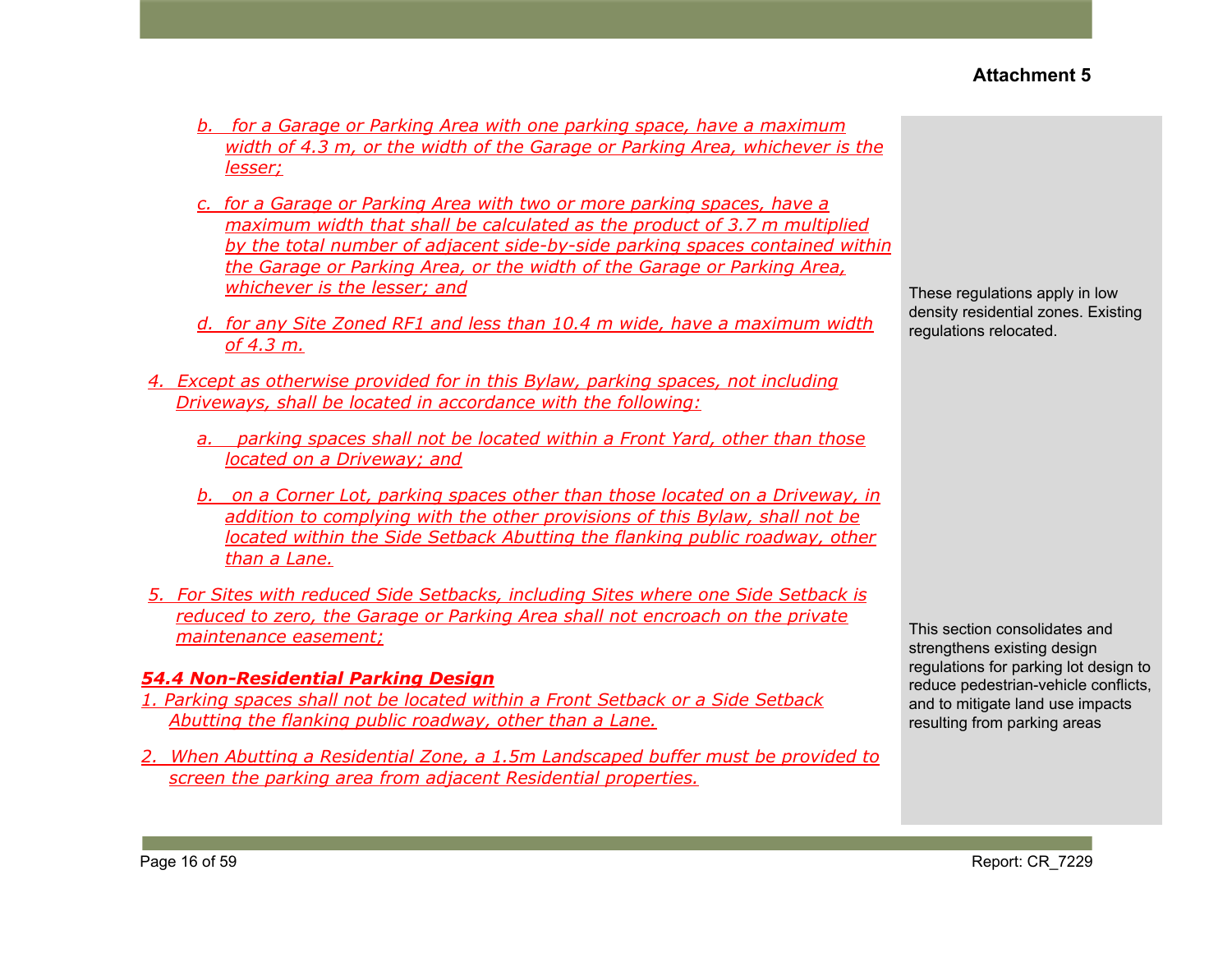- *3. Walkways within surface Parking Areas shall:*
	- *a. be located at regular intervals of approximately 50.0 m to provide access from parking areas to building entrances.*
	- *b. provide direct connection from adjacent public walkways and/or transit stops to the building entrance*
	- *c. provide raised crosswalks at vehicle crossing points*
	- *d. be a minimum 1.5 m clear width, free from obstructions including vehicle overhangs*
- *4. Continuous raised or pre-cast curbing of not less than 0.1 m in Height shall be provided adjacent to streets, walkways and required landscaped areas, except that curbs may be replaced by bollards to separate shared pedestrian-vehicle areas from pedestrian-only areas.*
- *5. Every Driveway, off-street parking or loading space, and access provided or required shall be Hardsurfaced, except that:*
	- *a. parking and loading facilities, and the access thereto, are not required to be Hardsurfaced until the roadway or Lane from which access is provided is Hardsurfaced.*
	- *b. any area at the rear or the side of the principal building provided or required for off-street parking or loading space for an Industrial Use need not be Hardsurfaced, but shall be of such a surface that shall minimize the carrying of dirt or foreign matter upon the public roadway.*

#### *54.3 Schedule 2*

#### **Schedule 2 - Bicycle Parking Requirement**

*<relocated to 54.5.1 Number of Bicycle Parking Spaces>*

Relocated and simplified regulations for the existing curbing requirement.

Relocated hardsurfacing requirements

The number of required bicycle parking spaces will be prepared as part of the Bike Plan project. Content will include the quantity of spaces required and the design of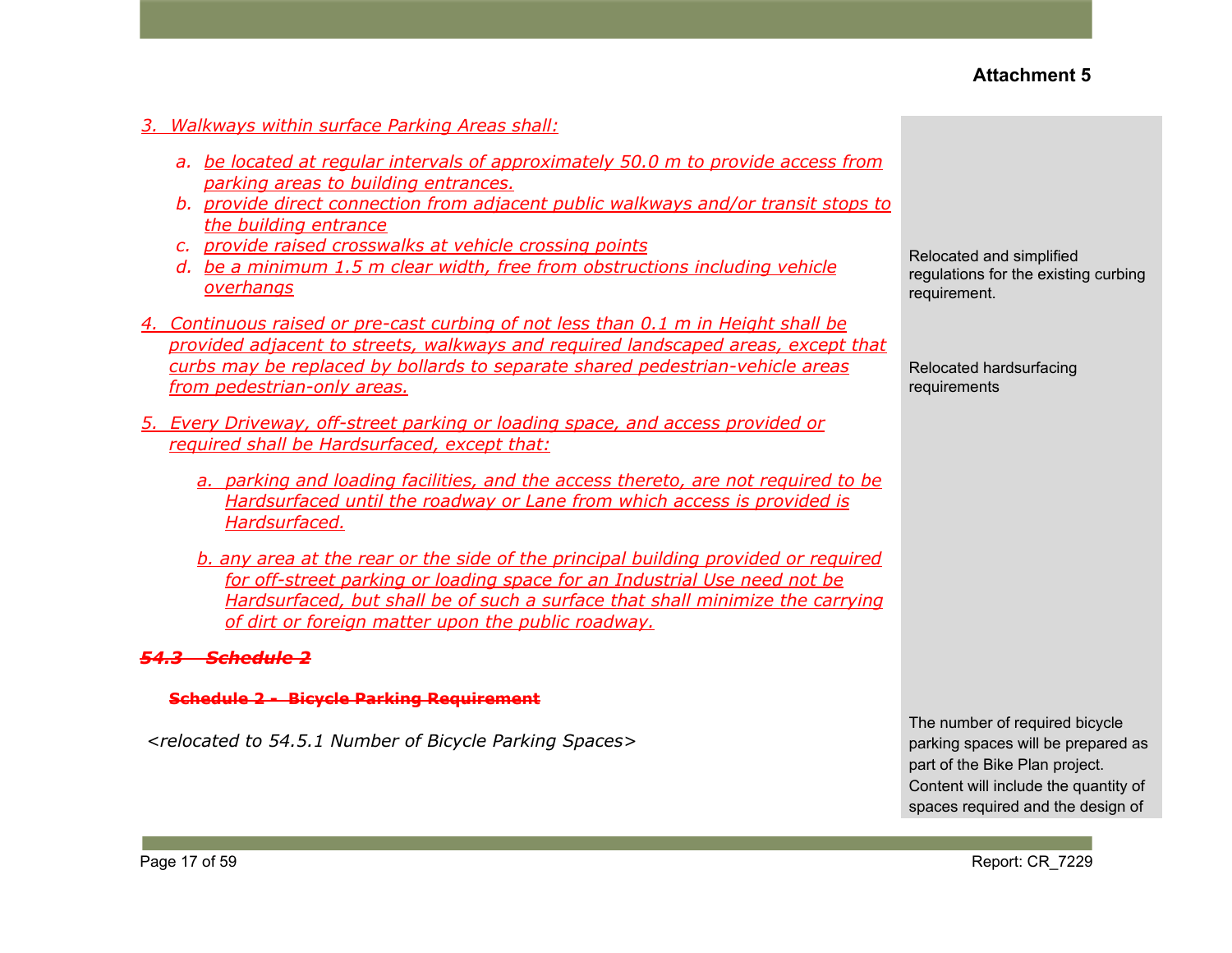| Area of<br>Application                                     | Minimum Number of Bicycle Parking Spaces                                                                                                                                                                                            |
|------------------------------------------------------------|-------------------------------------------------------------------------------------------------------------------------------------------------------------------------------------------------------------------------------------|
| 1. Areas where<br>Section 54.2<br>Schedule 1(A)<br>applies | For all Residential and Residential-Related Use Classes of 20<br>Dwellings or more, and all Non-residential Use Class<br>developments:                                                                                              |
|                                                            | 10% of the number of vehicular parking spaces required under<br>Section 54.2 Schedule 1(A) with 5 Bicycle Parking spaces being<br>the minimum to be provided. At least 10% of Bicycle Parking<br>spaces shall be short term spaces. |
| 2. Areas where<br>Section 54.2<br>Schedule 1(B)<br>applies | For all Residential and Residential-Related Use Classes of 20<br>Dwellings or more, and all Non-residential Use Class<br>developments:                                                                                              |
|                                                            | 40% of the number of vehicular parking spaces required under<br>Section 54.2 Schedule 1(B) with 5 Bicycle Parking spaces being<br>the minimum to be provided. At least 10% of Bicycle Parking<br>spaces shall be short term spaces. |
| 3. Areas where<br>Section 54.2<br>Schedule 1(C)<br>applies | For all Residential and Residential-Related Use Classes of 20<br>Dwellings or more, and all Non-residential Use Class<br>developments:                                                                                              |
|                                                            | 40% of the number of vehicular parking spaces required under<br>Section 54.2 Schedule 1(C) with 5 Bicycle Parking spaces being<br>the minimum to be provided. At least 10% of Bicycle Parking<br>spaces shall be short term spaces. |

bike parking facilities, and will be included in the proposed bylaw prior to advancing to Public Hearing. For now, the existing bicycle parking requirements are retained, but relocated from a separate schedule into the body of the parking regulations.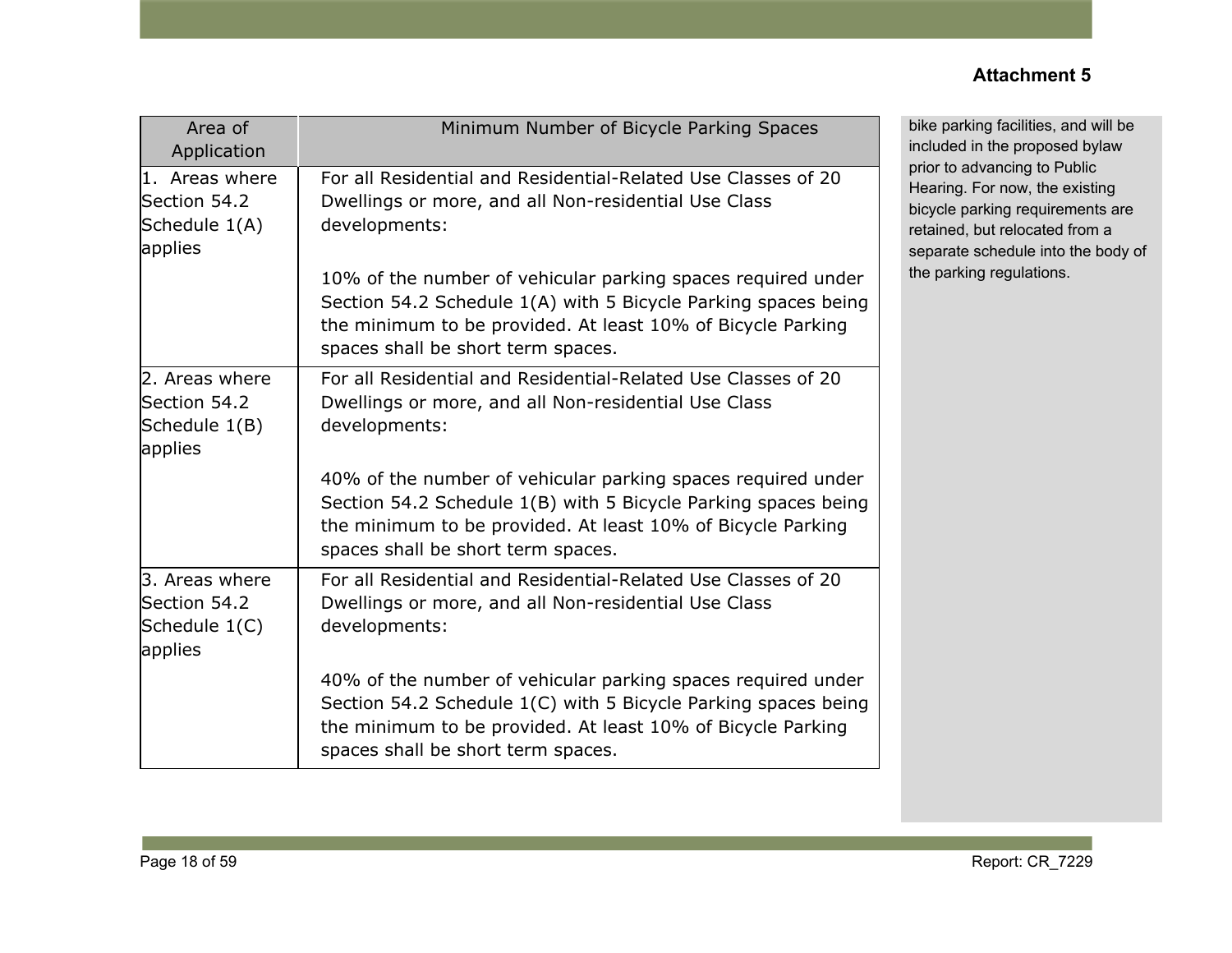## *54.3***5** *Bicycle Parking Facilities*

- 1. Number of Bicycle Spaces
	- a. In addition to the required vehicular parking, Bicycle Parking shall be provided in accordance with Schedule 2.

*<relocate Schedule 2 inline here>*

#### *54.4***6** *Off-street Vehicular***le** *Loading Facilities*

*1. The quantity of loading spaces shall be provided as per the following:*

| <b>Total Floor Area of Building</b> | Minimum Number of loading<br><b>Spaces Required</b> |
|-------------------------------------|-----------------------------------------------------|
| <i>i)</i> Less than 2500 m2         |                                                     |
| ii) 2500 m2 to 7500 m2              |                                                     |
| iii) More than 7500 m2              |                                                     |

- *2. Loading spaces shall be designed to meet the needs of the building, taking into consideration vehicle length and frequency of deliveries or drop-offs anticipated for the development.*
- *3. Off-street loading spaces shall be provided entirely within the property of the development being served, and shall be subject to all Setback requirements specified elsewhere in this Bylaw.*
- *4. Access to any loading area shall be provided, wherever possible, internally to the development or from a Lane Abutting the Development*

This section will be updated in 2020 based on input from the Bike Plan.

The number of required bicycle parking spaces will be prepared as part of the Bike Plan project. Content will include the quantity of spaces required and the design of bike parking facilities, and will be included in a separate text amendment. For now, a generalized bicycle parking requirement is retained in Section 54.5.

From this point onwards, the three options are generally the same.

The existing loading space requirement is very onerous and typically excessive to what is needed on a site.

For example, a large grocery store of 13 000 m<sup>2</sup> would require seven loading spaces, whereas in practice they will typically provide two.

Similarly, on a typical 20 storey apartment building with 17 000 m<sup>2</sup> of Floor Area, the apartment would require seven loading spaces.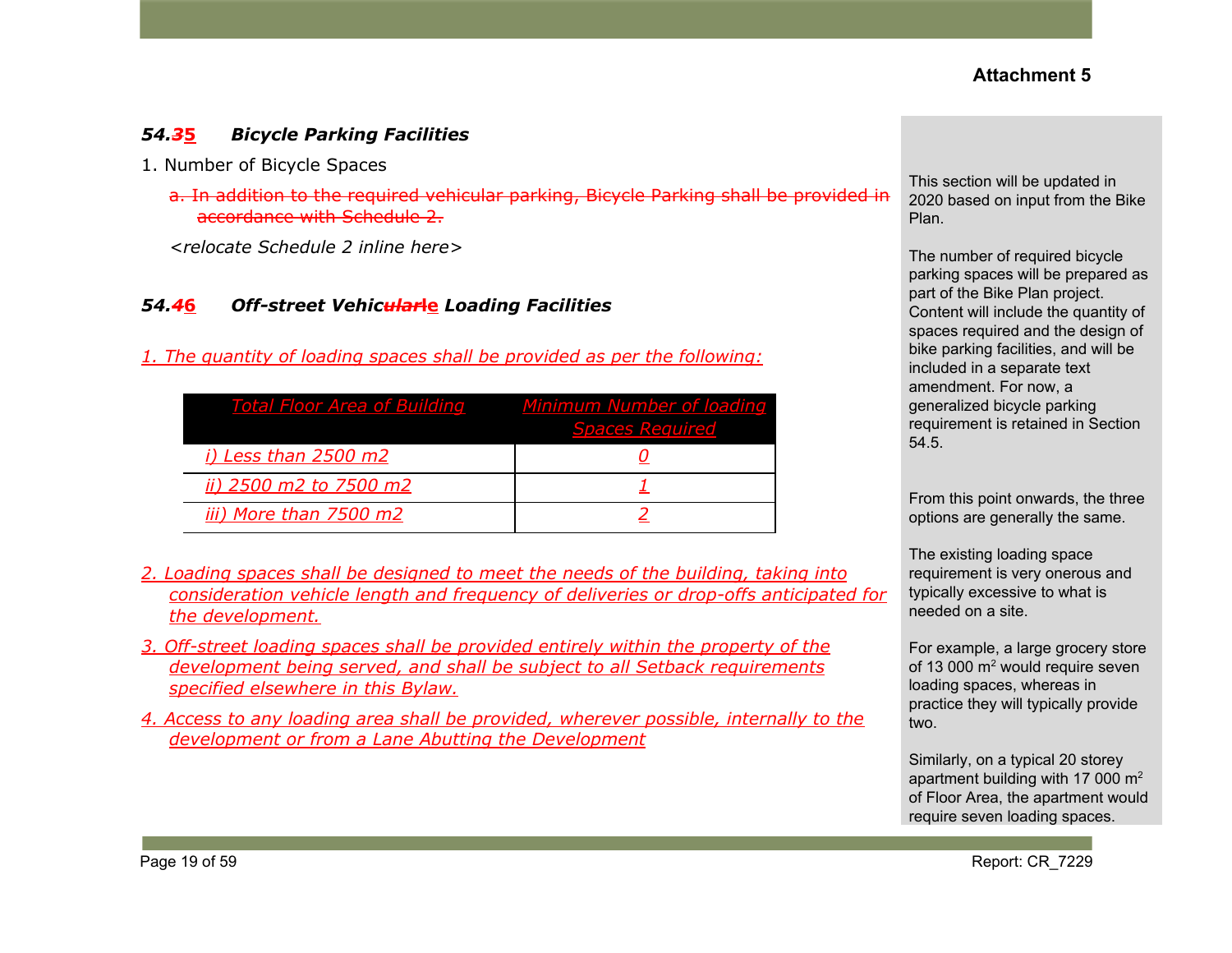- *5. Access to any loading area shall be arranged such that no backing or turning movement of vehicles going to or from the Site cause interference with traffic on Abutting streets or Lanes.*
- *6. Off-street loading spaces shall be screened by a minimum 1.5m Landscaped buffer from residential developments on abutting Sites.*
- 1. Number of Spaces
	- a. The number of off-street loading spaces, required for each Use is specified in Schedule 3.
- 2. Location of Loading Spaces
	- a. Off-street loading spaces shall be provided entirely within the property of the development being served, and shall be subject to all Setback requirements specified elsewhere in this Bylaw.
	- b. Off-street loading shall be oriented away from residential developments.
	- c. All required loading spaces shall be clear of any access driveways, aisles, ramps, columns, Signs or other similar obstructions.
- 3. Size and Access
	- a. Each off-street loading space shall be of adequate size and accessibility to accommodate the vehicles expected to load and unload. Each required loading space shall be a minimum of 3.0 m in width, a minimum of 9.0 m in length and maintain a minimum overhead clearance of 4.0 m, unless larger dimensions are required, having regard to the type of vehicle loading and unloading without projecting into a public roadway.
	- b. Access to any loading area shall be provided, wherever possible, internally to the development or from a Lane abutting the development.
	- c. Access to any loading area shall be arranged such that no backing or turning movement of vehicles going to or from the Site causes interference with traffic on the abutting streets or Lanes.

The proposed requirements decrease the total maximum required loading spaces to 2.

Flexibility is provided for the size and design of the loading spaces depending on the needs of the building. For example, larger commercial units may need to accommodate semi-trailers whereas residential-related uses may only require space for a large van.

Other loading space requirements are simplified and consolidated in the new regulations.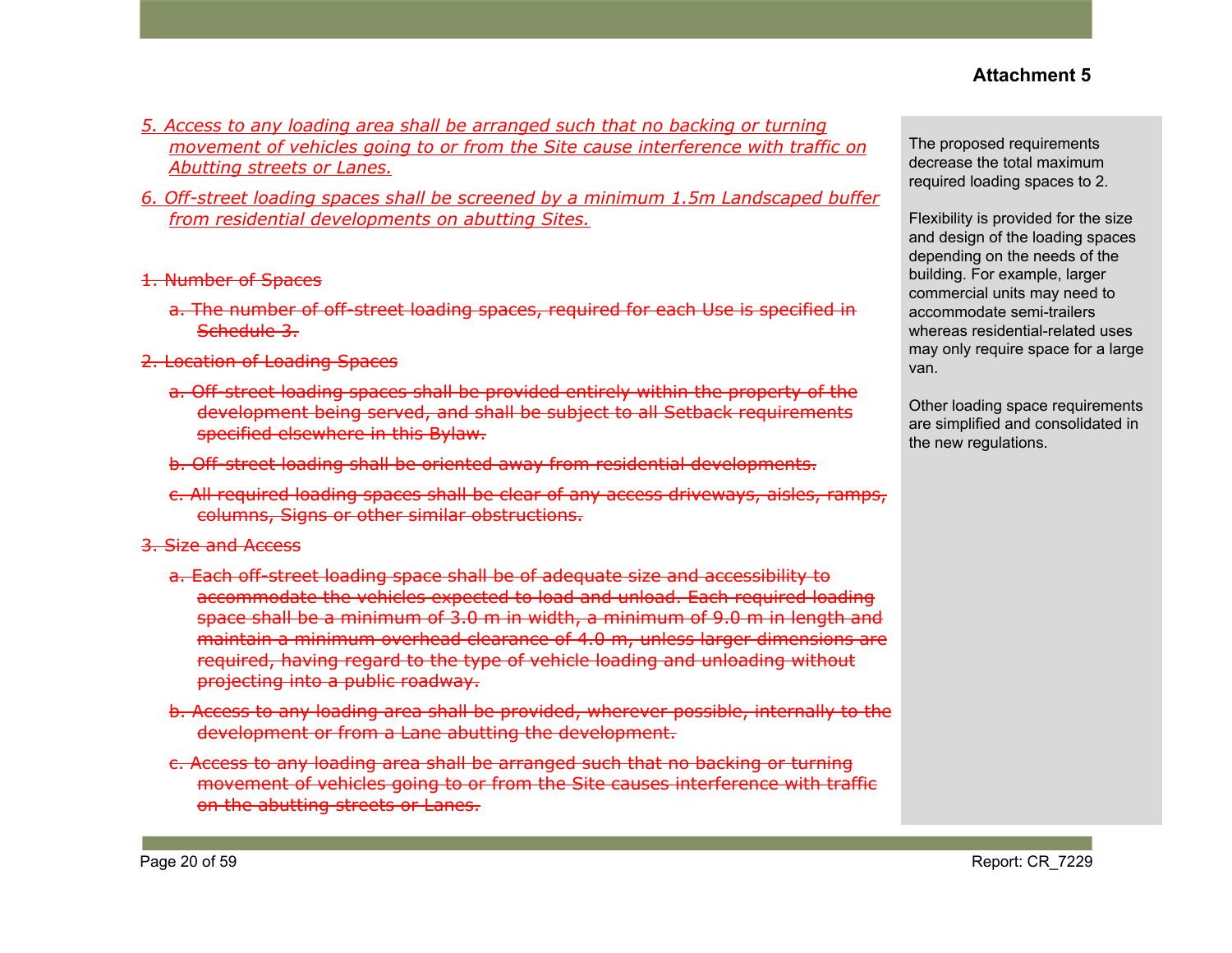#### *54.4 Schedule 3*

#### **Schedule 3 - Loading Spaces Requirement**

| 54. <del>5</del> 7 | Passenger Drop-off Spaces <del>for Public and Private Elementary, Junior</del> |
|--------------------|--------------------------------------------------------------------------------|
|                    | <del>High and High Schools</del>                                               |

*1. Passenger Drop-off Spaces for Public and Private Elementary, Junior High School and High Schools shall be provided according to the following:*

| <b>Use of Building</b> | <b>Total Number of</b> | <b>Number of On-Site</b> |
|------------------------|------------------------|--------------------------|
| or Site                | <b>Drop-Off Spaces</b> | <b>Drop-Off Spaces</b>   |
|                        | Reguired               | <b>Required</b>          |

The loading space requirement is folded into the regulations 54.5 loading spaces. The requirements are updated to reduce the range of required loading spaces to 0-2 from 1 to an uncapped total.

| Use of Building or Site                                                                                                                                                      | <b>Total Floor Area of Building</b>                                      | Minimum Number of                   |
|------------------------------------------------------------------------------------------------------------------------------------------------------------------------------|--------------------------------------------------------------------------|-------------------------------------|
|                                                                                                                                                                              |                                                                          | loading Spaces Required             |
| 1. Any development within the Commercial or<br>Industrial Use Classes, excluding Professional,                                                                               | Less than 465 m                                                          |                                     |
| <b>Financial and Office Support Services</b>                                                                                                                                 | 465 m <sup>=</sup> to 2.300 m2<br><u> ਦਾ ਸ਼ਾਹਿਰ ਜਿਸ</u>                  |                                     |
|                                                                                                                                                                              | Each additional 2 300 $m2$ ,<br><del>. or</del><br>fraction thereof      | additional                          |
| 2. Any development within the<br>Residential-Related, Basic Services or                                                                                                      | $1ln t_0$ 2.800 m<br><del>oo to 2 oou m</del>                            |                                     |
| Community, Educational, Recreational and<br>Cultural Service Use Classes and Professional,<br><b>Financial and Office Support Services,</b><br>excluding Limited Group Homes | Each additional 2 800 m <sup>e</sup> - or<br><del>fraction thereof</del> | additional<br><del>auunuvna</del> i |

# **Attachment 5**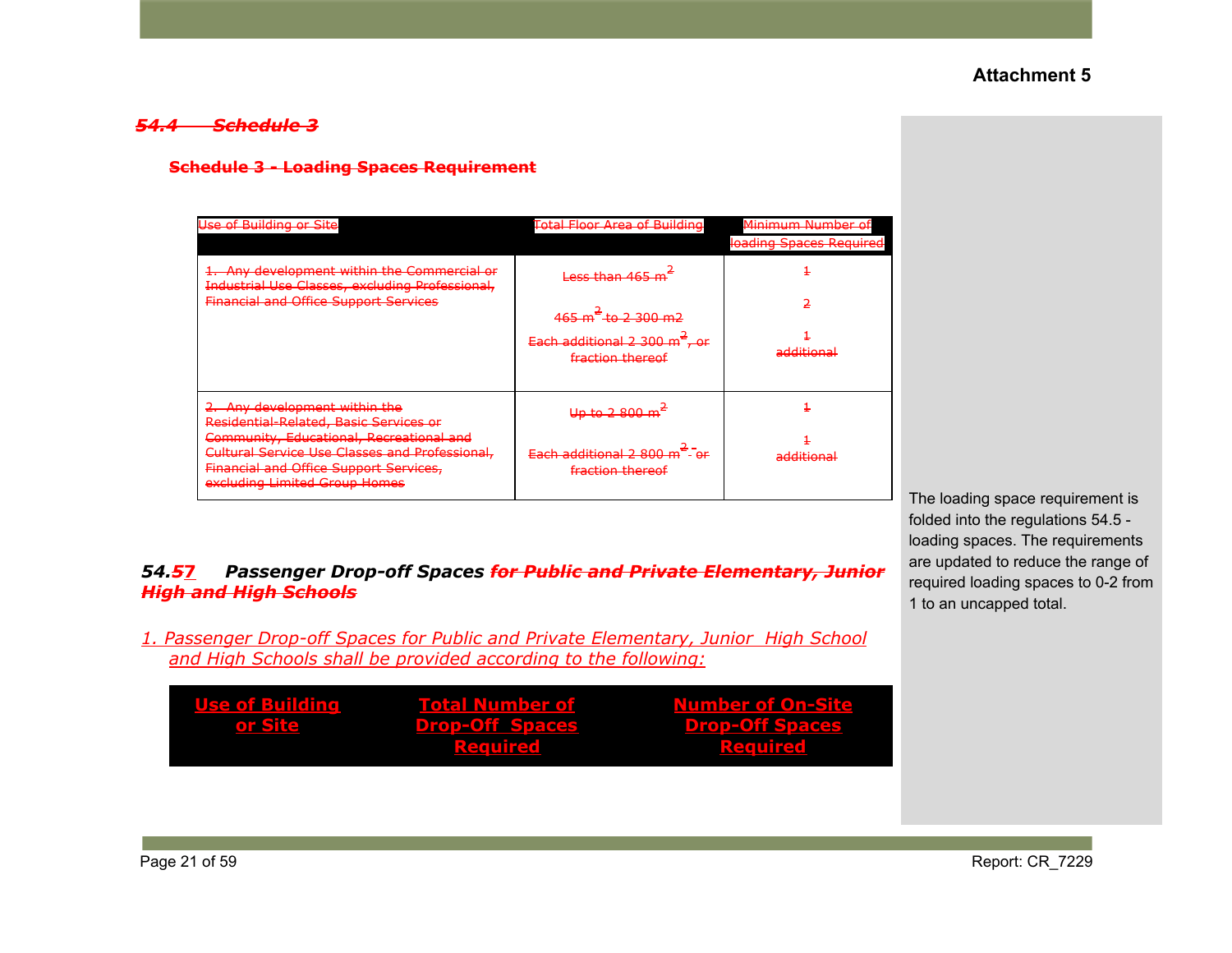| a. Elementary or<br><b>Junior High</b><br><b>School</b>                                                                                                                                                                                                                                                                                                                                                                                                                         | 3 spaces per 100<br>students, but in no case<br>less than 5 spaces.                                                                                                                                                             | <u>1 spaces per 100</u><br>students, or 5 spaces,<br>whichever is greater. |                                                                |  |  |  |
|---------------------------------------------------------------------------------------------------------------------------------------------------------------------------------------------------------------------------------------------------------------------------------------------------------------------------------------------------------------------------------------------------------------------------------------------------------------------------------|---------------------------------------------------------------------------------------------------------------------------------------------------------------------------------------------------------------------------------|----------------------------------------------------------------------------|----------------------------------------------------------------|--|--|--|
| b. High School                                                                                                                                                                                                                                                                                                                                                                                                                                                                  | 1.5 spaces per 100<br>students, but in no case<br>less than 5 spaces.                                                                                                                                                           | 0.5 spaces per 100<br>students, or 5 spaces,<br>whichever is greater.      | All pick-up and drop-off<br>requirements are consolidated into |  |  |  |
| Note: For the purposes of this Schedule, "On-site Drop-off Spaces" means<br>those Drop-off Spaces located on school lands, and "Total Number of Drop-off<br>Spaces" means the total of On-site Drop-off Spaces plus any Drop-off Spaces<br>located on City-owned property within the roadway plan, as approved by<br><b>Transportation Services.</b><br>Passenger Drop-off Spaces may be located within the roadway plan subject to<br>the approval of Transportation Services. | the same place. Existing<br>requirements are retained.                                                                                                                                                                          |                                                                            |                                                                |  |  |  |
|                                                                                                                                                                                                                                                                                                                                                                                                                                                                                 |                                                                                                                                                                                                                                 |                                                                            | Relocated and retained                                         |  |  |  |
|                                                                                                                                                                                                                                                                                                                                                                                                                                                                                 | 2. Passenger Drop-off Spaces for Child Care Services shall:<br>a. be provided at the rate of 2 pick-up/drop-off spaces for the first 10 children, plus<br>1 additional pick-up/drop-off space for every 10 additional children; |                                                                            |                                                                |  |  |  |
| <i>i. An on-street loading zone shall satisfy a portion of the passenger</i><br>pick-up/drop-off parking space requirement without a variance if the<br>Development Officer, after consultation with Transportation Operations, is<br>satisfied with the proposal                                                                                                                                                                                                               |                                                                                                                                                                                                                                 |                                                                            |                                                                |  |  |  |
| b. be located as close as possible to the main entrance used by the Child Care<br>Service, and shall not be located further than 100 m from the main entrance<br>used by the Child Care Service.                                                                                                                                                                                                                                                                                |                                                                                                                                                                                                                                 |                                                                            |                                                                |  |  |  |
| 1. Applicability                                                                                                                                                                                                                                                                                                                                                                                                                                                                |                                                                                                                                                                                                                                 |                                                                            |                                                                |  |  |  |
| a. When any new school development is proposed, Passenger Drop-off Spaces shall<br>be provided in accordance with Schedule 4.                                                                                                                                                                                                                                                                                                                                                   |                                                                                                                                                                                                                                 |                                                                            |                                                                |  |  |  |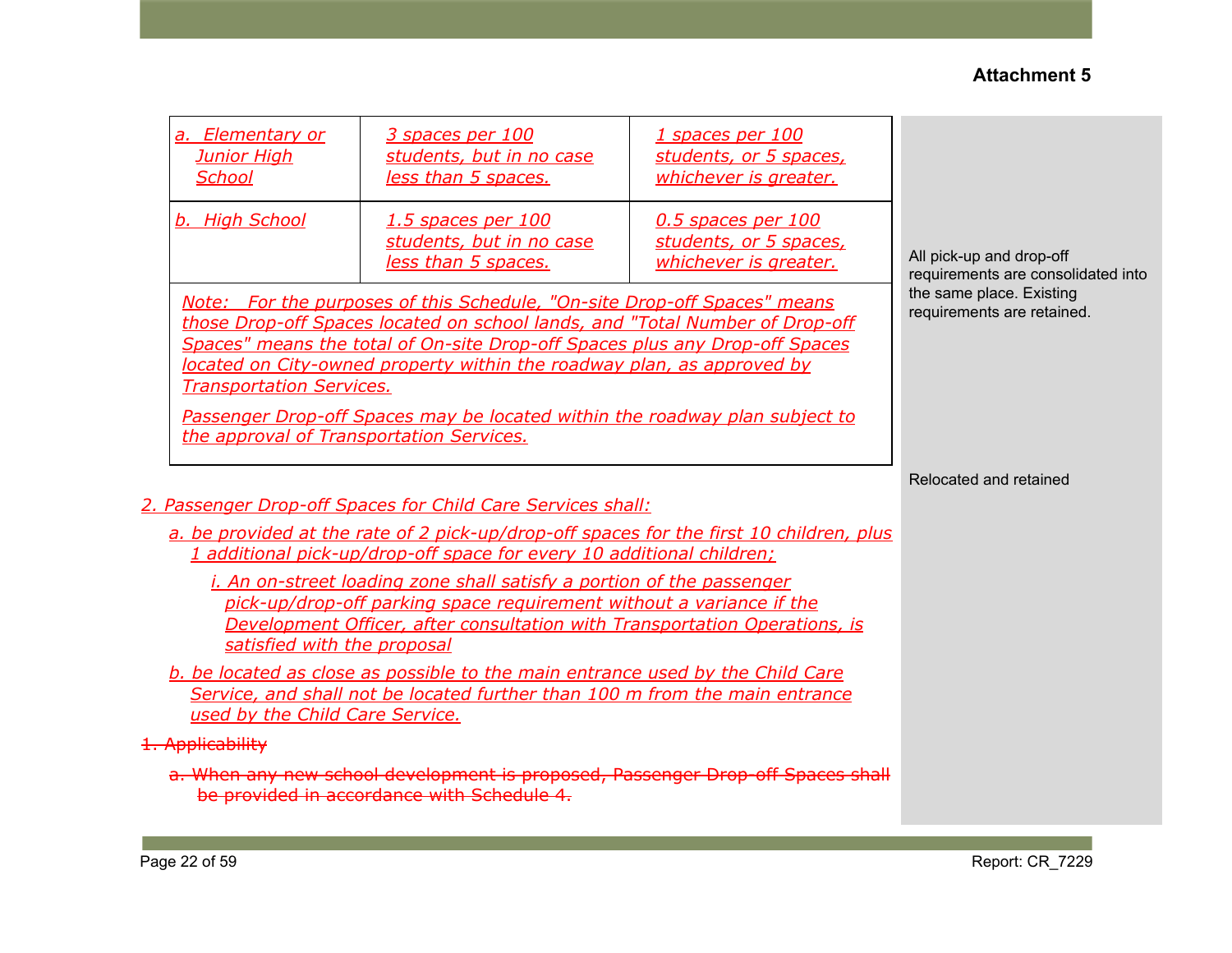- b. Where an existing school building is to be enlarged to accommodate an increased enrolment of more than 100 students, or of more than 20% of existing student enrolment, whichever is less, the Development Officer shall apply the standards for Passenger Drop-off Spaces, as identified in Schedule 4, to the total school enrolment capacity. Where Site constraints do not feasibly permit the full application of the standards identified in Schedule 4, the Development Officer, may use their variance power to apply a lesser standard, at his discretion.
- c. Where the calculation of the number of Drop-off Spaces results in a fractional number of spaces, the next highest whole number of Drop-off Spaces shall be required.
- d. Required on-site parking spaces shall not be used to satisfy the requirements for the provision of Passenger Drop-off Spaces.
- 2. Location of Passenger Pick-up and Drop-off Spaces
	- a. Passenger Drop-off Spaces located on-site shall be placed on land other than that used or designated for future use as required on-site parking, and shall be located so as to provide for safe and efficient movement of vehicles.
	- b. Passenger Drop-off Spaces may be located within the roadway plan in accordance with Schedule 4 and subject to the approval of Transportation Services.
	- c. The Development Officer shall consult with Transportation Services and Community Services, as well as the applicable School Board, to obtain information relevant to the determination of the number and location of Passenger Drop-off Spaces for school developments.
	- d. Notwithstanding the foregoing, the Development Officer may use their variance power to reduce or eliminate the required number of Passenger Drop-off Spaces for the development of new schools in new subdivisions, in consultation with Transportation Services and Community Services, as well as the applicable School Board, where:

Relocated and retained

.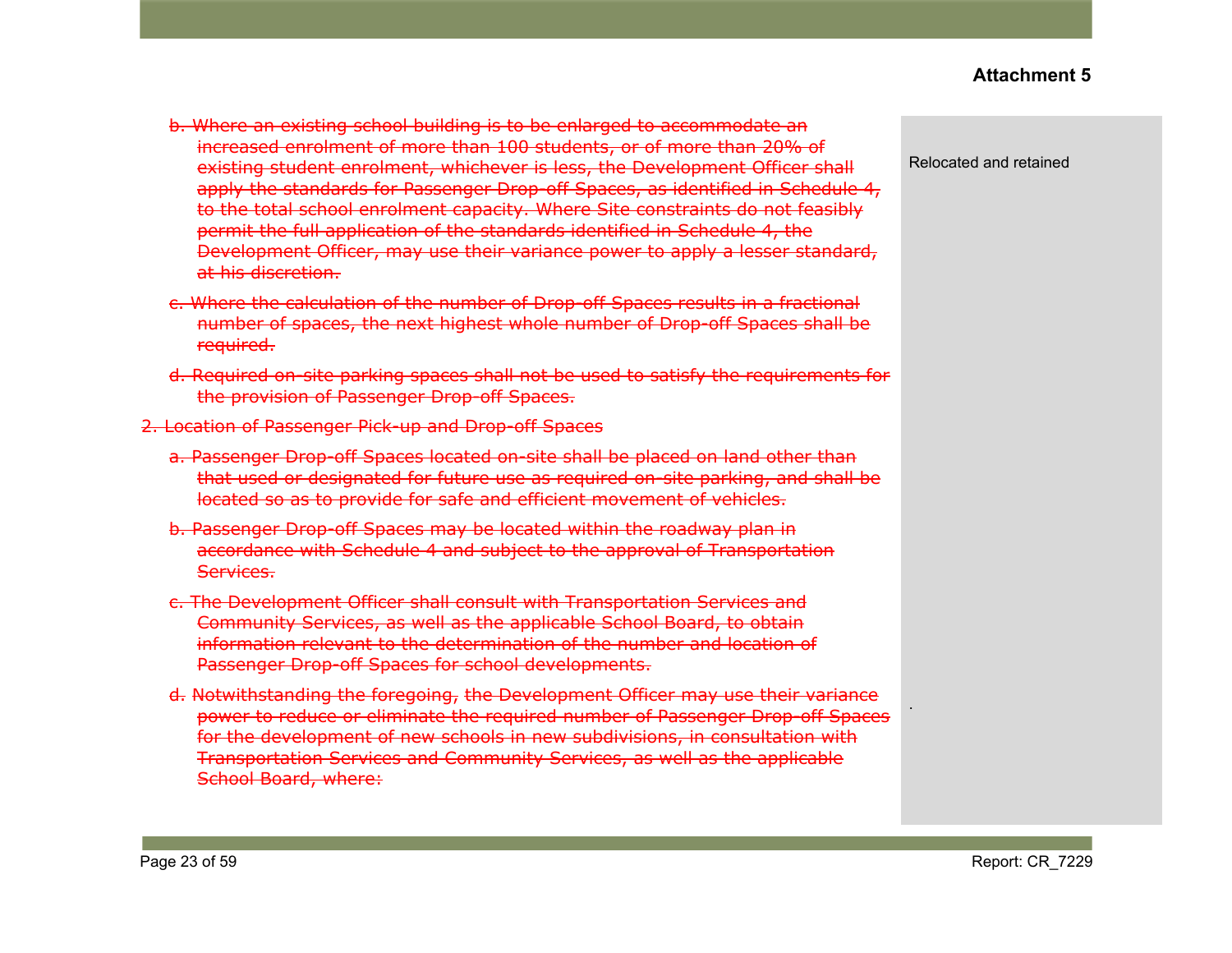- i. there are demonstrated physical Site constraints for a specific development which shall limit the location and number of on-site Passenger Drop-off Spaces which can be provided; or
- ii. there are no physical Site constraints, but where all parties are agreed on alternate solutions to the development of Passenger Drop-off Spaces, and where the Development Officer is satisfied that such alternate solutions are adeauate.
- e. The total number of Passenger Drop-off Spaces shall be calculated on the basis of the ultimate Drop-off requirements for all potential future school development on the Site in question, whether contained in a core facility or in attached portable pods.
- 3. Design of Passenger Drop-off Spaces
	- a. Passenger Drop-off Spaces shall be a minimum of 7.0 m in length and a minimum of 2.6 m in width.
	- b. Passenger Drop-off Spaces shall be oriented parallel to the flow of traffic to accommodate through-movement of vehicles and to eliminate the need for backing or significant turning movements.
- 4. Drive-through/Turn Around Route
	- c. When any new school development is proposed, provision must be made, to the satisfaction of Transportation Services, for vehicles that are dropping off or picking up passengers, to safely turn around.
- 5. Number of Queueing Spaces
	- ia. in any Commercial Zone, a Parking Garage with queuing access shall provide a minimum of 30.0 m for queuing of motor vehicles on-site before any control device is reached. A reduced queuing space may be considered at the discretion of the Development Officer in consultation with Transportation Services;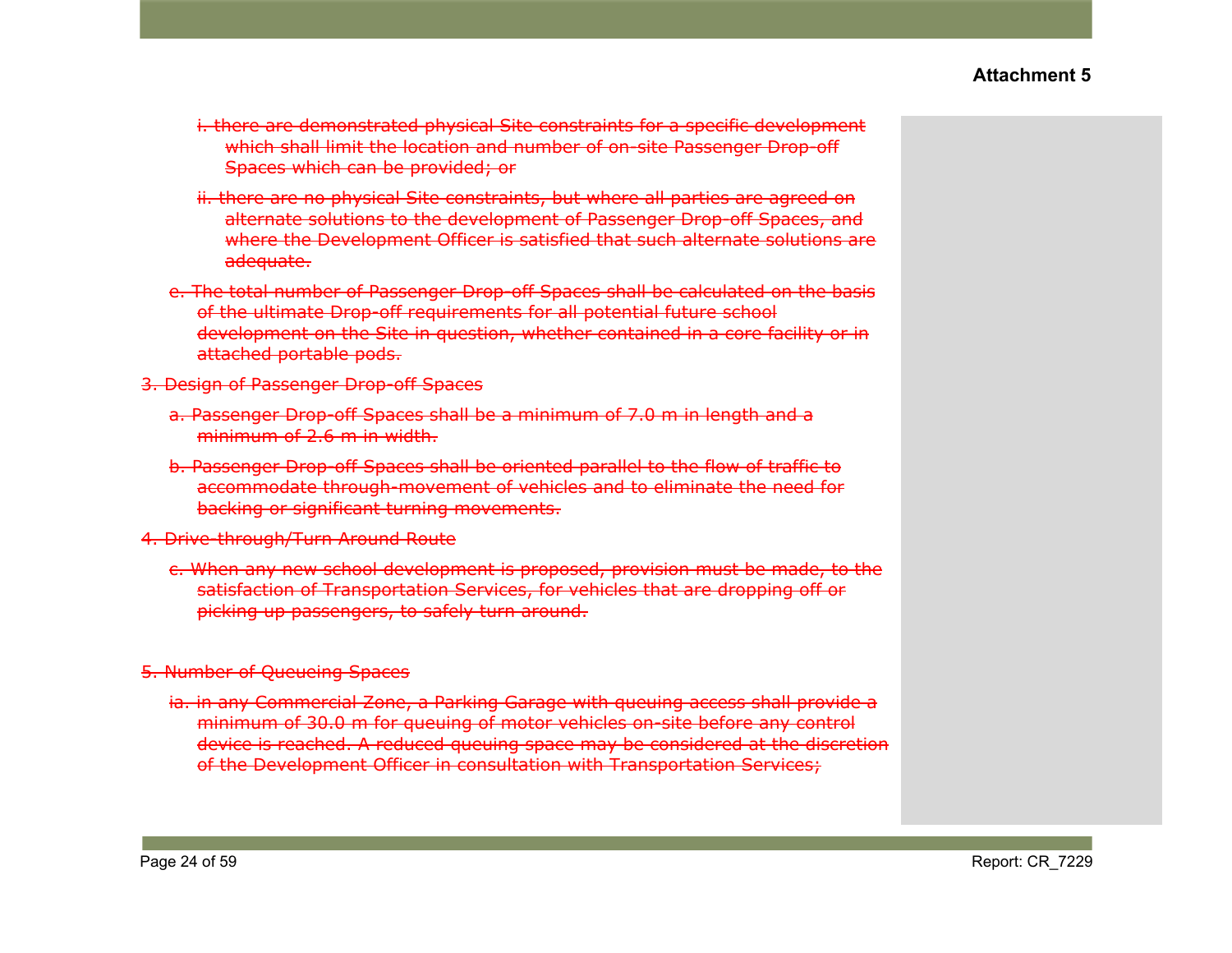#### *54.5 Schedule 4*

#### **Schedule 4 - Passenger Drop-off Spaces for Public and Private Elementary, Junior High School and High Schools**

| llse of Ruilding or Site<br><u>utria mita se este in pia mita esta e</u>                                                                                                                                                                                                                                                                          | <b>Total Number of Drop-Off</b><br>Sterace Docuirod,<br><u> 11 iliyo maso maso </u> | Number of On-Site Dron-Off<br>ATLES ARE ALLES AN ARRAIGNMENT<br>Spaces Dequired<br><u>M MARATARAN TAHUN P</u> |  |  |  |
|---------------------------------------------------------------------------------------------------------------------------------------------------------------------------------------------------------------------------------------------------------------------------------------------------------------------------------------------------|-------------------------------------------------------------------------------------|---------------------------------------------------------------------------------------------------------------|--|--|--|
| Elementary or Junior High<br>School                                                                                                                                                                                                                                                                                                               | 3 spaces per 100 students, but in<br>no case less than 5 spaces.                    | 1 spaces per 100 students, or 5<br>spaces, whichever is greater.                                              |  |  |  |
| 2. High School                                                                                                                                                                                                                                                                                                                                    | 1.5 spaces per 100 students, but<br><del>in no case less than 5</del><br>spaces.    | 0.5 spaces per 100 students, or 5<br>spaces, whichever is greater.                                            |  |  |  |
| Note: For the purposes of this Schedule, "On-site Drop-off Spaces" means those Drop-off Spaces located<br>on school lands, and "Total Number of Drop-off Spaces" means the total of On-site Drop-off Spaces plus<br>any Drop-off Spaces located on City-owned property within the roadway plan, as approved by<br><b>Transportation Services.</b> |                                                                                     |                                                                                                               |  |  |  |

#### *54.6 Hardsurfacing and Curbing of Parking and Loading Spaces*

#### 1. General Requirements

a. Required parking and loading facilities shall provide for, and include, an adequate, safe and convenient arrangement of vehicular points of ingress or egress, driveways, internal roadways, aisles and ramps, loading of motor vehicles all in relation to buildings and entry points to buildings on the Site.

Queuing space requirements are found in Section 72.

The passenger pick up and drop off requirement is folded into the regulations, 54.6.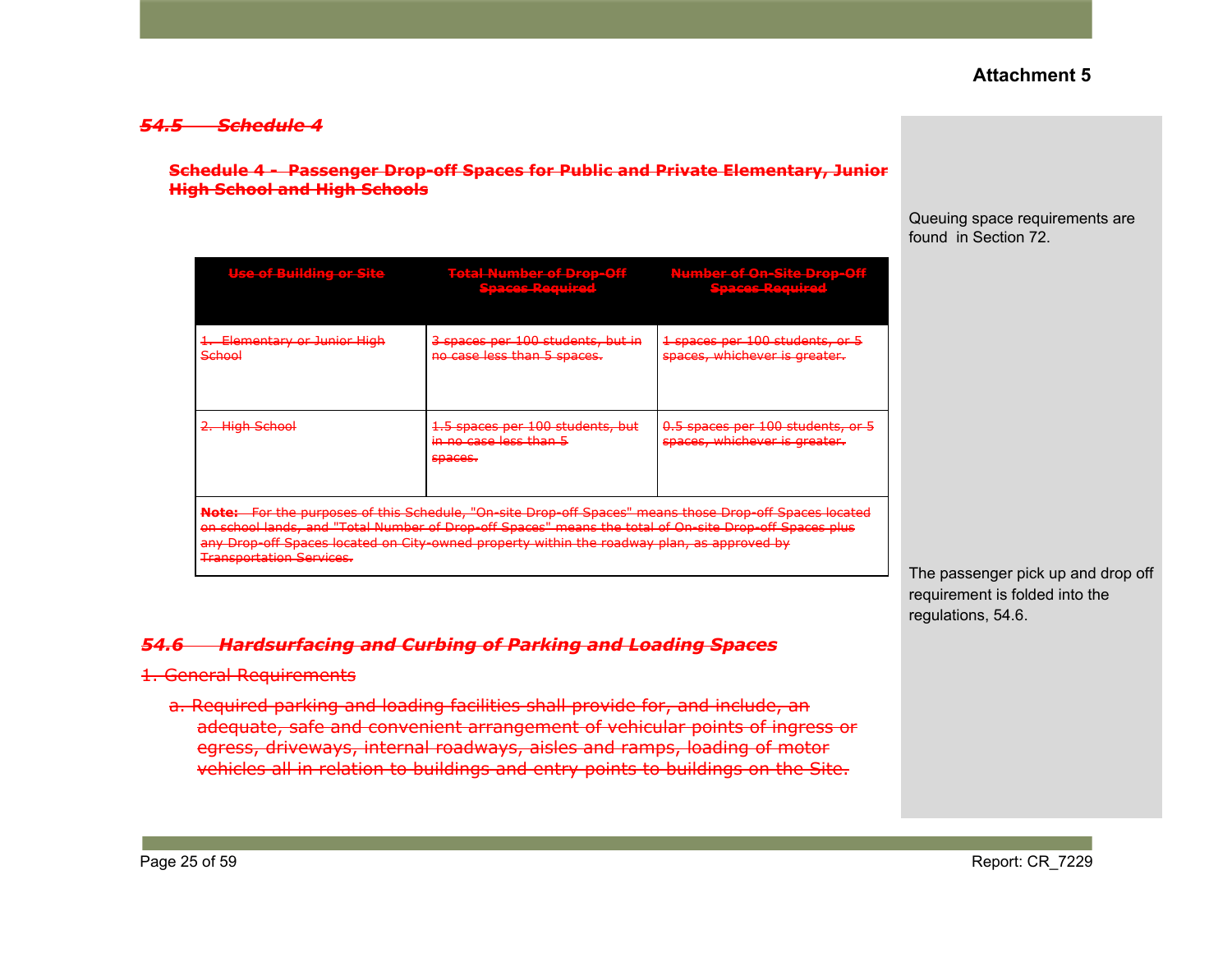- b. Such facilities shall comply with the following design, development and maintenance standards:
	- i. all required parking and loading facilities shall be clearly demarcated, have adequate storm water drainage and storage facilities, and be Hardsurfaced;
	- ii. Notwithstanding Section 54.6(1)(a)(i), parking and loading facilities, and the access thereto, are not required to be Hardsurfaced until the roadway or Lane from which access is provided is Hardsurfaced; and
	- iii. in situations where lighting of off-street parking and loading facilities is to be provided, the lighting shall be arranged, installed and maintained to deflect, shade and focus light away from any adjacent land Uses.

2. Residential Zones

- a. Every Driveway, off-street parking or loading space, and access provided or required in any Residential Zone, including the area contained within City-owned land from which access or egress is obtained, shall be Hardsurfaced if access is from a public roadway which is Hardsurfaced or gravelled.
- b. For an on-site Driveway or Parking Area in any Residential Zone, the area required to be Hardsurfaced may be constructed on the basis of separated Hardsurfaced tire tracks
- 3. Commercial Uses, Industrial Uses, and Multi-unit Project Developments
	- a. Every off-street parking or loading space provided or required for any Commercial Use, and the access thereto, including the whole area contained within the City-owned land to which a curb crossing permit applies, shall be Hardsurfaced if the access is from a public roadway which is Hardsurfaced.
	- b. Every off-street parking or loading space provided or required for an Industrial Use, and the access thereto, including the whole area contained within the City-owned land to which a curb crossing permit applies, shall be Hardsurfaced if such area lies in front of the principal building. Any area at the rear or the side of the principal building provided or required for off-street parking or

Stormwater Management is covered under Surface Drainage Bylaw 18093, and EPCOR Drainage Services Bylaw 18100

Lighting covered by Section 51, Lighting of Sites.

Relocated and simplified in new Section 54.4.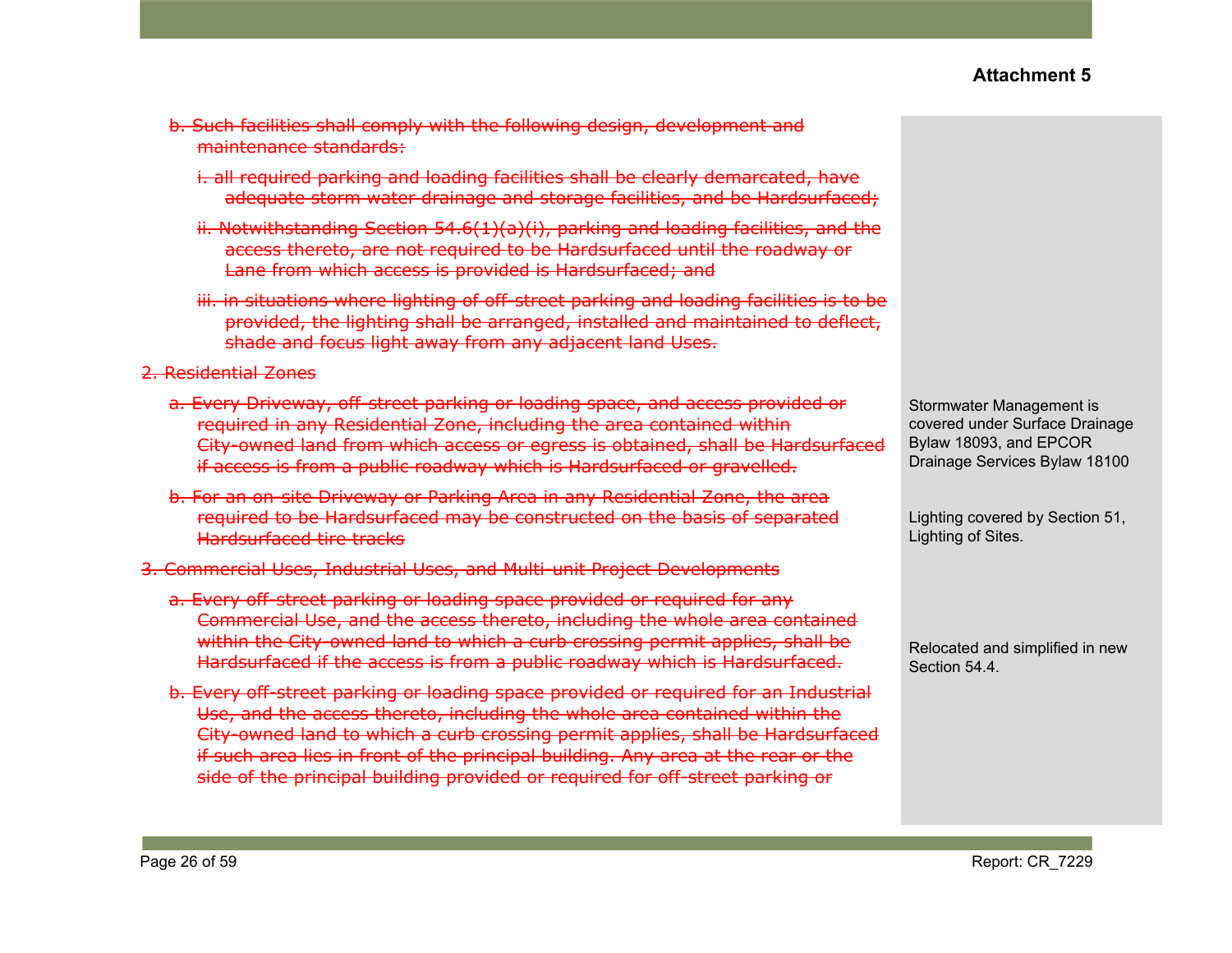| loading space need not be Hardsurfaced, but shall be of such a surface that<br>shall minimize the carrying of dirt or foreign matter upon the highway.                                                                                                                                                                                                                                                                                                                                                           |                                   |
|------------------------------------------------------------------------------------------------------------------------------------------------------------------------------------------------------------------------------------------------------------------------------------------------------------------------------------------------------------------------------------------------------------------------------------------------------------------------------------------------------------------|-----------------------------------|
| c. Where a Hardsurfaced Parking Area has been provided on a Site to the minimum<br>required, then the type of surface permitted for Parking Areas and Walkways on<br>the balance of the Site shall be of such material approved by the Development<br>Officer, in consultation with Transportation Services.                                                                                                                                                                                                     | Reallocated hardsurfacing to 54.4 |
| d. In parking areas and similarly congested locations, curbs and other protective<br>measures shall be used to protect adjacent Fences, walls, boulevards,<br>landscaped areas or buildings on the Site or an adjacent Site.                                                                                                                                                                                                                                                                                     |                                   |
| e. Continuous raised or pre-cast curbing of not less than 100 mm in Height shall be<br>provided adjacent to streets and required landscaped areas, 600 mm from the<br>front of the parking stall. Concrete curb stops shall be placed to ensure that<br>vehicles do not overhang boulevards, sidewalks, or required landscaped areas.<br>Curbing shall also be required to clearly demarcate the required portion of<br>Driveway leading to an internal roadway, aisle, ramp, parking space or loading<br>space. |                                   |
| f. Where continuing curbs are used as wheel stops, the measured size of parking<br>spaces shall be reduced 1.0 m in length than otherwise required. In such<br>instances, the parking layout should allow for the vehicle to overhang the curb<br>by 1.0 m and such overhang areas must be clear of all obstructions (Signs,<br>shrubs, trees, etc.) and shall not be regarded as a required landscaped area.                                                                                                    | Simplified and relocated to 54.1  |
| 54.7 Parking Garages                                                                                                                                                                                                                                                                                                                                                                                                                                                                                             |                                   |
| 1. Parking Garages shall be developed in accordance with the following:                                                                                                                                                                                                                                                                                                                                                                                                                                          |                                   |
| a. in any Commercial Zone, Commercial Uses other than the parking shall be<br>provided at ground level along the street Frontage of Parking Garages when<br>required by the Development Officer to provide continuity of commercial<br>Frontage along the street. In the case of a corner Site the Development Officer                                                                                                                                                                                           |                                   |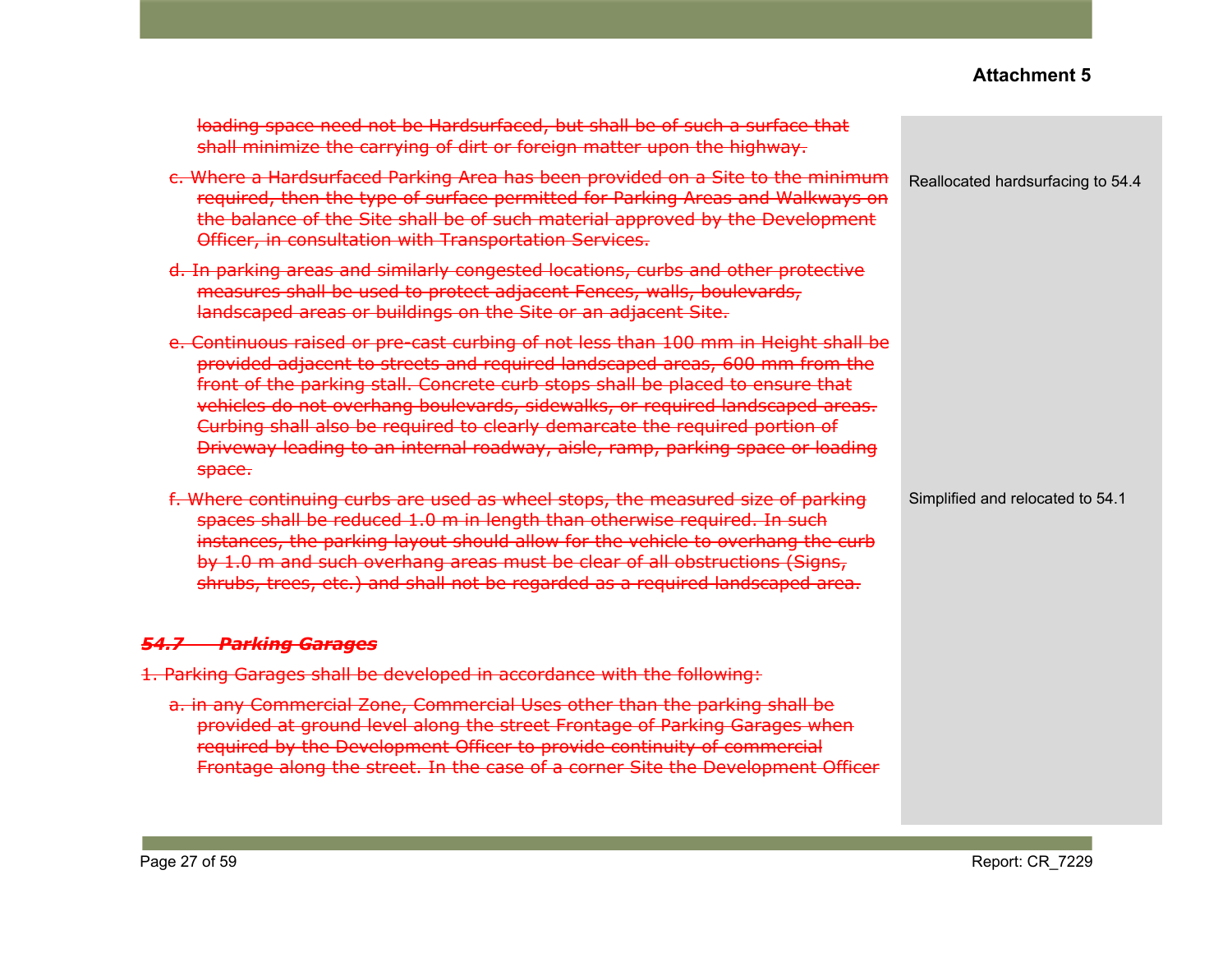shall pay due regard to the nature of the adjacent Uses on the flanking public roadway;

- b. in any Commercial Zone, a Parking Garage with queuing access shall provide a minimum of 30.0 m for queuing of motor vehicles on-site before any control device is reached. A reduced queuing space may be considered at the discretion of the Development Officer in consultation with Transportation Services;
- c. no dangerous goods, or flammable or combustible liquids, shall be permitted within a Parking Garage, other than as contained within, or permanently installed or connected to the fuel system of a motor vehicle using the Parking Garage;
- d. Parking Garages and interior stairwells shall be designed for visual accessibility. Machine rooms, heating systems, elevators and stairwell shafts, building columns and other major visual obstructions shall be located to enable visual supervision of the parking spaces and stairwells;
- e. entrapment spots in a Parking Garage shall be eliminated wherever possible. Potential entrapment areas such as storage rooms shall be provided with locking mechanisms. Entrapment areas can be closed with chain link Fence or other types of intrusion resistant material;
- f. clear safety glass panels shall be incorporated in all doors leading to stairwells, corridors and entrances including elevator lobbies to allow for clear sightlines;
- g. sharp blind corners on stairs or corridors in a Parking Garage shall be eliminated wherever possible. If blind corners can not be avoided, security mirrors or others devices such as video cameras shall be utilized;
- h. landscaping around the Parking Garage shall be of a type that permits the widest possible view from the street of all pedestrian entry and exit areas; and
- i. directional and information signage consistent in design, colour, symbols and graphics shall be provided to:

i. direct patrons to pedestrian exits;

References simplified to Section 58 to ensure a safe physical environment.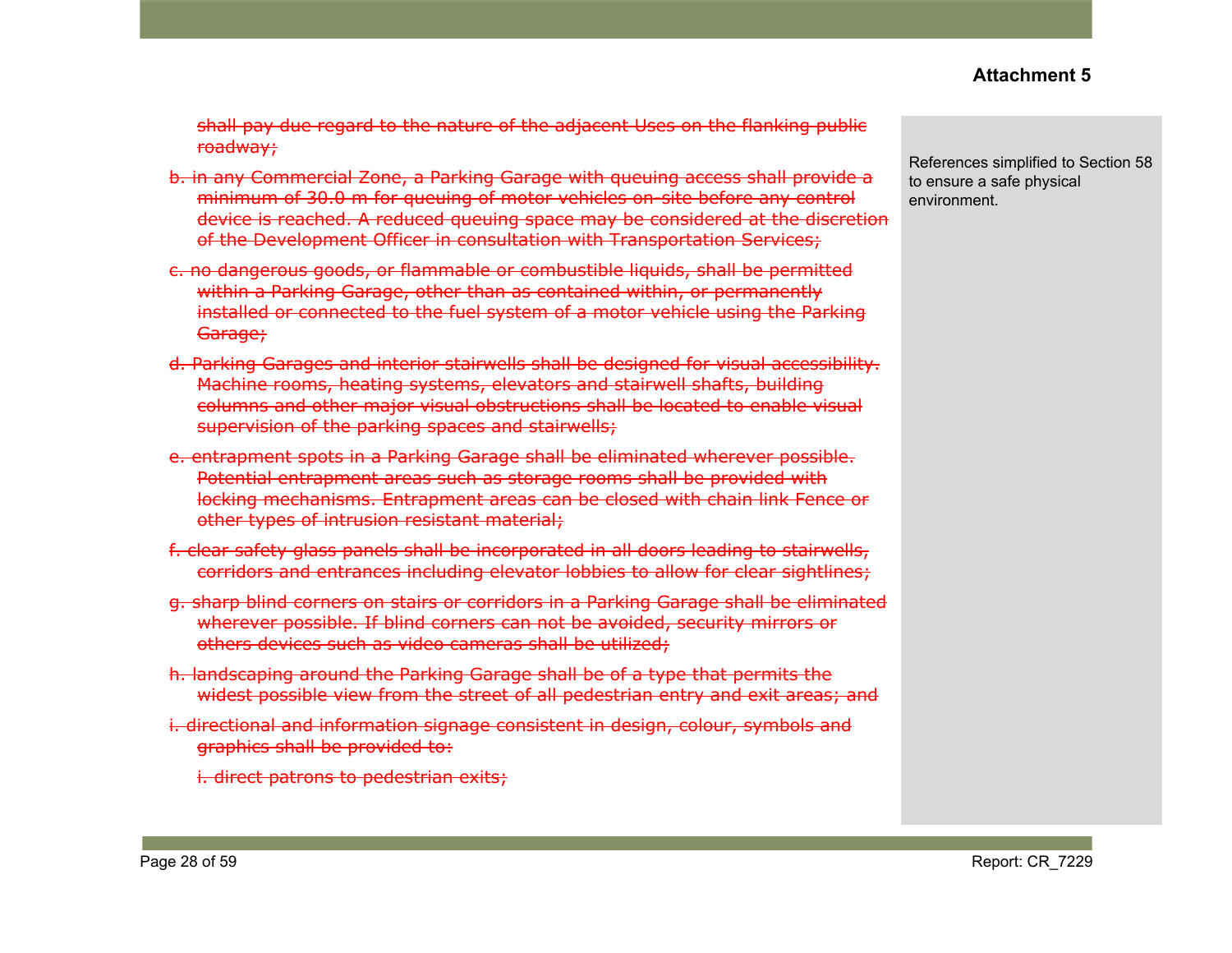ii. direct patrons to vehicular exits;

iii. identify areas so that patrons can locate their vehicles;

- iv. advise patrons to lock their vehicles and remove all valuables;
- v. direct patrons to the nearest intercom system;
- vi. advise patrons of the presence of security patrols; and
- vii. advise patrons of the presence of CCTV security cameras.
- 2. The Development Officer shall require a Crime Prevention Through Environmental Design (CPTED) assessment prepared by a qualified security consultant for any development which includes a Parking Garage.
- 3. The Development Officer shall advise the applicant of and strongly encourage compliance with the security management guidelines contained within subsection 3.1 of the Design Guide for a Safer City.

#### *54.9 Variances to Parking Amount and Design*

- *1. The Development Officer may use their variance power to reduce or eliminate the bicycle parking, loading spaces, Passenger Drop-off Spaces, or barrier-free vehicular parking requirements, or to increase parking maximums, where:*
	- *a. the variance is consistent with the intent of an applicable Statutory document*
	- *b. the variance is consistent with the intent of an applicable Edmonton City Council Policy; or*
	- *c. the variance is supported by Transportation Services, or a Transportation Demand Management plan for the Site, and the application shows implementation of the recommendations of the Transportation Demand Management plan.*

Hardship is a standard reason to grant a variance as per the Municipal Government Act, so it is unnecessary to state that as a condition. However, there may be other reasons for allowing a variance that is not a result of hardship, such as meeting City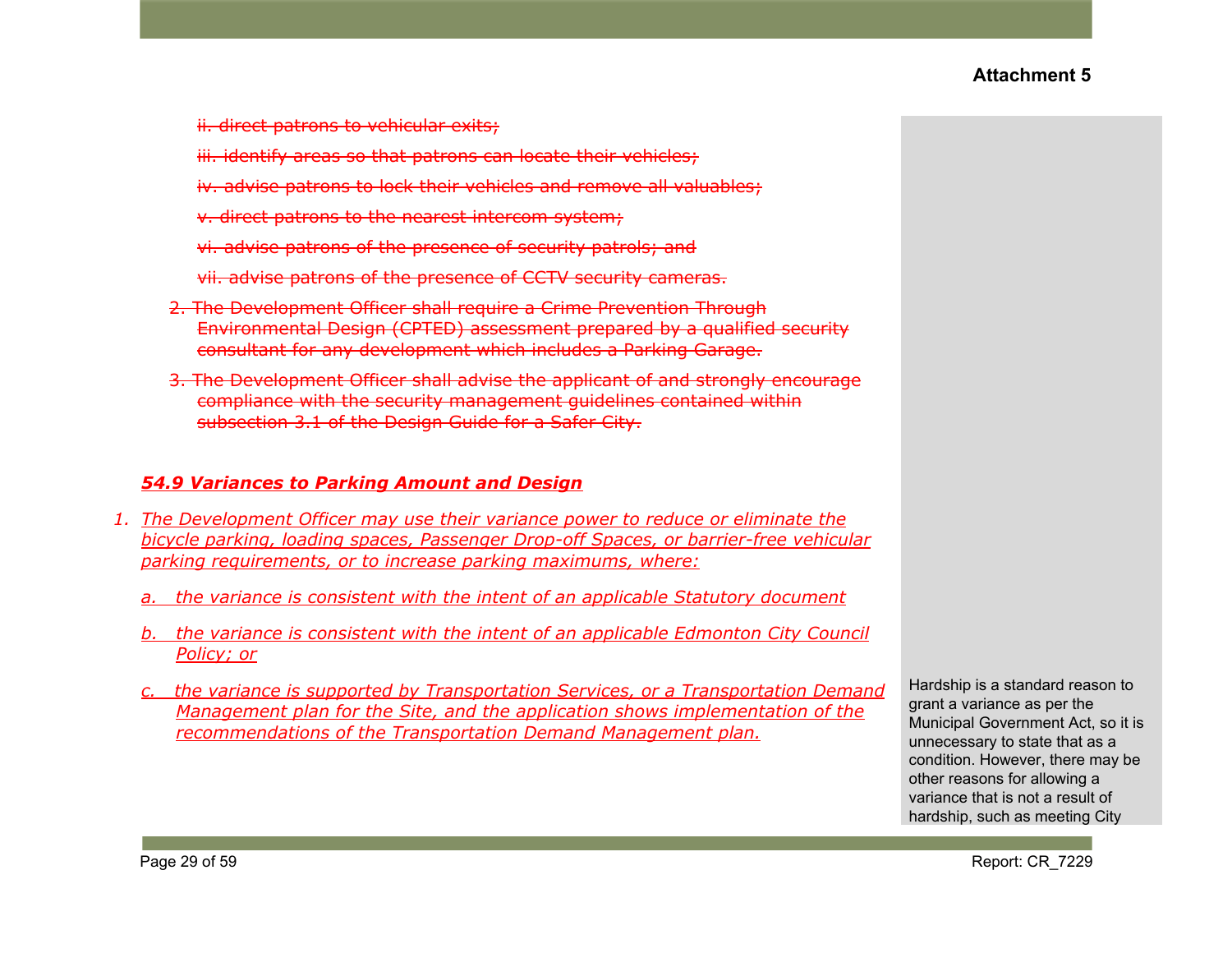- *d. there are demonstrated physical Site constraints for a specific development which shall limit the location and number of on-site loading or Passenger Drop-off Spaces which can be provided; or*
- *e. there are no physical Site constraints, but where all parties are agreed on alternate solutions to the development of Passenger Drop-off Spaces, and where the Development Officer is satisfied that such alternate solutions are adequate.*

plans, policies, or other method to minimize land use impacts. These opportunities are added to the new Section 54.9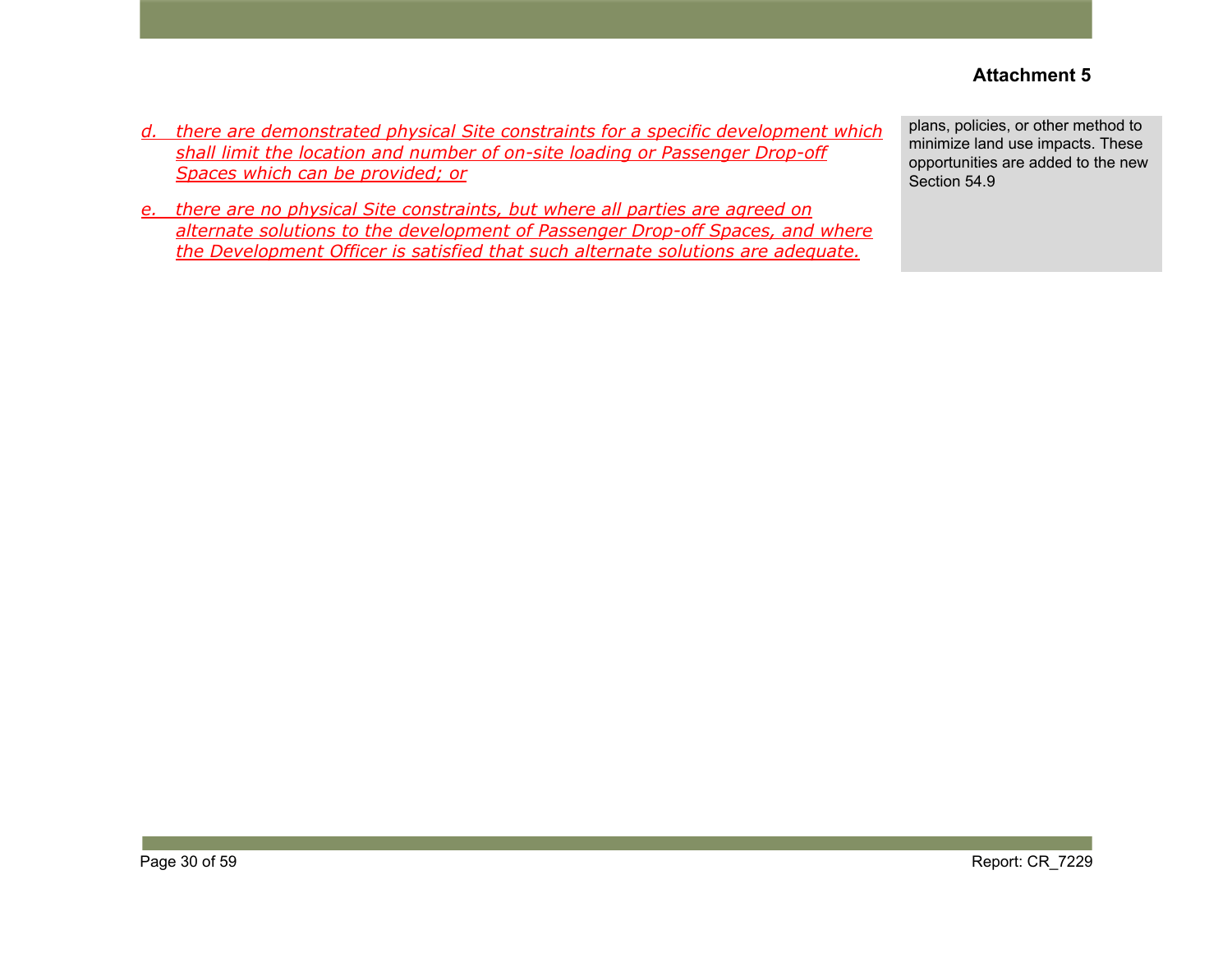#### *55. Landscaping*

#### **55.3 General Planting Requirements**

1. Unless otherwise specified in this Bylaw, Landscaping shall be provided in accordance with the following:

a. for new Multi-unit Project Development consisting of Single Detached Housing, Semi-detached Housing, Duplex Housing, Row Housing, Stacked Row Housing and Apartment Housing or for new Mobile Homes when developed as part of a Mobile Home Park, the number of trees and shrubs shall be determined on the basis of the following:

i. one tree for each 35 m2 and one shrub for each 15 m2 of Setback;

ii. one tree for each 20 m2 and one shrub for each 10 m2 of  $parking$  area islands *required landscaped area* as determined bysubsection 54.3(4); and

iii. in no case shall there be less than one tree per parking area islands *required landscaped area*.

b. for new development consisting of Residential-Related Use Classes, Commercial Use Classes, Industrial Use Classes, Basic Services Use Classes, and Community, Educational, Recreational and Cultural Service Use Classes, the number of trees and shrubs provided shall be determined on the basis of the following:

i. one tree for each 25 m2 and one shrub for each 15  $m<sup>2</sup>$  of Setback;

Updated reference.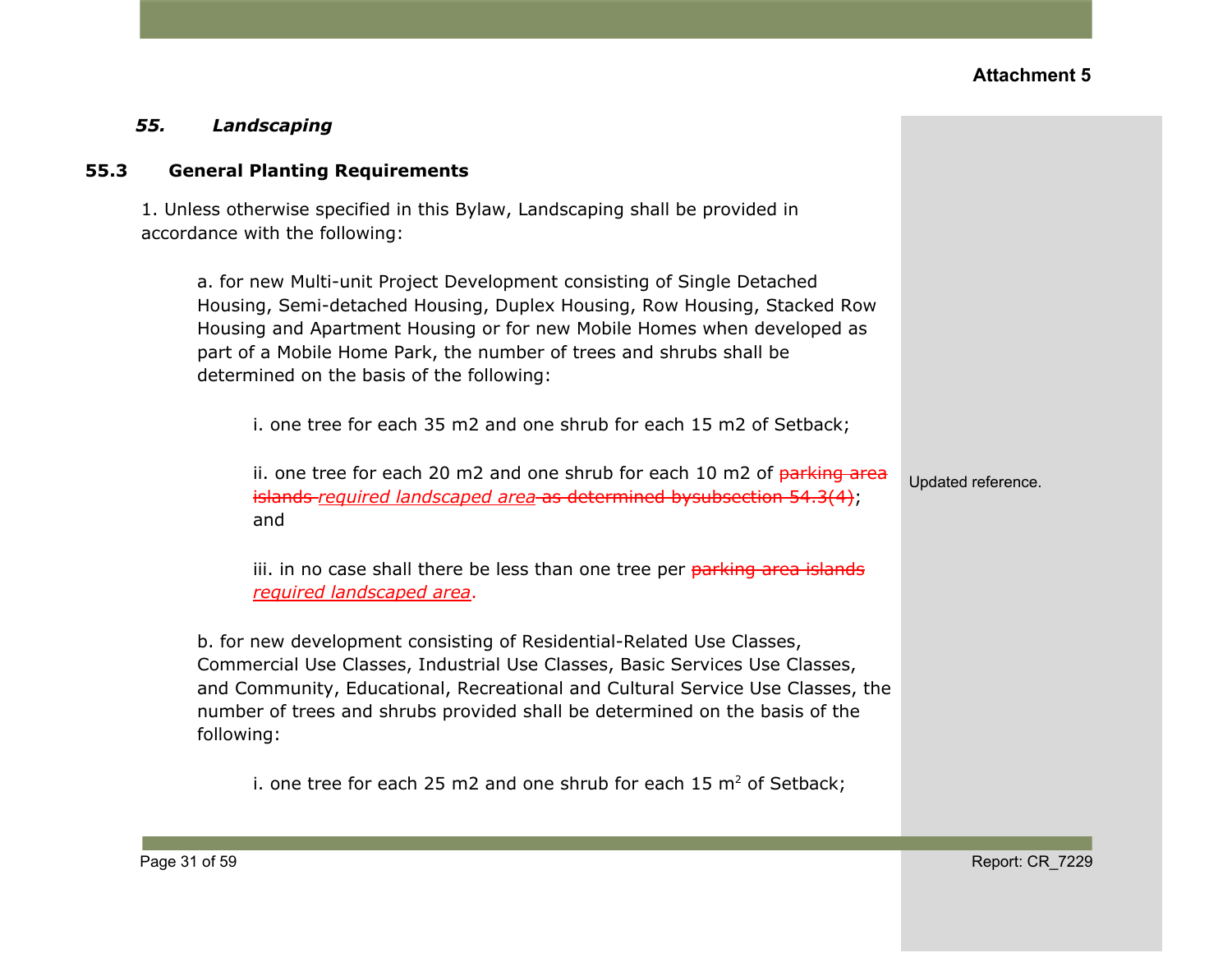ii. one tree for each 20 m2 and one shrub for each 10 m2 of  $\frac{1}{10}$  parking area islands *required landscaped area* as determined by *54.4(1)(b)* subsection  $54.3(4)$ ; and

iii. in no case shall there be less than one tree per parking area islands *required landscaped area*;

#### *58. General Performance Standards for a Safe Physical Environment*

The Development Officer *Site and building layouts* shall encourage the inclusion of *include* design elements that *take the principles of Crime Prevention Through Environmental Design (CPTED) into consideration*, readily allow for casual surveillance, particularly for commercial, industrial, multi-unit residential Uses and *Parking Facilities*parkade structures. These elements may include, but are not limited to,*: elements that allow for natural surveillance, increase sightlines and activity; and*, large window areas, high quality interior and exterior lighting,*. The* physical layout *and landscaping shall* that reduces the vulnerability of pedestrians *by* (avoiding *areas of concealment or entrapment such as:*, long public corridor spaces, stairwells, or other movement predictors<del>),</del>; *avoiding landscaping hazards such as: unpruned trees, rocks that can be thrown, or blind corners; and by locating* the placement and use of Landscaping that limits areas of concealment, and the location of parking areas close to building access points *and by using wayfinding mechanisms*. The Development Officer *may*shall require a Crime Prevention Through Environmental Design assessment prepared by a qualified security consultant for multi-unit residential/commercial/institutional/industrial developments that, in the opinion of the Development Officer, requires such an assessment. *, and may apply conditions to the approval of the Development Permit based on the recommendations of the CPTED assessment to promote a safe physical environment.* The Development Officer shall advise applicants of the approved crime prevention design guidelines contained in the Design Guide for a Safer City, such as

Updated reference.

These rules have been simplified and apply to all parking areas, not just parkade structures.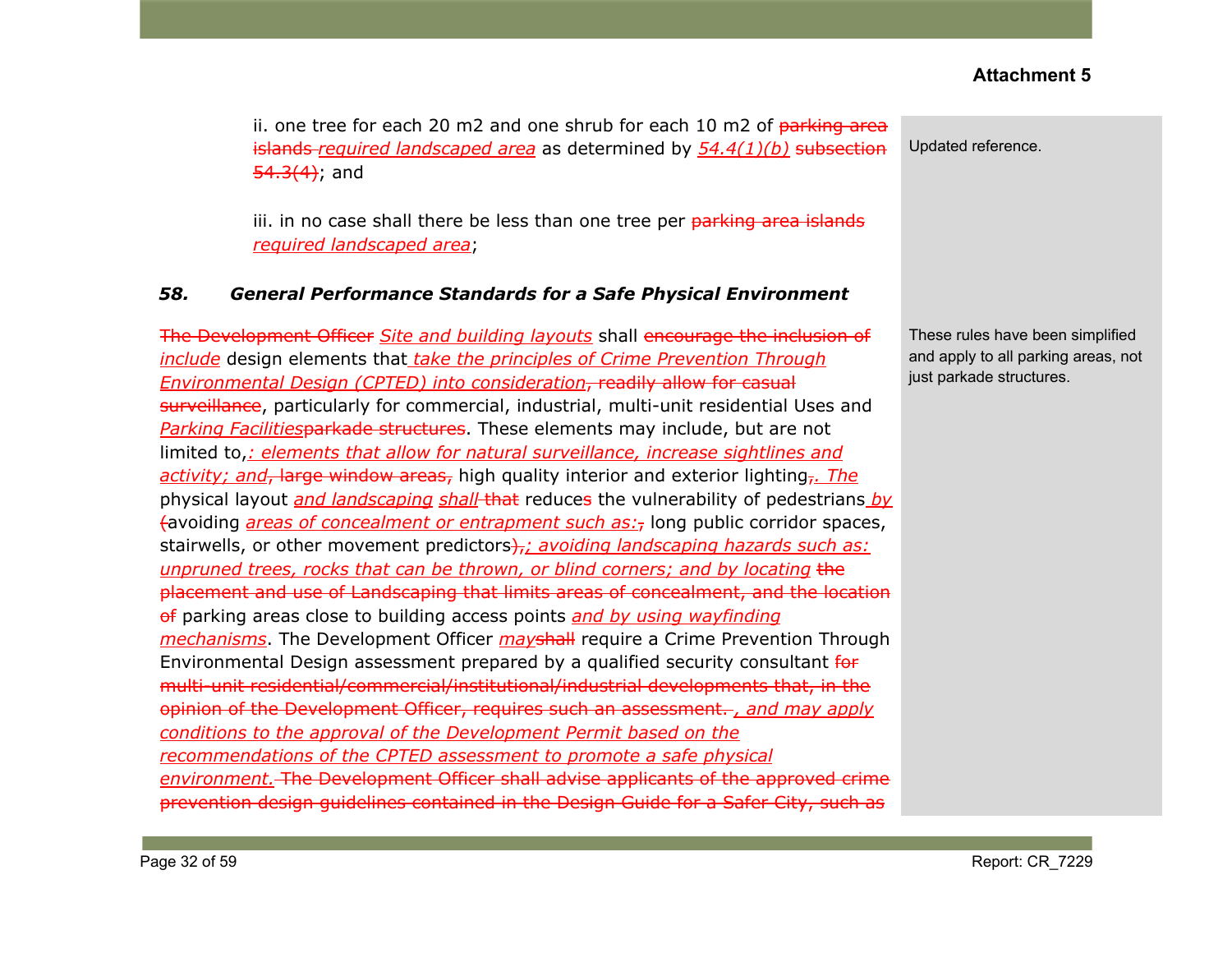the layout and design of buildings and associated parking and loading areas, yards and landscaped areas, to promote a safe, well-lit physical environment. In addition, the Development Officer shall apply the requirements of [subsection](https://webdocs.edmonton.ca/InfraPlan/zoningbylaw/ZoningBylaw/Part1/Development/54_7_Parking_Garages.htm) 54 (7) to Parking Garages.

## *72. Vehicular - Oriented Uses*

#### **72.2 Development Regulations**

5. Queuing Space shall be provided as follows:

*e. in any Commercial Zone, a Parking Garage with queuing access shall provide a minimum of 30.0 m for queuing of motor vehicles on-site before any control device is reached. A reduced queuing space may be considered at the discretion of the Development Officer in consultation with Transportation Services.*

#### *94. Supportive Community Provision*

- 1. The portion of a Development Permit application for Apartment Housing or Group Homes that achieves all of the criteria listed in subsection 94(1)(a) Supportive Community Criteria, shall be considered a supportive community and the regulations of subsection 94(1)(b) shall apply.
	- a. Supportive Community Criteria:

viii. the dimensions for parking spaces are shown to be in accordance with subsection 54.2(4)(a)(ii) of this Bylaw.

b. Supportive Community Regulations:

Relocated and retained.

Not necessary to reference other parts of the bylaw; these rules will already apply.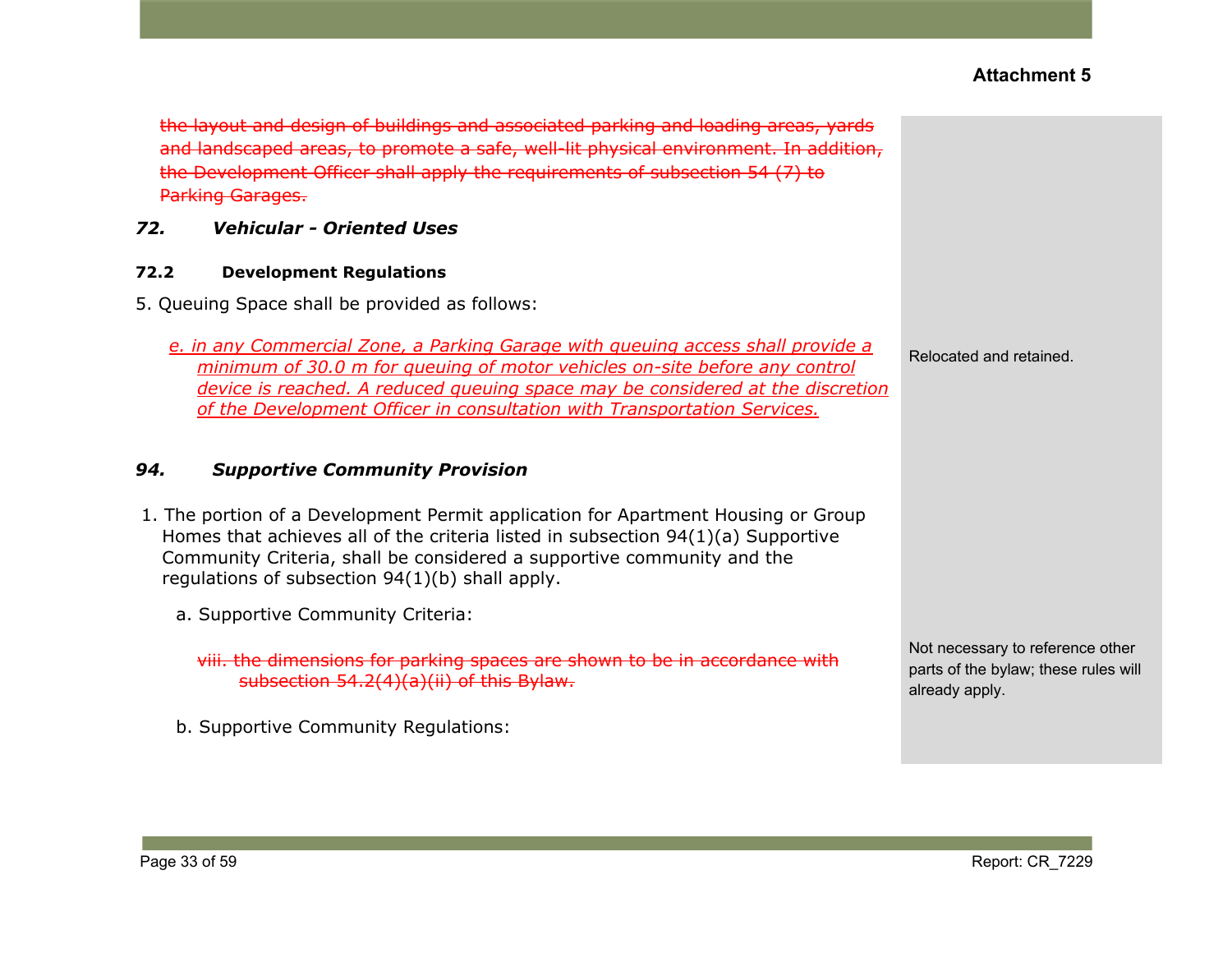i. parking for Apartment Housing and Group Homes that meet the criteria of Section 94(1)(a) above shall be provided in accordance with [Section](https://webdocs.edmonton.ca/InfraPlan/zoningbylaw/ZoningBylaw/Part1/Development/54_2_Schedule_1.htm) 54.2 [Schedule](https://webdocs.edmonton.ca/InfraPlan/zoningbylaw/ZoningBylaw/Part1/Development/54_2_Schedule_1.htm) 1 of this Bylaw; and

ii. density shall be calculated in accordance with the Zone in which the development is located, except that the maximum density may be increased by 25%. If a Dwelling or Sleeping Unit is designed to convert into a smaller unit, the density and parking shall be calculated based upon the highest number of potential Dwellings or Sleeping Units.

# *130 (RPL) Planned Lot Residential Zone*

#### **130.4 Development Regulations for Permitted and Discretionary Uses**

11. On-site parking shall be located in accordance with the regulations of [Section](https://webdocs.edmonton.ca/InfraPlan/zoningbylaw/ZoningBylaw/Part1/Development/50__Accessory_Uses_and_Buildings.htm) 50 of this Bylaw, and provided in accordance with the following requirements:

a. for Sites with reduced Side Setbacks, including Sites where one Side S is reduced to zero, the Garage or Parking Area shall not encroach on the private maintenance easement;

b. Parking Areas shall be developed in accordance with Site Coverage and Setback requirements for Accessory Buildings in accordance with Section 50.3 of this Bylaw; and

c. Parking Areas, Garages and Garage pads must be developed with the following requirements:

i. one Garage or Garage pad shall be clearly demarcated both on the Site and on the plan accompanying any application for a principal building. A hard surface Walkway is required between the Garage or Garage pad and an entry to the Dwelling; or

ii. a Parking Area shall be developed, the dimensions of which shall conform to the off-street parking space requirements of Section 54.2(4) of this Bylaw. The Parking Area shall include an underground electrical power connection with outlet on a post approximately 1.0 m in Height, located within 1.0 m of the Parking Area.

Not necessary to reference other parts of the bylaw; these rules will already apply.

These regulations are redundant and no longer needed; this is over-regulation.

The requirement for an electrical plug in is proposed to be removed for being overly prescriptive, and not related to land-use impacts.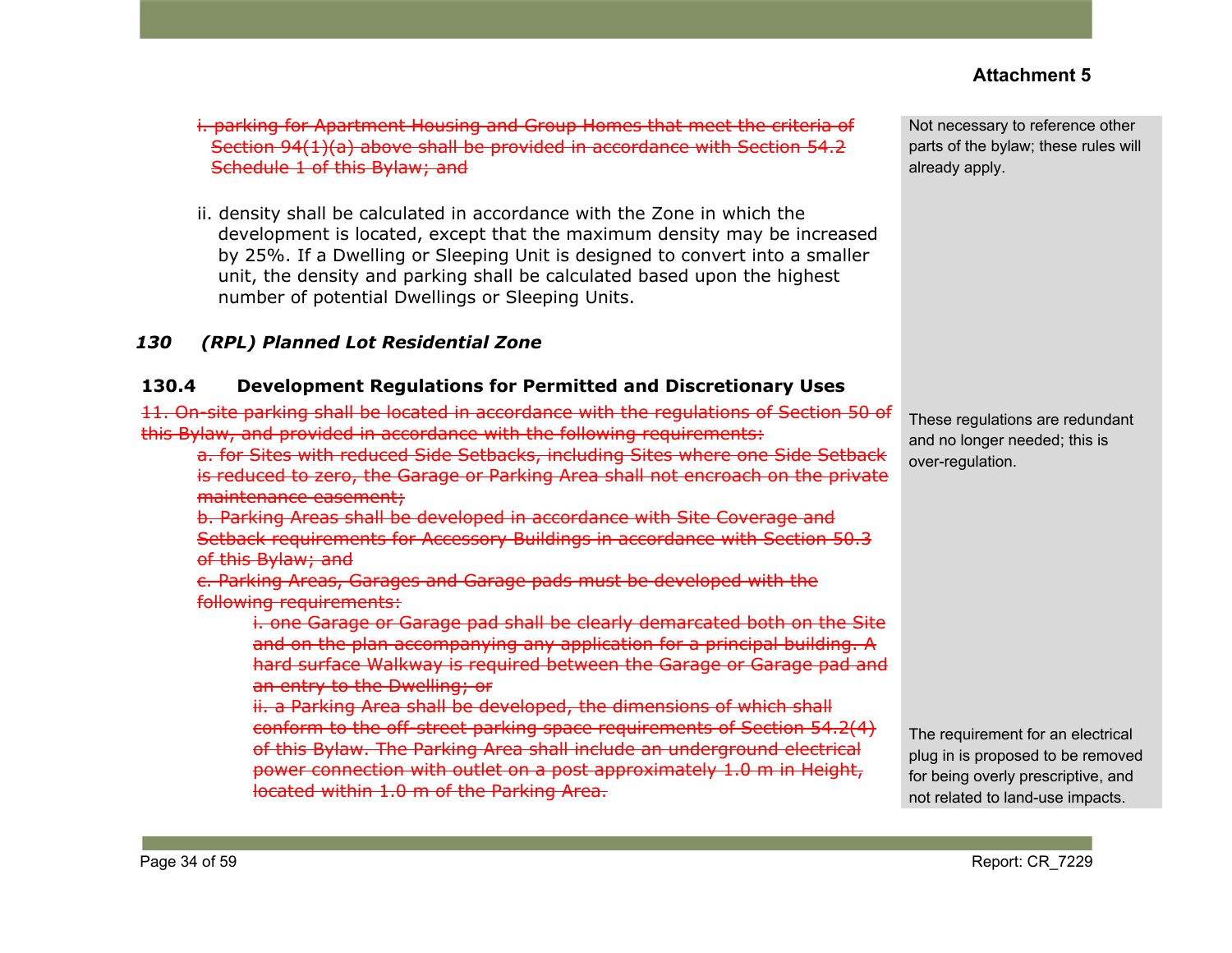#### *150 (RF4) Semi-detached Residential Zone*

#### **150.4 Development Regulations for Permitted and Discretionary Uses**

10. On-Site parking shall be located in accordance with Section 50 of this Bylaw. On-Site parking shall be provided by means of one of the following options:

a. on-Site parking may be provided within a Garage or Garden Suite. A mutual Garage may be constructed on the common property line to the satisfaction of the Development Officer;

b. on-Site parking may be provided by means of a Garage pad. A Garage pad shall not be constructed over a common property line; or

c. on-Site parking may be provided by means of a Parking Area, the dimensions of which shall conform to the off-street parking space requirements of subsection 54.2(4) of this Bylaw. The Parking Area shall include an underground electrical power connection with outlet on a post approximately 1.0 m in Height, located within 1.0 m of the Parking Area.

A hard surface Walkway is required between the Garage, Garage pad, or Parking Area and an entry to the Dwelling.

#### *155 (RMD) Residential Mixed Dwelling Zone*

**155.4. Development Regulations for Permitted and Discretionary Uses**

These regulations are redundant and no longer needed; this is over-regulation and not related to land-use impacts.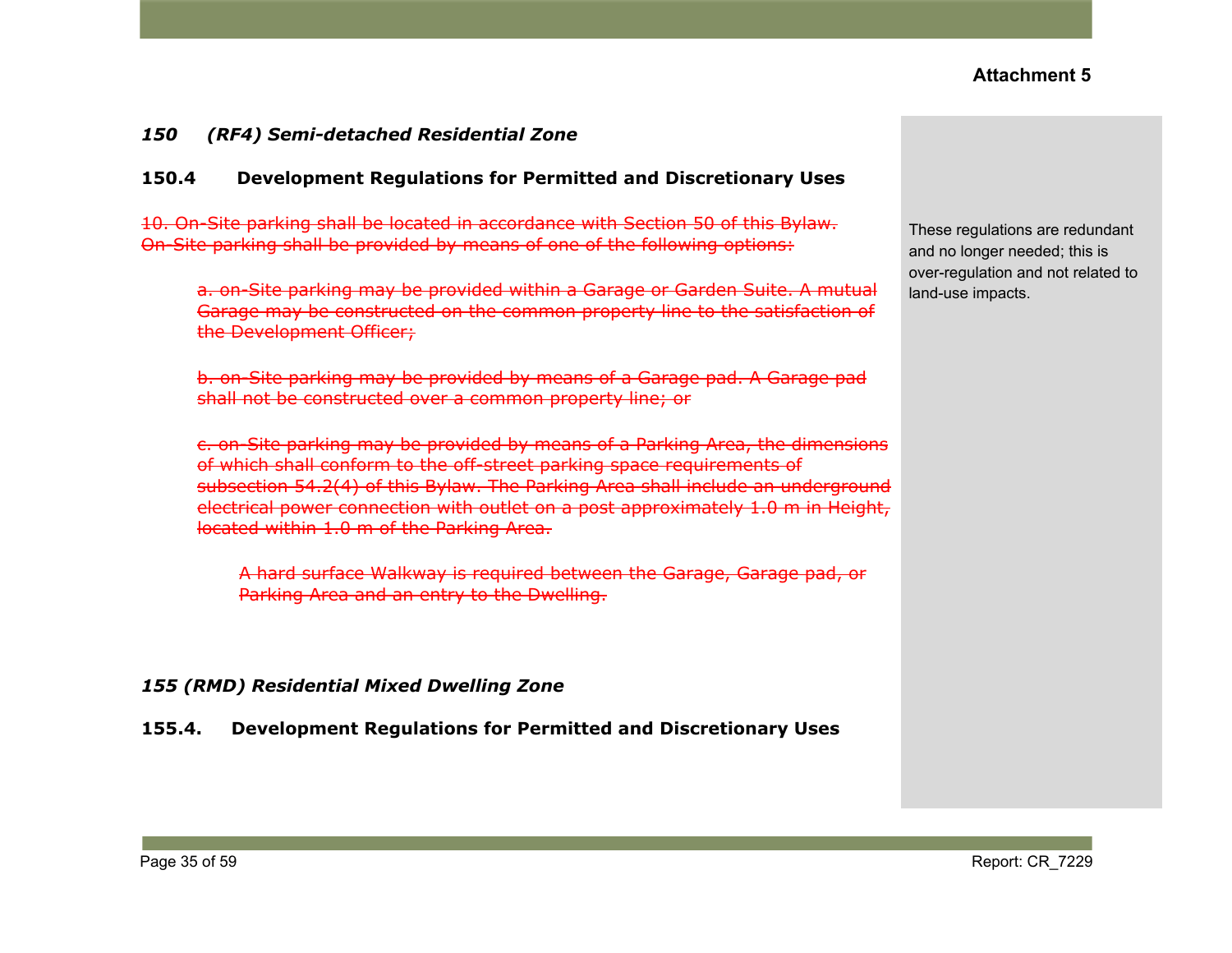- 24. Notwithstanding subsection 54.3, a front attached Garage for Row Housing and Semi-Detached Housing as part of a Zero Lot Line Development shall be developed with the following regulations:
	- a. The width of the Garage shall not exceed 65% of the width of the front of the dwelling<sub>7</sub> and

b. Driveway widths shall be no wider than the width of the Garage.

#### *165 (UCRH) Urban Character Row Housing Zone*

10. Where the required off-street parking spaces are located at the rear of any Dwelling the following requirements apply:

- a. one Garage, or Site for one Garage shall be clearly demarcated both on the Site and on the plan accompanying any application for a principal building, located in accordance with the regulations of this Bylaw. A Hardsurfaced Walkway is required between the Garage or Garage Site and an entry to the Dwelling;
- b. where detached rear parking Garages are developed, the maximum width of the building containing the Garage(s) shall not exceed:
	- i. 24 m, provided that the building does not contain more than four separate Garages, outside of neighbourhoods located within the boundaries of the Mature Neighbourhood Overlay (MNO), unless exempted under subsection 165.5(5) of this Zone;
	- ii. 12 m, provided that the building does not contain more than two separate Garages, in neighbourhoods located within the boundaries of the Mature Neighbourhood Overlay (MNO);"

Updated reference

These regulations are redundant and no longer needed; this is over-regulation and not related to land-use impacts.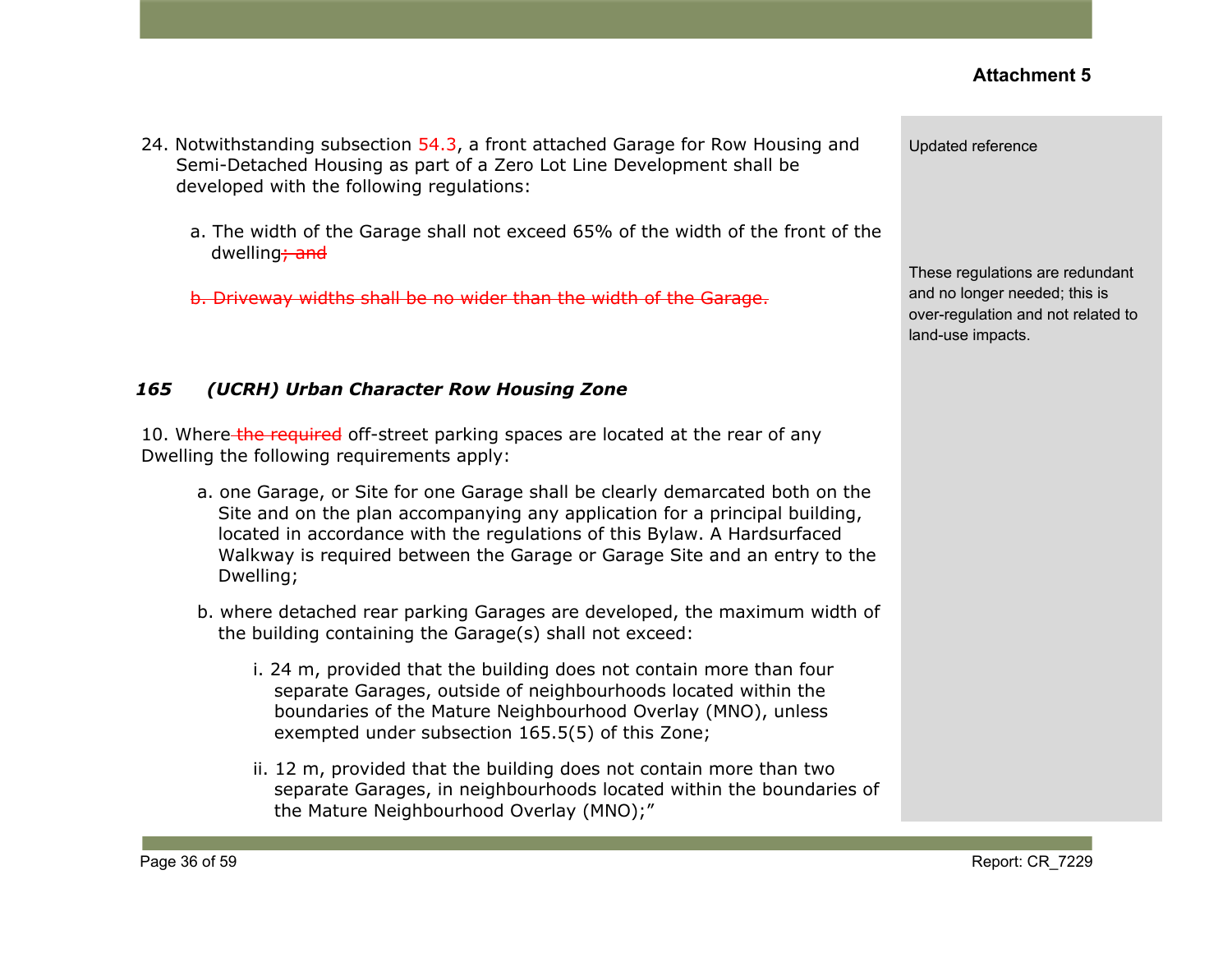c. parking area shall be developed in accordance with the following:

i. where no Garage is developed, a Hardsurfaced parking area to accommodate required parking to a minimum depth of 4.88 m, and otherwise in accordance with the requirements of subsection 54.2 and Schedule 55.4 of this Bylaw, shall be constructed at the rear of each Lot; ii. Tandem parking shall be allowed in accordance with Section 54.2 Schedule 1, provided that at least one tandem parking space has a minimum depth of 5.5 m;

iii. Such hard surface parking area shall include an underground electrical power connection with outlet on a post 1.0 m in Height, located within 1.0 m of the parking area.

*230 (RA9) High Rise Apartment Zone*

#### **230.6 Development Regulations for the Landscaping, Lighting, Parking, and Site Design**

3. Parking

a. Parking Garages located underground shall be permitted to be built to the property line.

b. To contribute to healthy root development of required landscaping, a minimum soil depth of 1.2 m shall be provided above all underground Parking Garages that extend beyond the above-ground footprint of the building. The 1.2 m shall be provided below the original finished ground level of the Site.

a.c. Vehicular access to parking shall be from the abutting Lane. Where there is no Lane, parking access shall be designed to minimize disruption to the Yard, sidewalk, existing trees, and existing streetscape and where possible, should be provided from the street which has the lowest vehicle volume.

b. d. Parking shall be provided in accordance with Section 54.

These regulations are redundant and no longer required, as they are covered in other parts of Section 54, as amended.

These regulations are moved the general requirements for all zones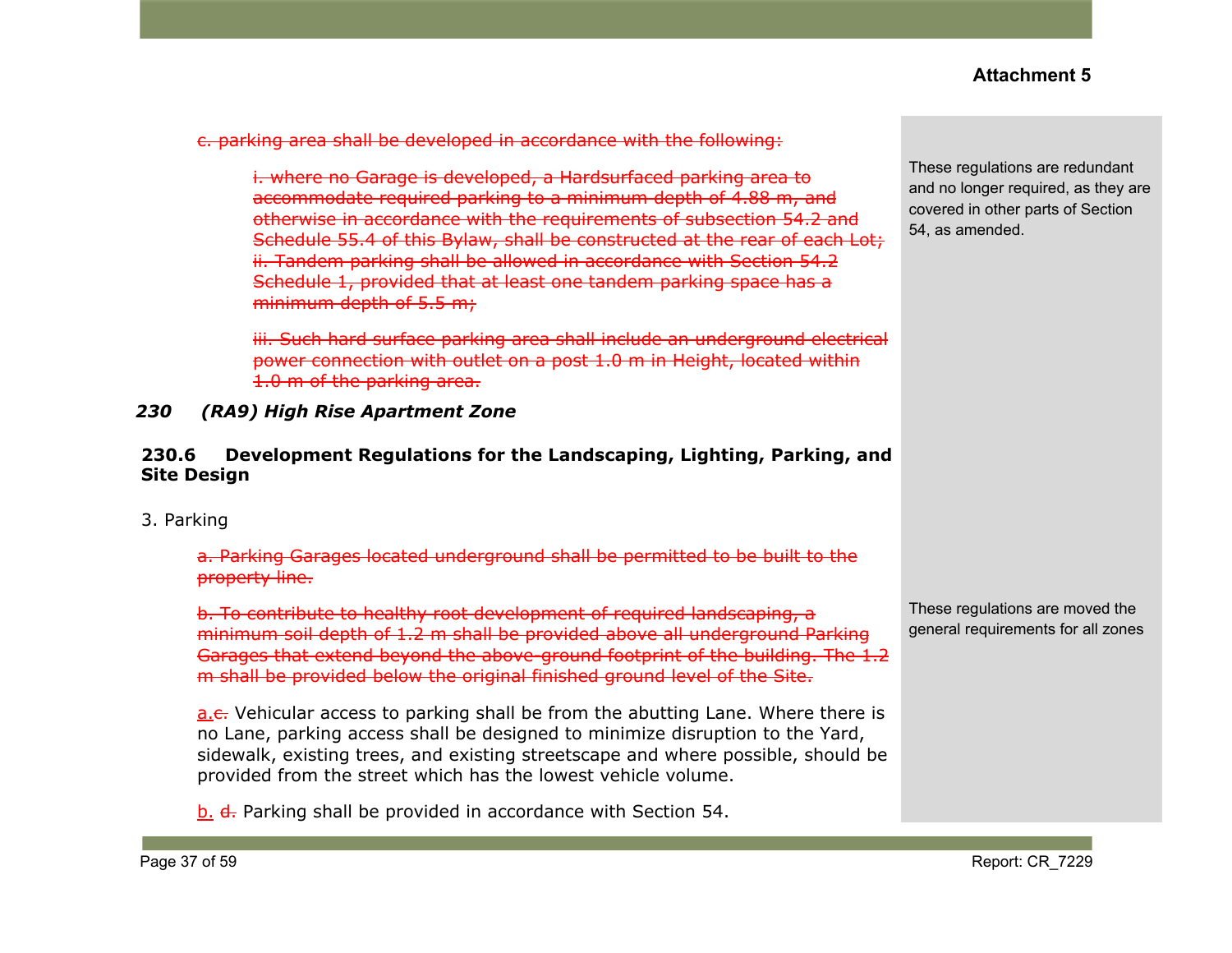## **230.7 Development Regulations for Permitted and Discretionary Uses**

#### 8. Non-accessory Parking

a. Non-Accessory Parking shall only be developed as a part of a building that contains a Tower.

b. Non-accessory Parking shall only be developed where the total proposed parking supply for the Site exceeds the maximum parking requirement as specified in Section 54 [Schedule](https://webdocs.edmonton.ca/InfraPlan/zoningbylaw/ZoningBylaw/Part1/Development/54__Parking__Loading_and_Passenger_Drop-off.htm) 1.

#### *340 (CB2) General Business Zone*

#### **340.5 Additional Development Regulations for Discretionary Uses**

1. The following regulations shall apply to Automotive and Minor Recreational Vehicle Sales/Rentals, Convenience Vehicle Rentals and Truck and Mobile Home Sales/Rentals developments:

a. all storage, display and parking areas shall be hardsurfaced in accordance with [subsection](https://webdocs.edmonton.ca/InfraPlan/zoningbylaw/ZoningBylaw/Part1/Development/54_6_Hardsurfacing_and_Curbing_of_Parking_and_Loading_Spaces.htm) 54.6(1) of this Bylaw;

b. all display areas that abut a Residential Zone or a Lane serving a Residential Zone shall be screened in accordance with the provisions of [subsection](https://webdocs.edmonton.ca/InfraPlan/zoningbylaw/ZoningBylaw/Part1/Development/55__Landscaping.htm) 55.4(4) of this Bylaw; and

 $a$  e. lighting for the display areas shall be mounted on lamp standards and no exposed bulbs or strings of lights shall be used.

Non-accessory parking will not be replaced with the new uses Parking Facility - Surface and Parking Facility - Structured as stand-alone parking structures were not intended in the RA9 zone. Parking that is integrated with development can continue to be shared.

This regulation is redundant and no longer needed.

This regulation has been captured in the general requirements.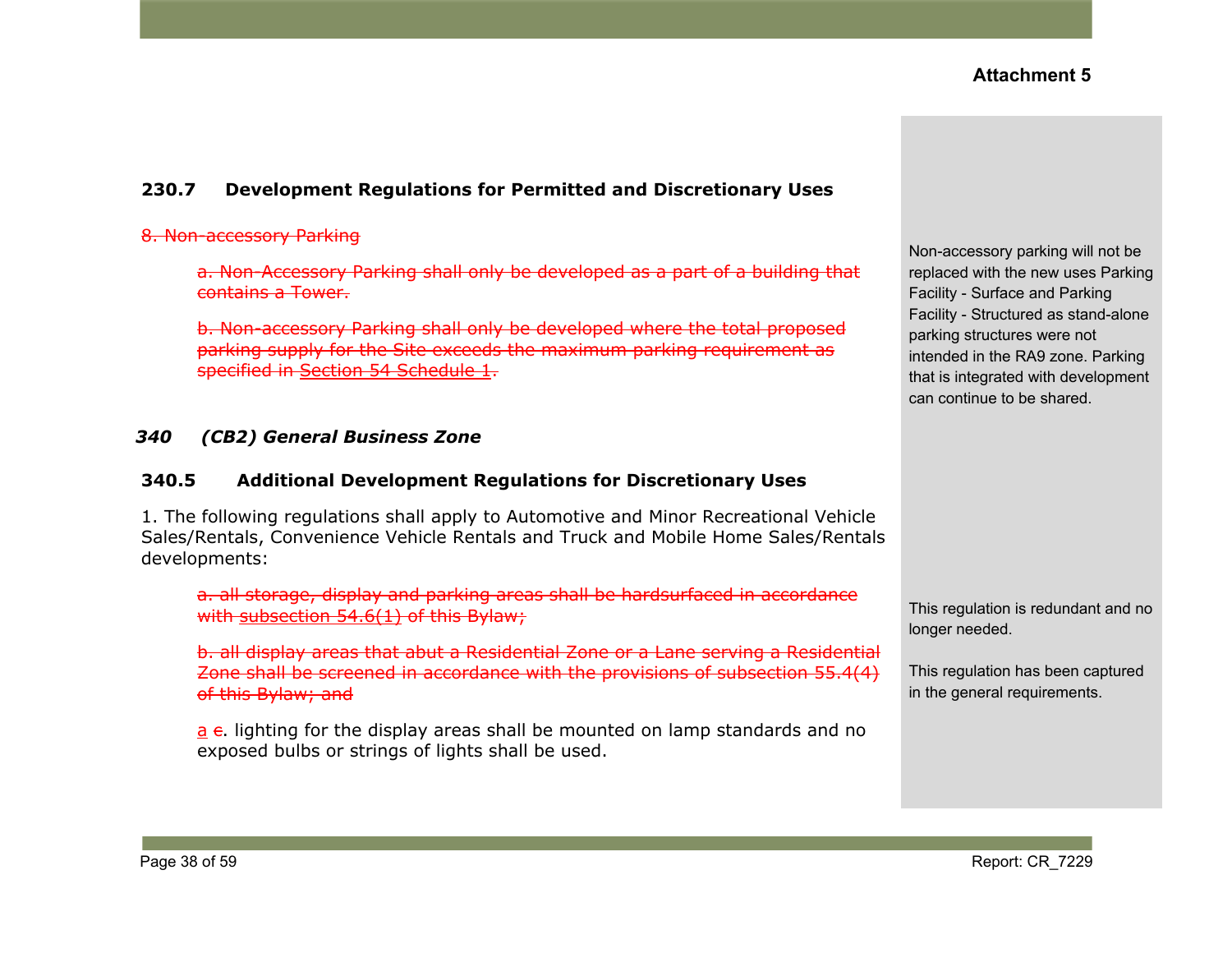#### *350 (CHY) Highway Corridor Zone*

#### **350.5 Additional Development Regulations for Permitted and Discretionary Uses**

3. The following regulations shall apply to Convenience Vehicle Rentals developments:

a. all storage, display or parking areas shall be hardsurfaced in accordance with [subsection](https://webdocs.edmonton.ca/InfraPlan/zoningbylaw/ZoningBylaw/Part1/Development/54_6_Hardsurfacing_and_Curbing_of_Parking_and_Loading_Spaces.htm)  $54.6(1)$  of this Bylaw;

b. all display areas that abut a Residential Zone or a Lane serving a Residential Zone shall be screened in accordance with the provisions of [Section](https://webdocs.edmonton.ca/InfraPlan/zoningbylaw/ZoningBylaw/Part1/Development/55__Landscaping.htm) 55.5 of this Bylaw; and

 $a$  e. lighting for the display areas shall be mounted on lamp standards and no exposed bulbs or strings of lights shall be used.

#### *400 (IB) Industrial Business Zone*

#### **400.5 Additional Development Regulations for Discretionary Uses**

1. The following regulations shall apply to Convenience Vehicle Rentals developments:

a. all storage, display or parking areas shall be hardsurfaced in accordance with [subsection](https://webdocs.edmonton.ca/InfraPlan/zoningbylaw/ZoningBylaw/Part1/Development/54_6_Hardsurfacing_and_Curbing_of_Parking_and_Loading_Spaces.htm) 54.6 of this Bylaw;

This regulation is redundant and no longer needed.

This regulation has been captured in the general requirements.

This regulation is redundant and no longer needed.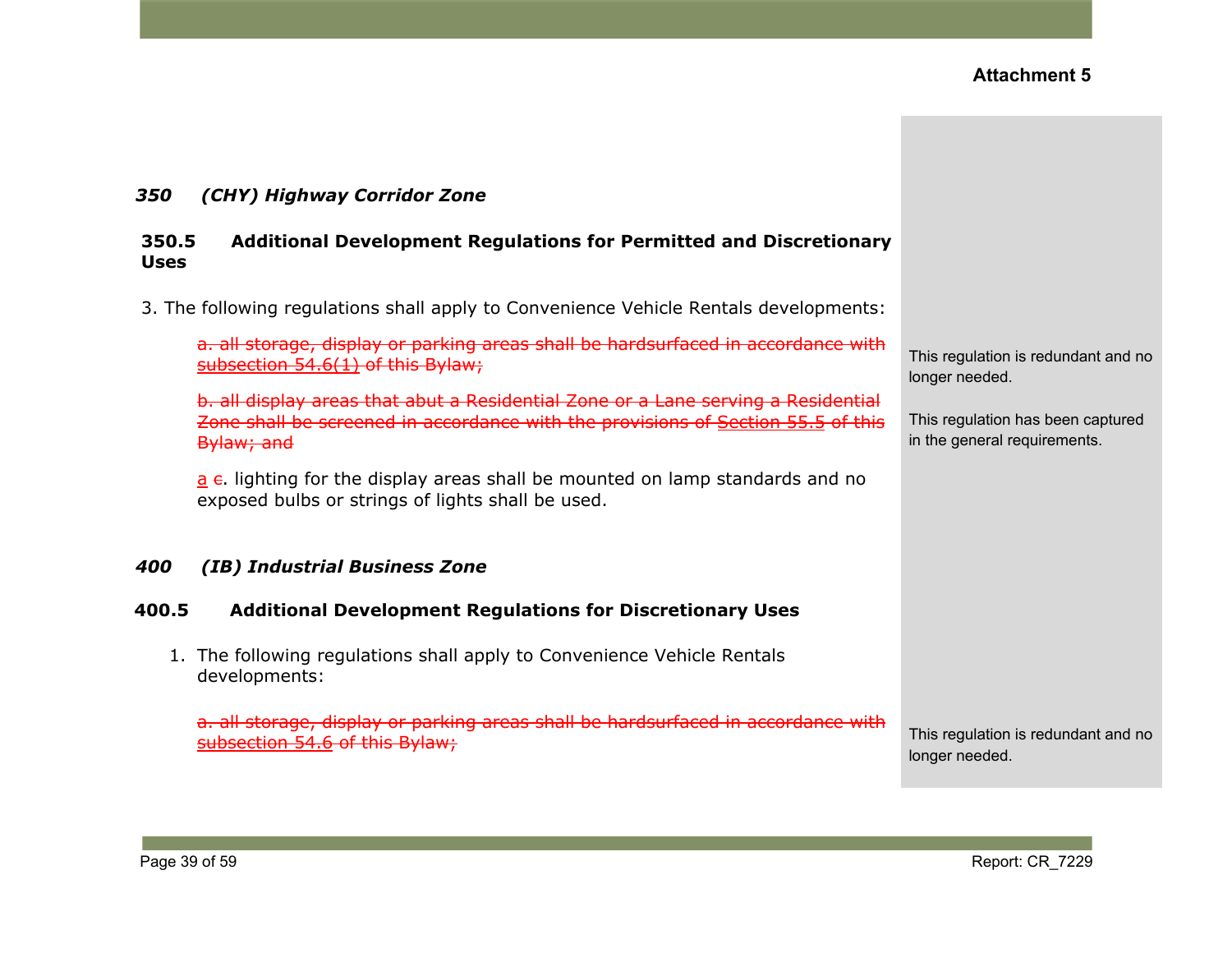|                                                                                                                                                                                                                                                                                                                             | <b>Attachment 5</b>                                               |
|-----------------------------------------------------------------------------------------------------------------------------------------------------------------------------------------------------------------------------------------------------------------------------------------------------------------------------|-------------------------------------------------------------------|
| b. all display areas that abut a Residential Zone or a Lane serving a Residential<br>Zone shall be screened in accordance with the provisions of Section 55.5 of this<br>Bylaw; and<br>$a$ e. lighting for the display areas shall be mounted on lamp standards and no<br>exposed bulbs or strings of lights shall be used. | This regulation has been captured<br>in the general requirements. |
| 552<br>(MA2) Municipal Airport Business Industrial Zone<br><b>Additional Development Regulations for Discretionary Uses</b><br>552.5                                                                                                                                                                                        |                                                                   |
|                                                                                                                                                                                                                                                                                                                             |                                                                   |
| 1. The following regulations shall apply to Convenience Vehicle Rentals developments:                                                                                                                                                                                                                                       |                                                                   |
| a. all storage, display or parking areas shall be hardsurfaced, in accordance with<br>subsection 54.6 of this Bylaw; and                                                                                                                                                                                                    | This regulation is redundant and no<br>longer needed.             |
| ab. lighting for the display areas shall be mounted on lamp standards and no exposed<br>bulbs or strings of lights shall be used.                                                                                                                                                                                           |                                                                   |
| 553<br>(MA3) Municipal Airport General Business Zone                                                                                                                                                                                                                                                                        |                                                                   |
| 553.5<br><b>Additional Development Regulations for Discretionary Uses</b>                                                                                                                                                                                                                                                   |                                                                   |
| 1. The following regulations shall apply to Automotive and Minor Recreation Vehicle<br>Sales/Rentals, Convenience Vehicle Rentals and Truck and Mobile Home<br>Sales/Rentals developments:                                                                                                                                  | This regulation is redundant and no<br>longer needed.             |
| a. all storage, display or parking areas shall be hardsurfaced in accordance with<br>subsection 54.6 of this Bylaw.                                                                                                                                                                                                         |                                                                   |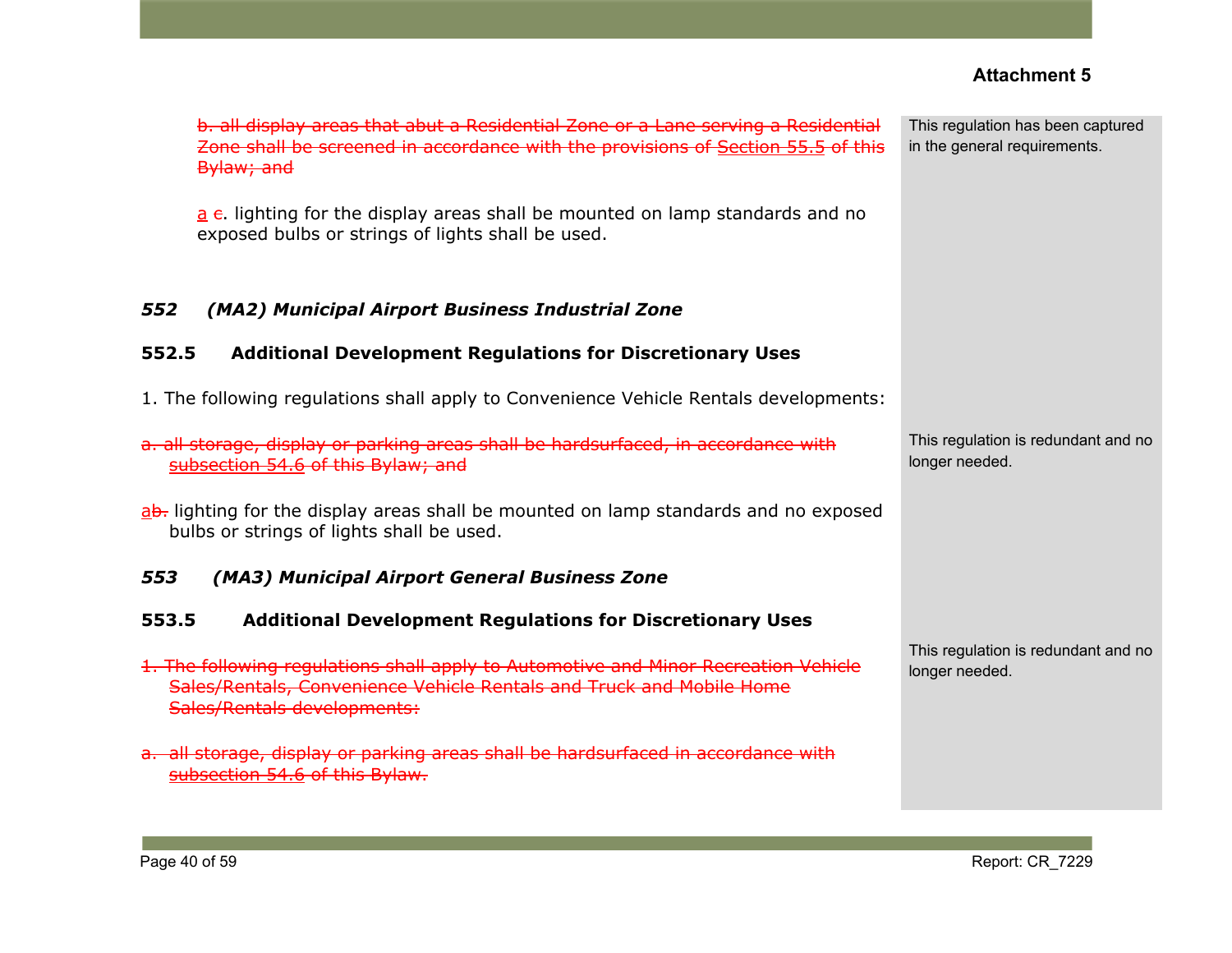#### *574. (UI) Urban Institutional Zone*

- 3. Off-street Vehicular parking shall be provided in accordance with Section 54 of the Zoning Bylaw, except that:
	- a. Vehicular parking shall be provided to a minimum of 1,500 and a maximum of 3,000 spaces.
	- b. Any Development Permit for a Non-accessory Parking Use shall be for a temporary period of ten (10) years from the date of third reading of this Bylaw amendment. For greater clarity, after August 25, 2024, Non-accessory Parking shall no longer be an allowable Use. Where Non-accessory Parking is developed, the following regulations shall apply:
		- i. A minimum 3.0 m landscaped Setback shall be required from any property line Abutting a public roadway, other than a Lane;
		- ii. Every off-street parking space and access provided or required, including the area contained within City-owned land from which access or egress is obtained, shall be Hardsurfaced;
		- iii. All parking facilities shall be clearly demarcated, have adequate storm water drainage and storage facilities;
		- iv. Every off-street Parking Area shall incorporate landscaped open space within the Parking Area, calculated on the basis of 2.0  $m<sup>2</sup>$  of landscaped island area per parking space provided. This shall be landscaped in accordance with the Zoning Bylaw. Landscaped islands shall be placed to provide visual relief, to assist vehicular circulation and to organize large areas of parking into smaller cells. The number of islands provided shall be to the satisfaction of the Development Officer.

Site specific requirements are left as is.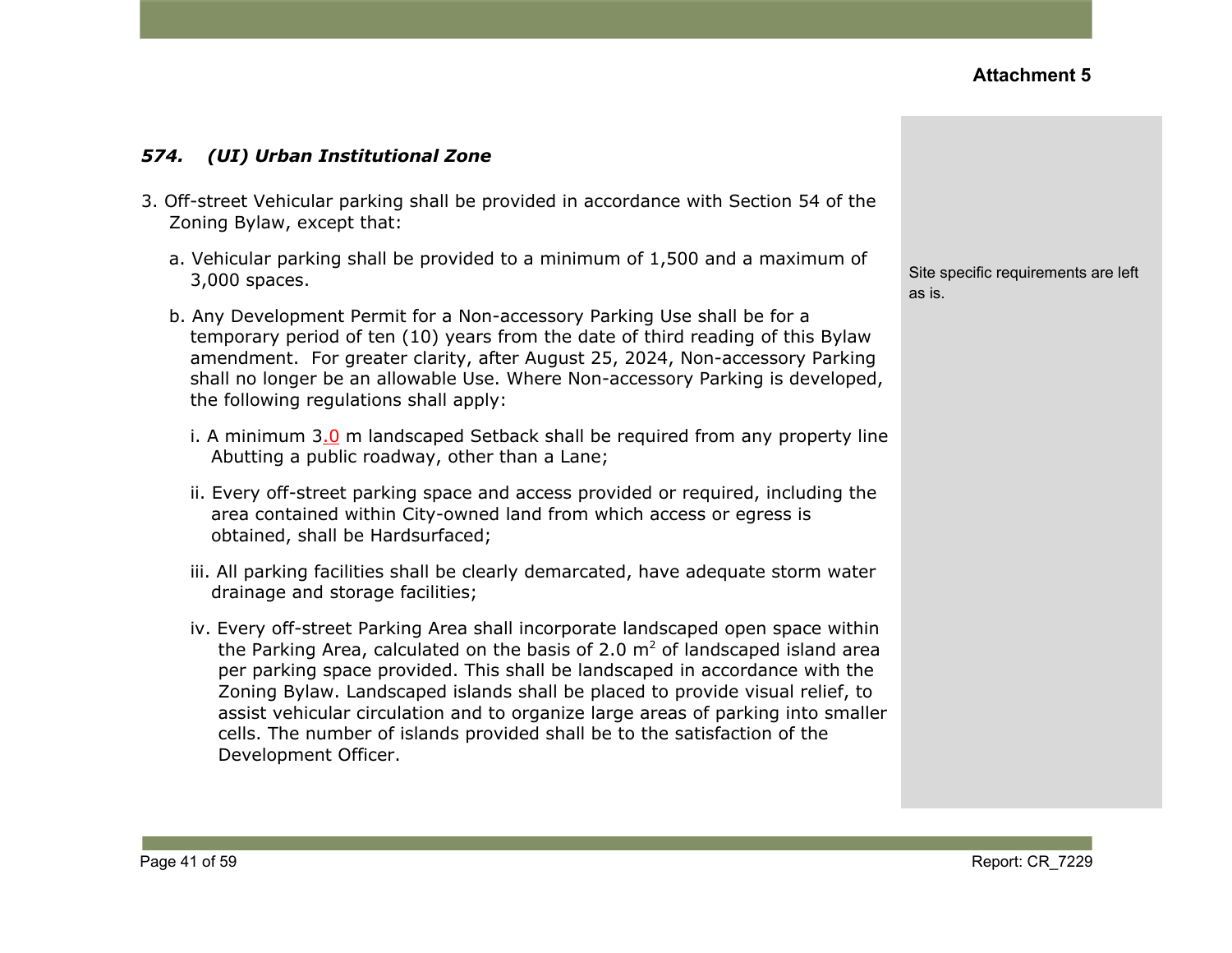| v. The storage of materials inclusive of accumulated snow on non-accessory  |
|-----------------------------------------------------------------------------|
| parking surface lots shall be in a location away from the public roadway to |
| improve safety and visibility; and                                          |

- vi. Lighting of off-street parking facilities shall be provided, and the lighting shall be arranged, installed and maintained to deflect, shade and focus light away from any adjacent land Uses as well as provide a safely lit pedestrian environment.
- be Access to vehicular Parking Garages or Parking Areas from 105 Avenue NW shall be in accordance with the 105 Avenue Corridor Study and to the satisfaction of the Development Officer in consultation with Transportation Services.
- cd No portion of an above Grade Parking Garage on the ground floor shall be allowed for a minimum depth of 10.0 m from any building Façade facing 105 Avenue NW.
- de. No portion of an above Grade Parking Garage above the ground floor of the podium portion of a building shall be allowed for a minimum depth of 6.0 m from any building Façade facing 105 Avenue NW.
- 4. Bicycle Parking shall be provided in accordance with Section 54.53 of the Zoning Bylaw, except that:
	- a. Bicycle Parking spaces shall be provided to a minimum of 10% of the number of vehicular parking spaces provided on Site, or 200 Bicycle Parking spaces, whichever is greater.
	- b. A minimum of 25% of the total number of Bicycle Parking spaces shall be provided as secure parking within a building or **accessory** parking areas. Secure parking may include any of the following: bicycle storage rooms, bike lockers, bike cages, or other similar bicycle storage areas that provide limited access.
- 5. Off-street Vehicular Loading Facilities shall be provided in accordance with Section 54 of the Zoning Bylaw, except that:

These provisions may be further refined as part of the Bike Plan.

Loading requirements are set out in the new Section 54.6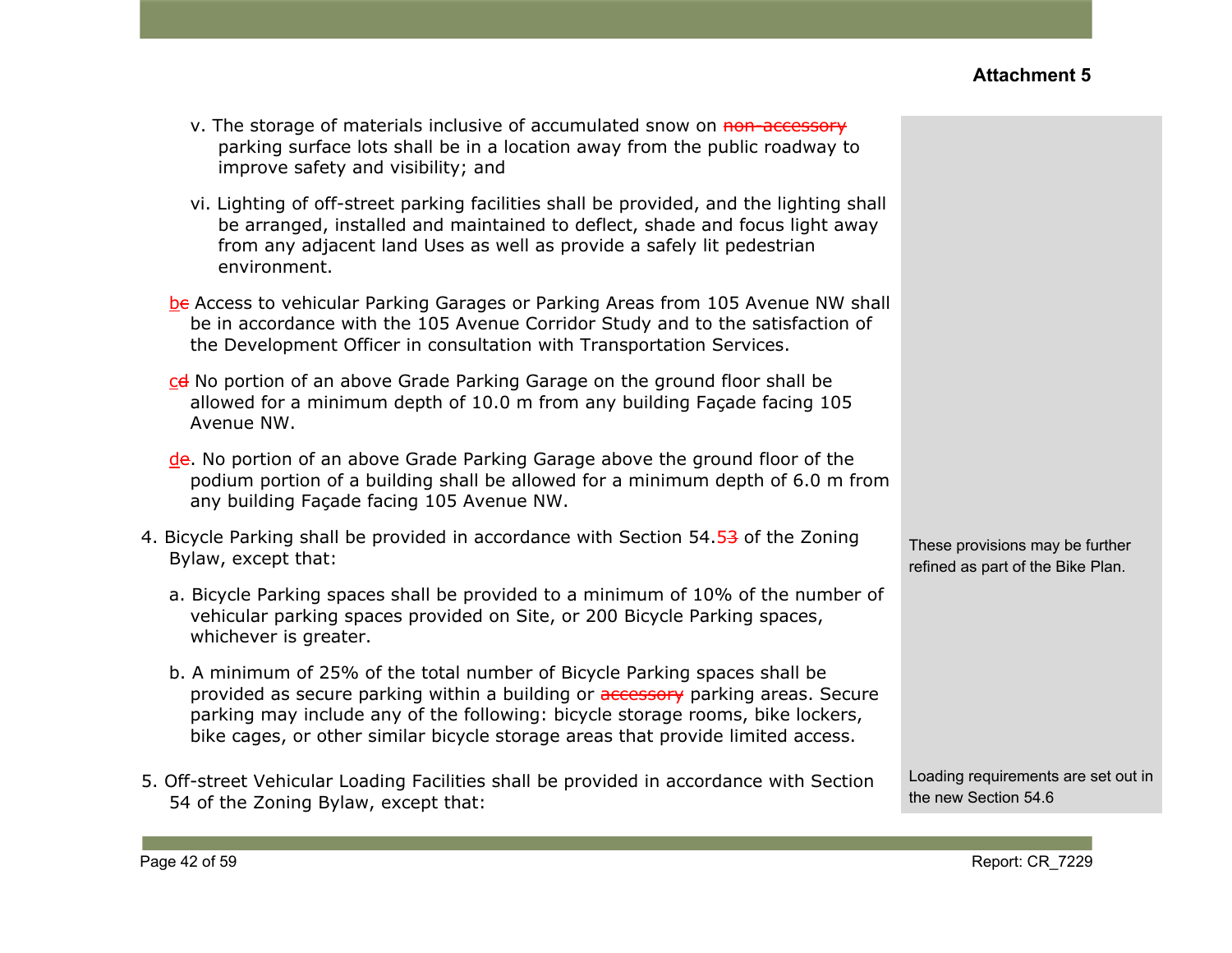- a. A centralized loading facility shall be provided with a minimum of 4 off-street loading spaces.
- b. For new building construction, or the expansion of existing structures, vehicular loading requirements may be assessed at the Development Permit stage at the request of the Development Officer. Where the applicant for a Development Permit can demonstrate through a vehicular loading demand study prepared and submitted with respect to the proposed development, that by virtue of the Use and capacity of existing loading facilities, the vehicular loading requirement for the proposed development is less than any minimum set out in Section 54.4, the Development Officer may allow a reduction from the minimum number of loading spaces. The Development Officer shall submit the demand study to Transportation Services for analysis, and the proposed reduction may be approved by the Development Officer in consultation with Transportation Services.

#### *860 The Quarters Overlay*

| <b>Loading Space Requirements</b>     |                                                                             |                                                      |  |
|---------------------------------------|-----------------------------------------------------------------------------|------------------------------------------------------|--|
| Use of<br>building or<br><b>Site</b>  | <del>Gross Floor Area of</del><br><b>building</b>                           | <b>Minimum</b><br>Number of<br><b>Loading Spaces</b> |  |
| <del>Any</del><br>dovolonmont         | Less than 200 m <sup>2</sup>                                                |                                                      |  |
| <del>uevelophient</del><br>within the | Between 200 m <sup>2</sup> and<br>$2.500 \text{ m}^2$<br><del>2,500 m</del> |                                                      |  |

The standard loading requirements are proposed to apply to all areas of the City.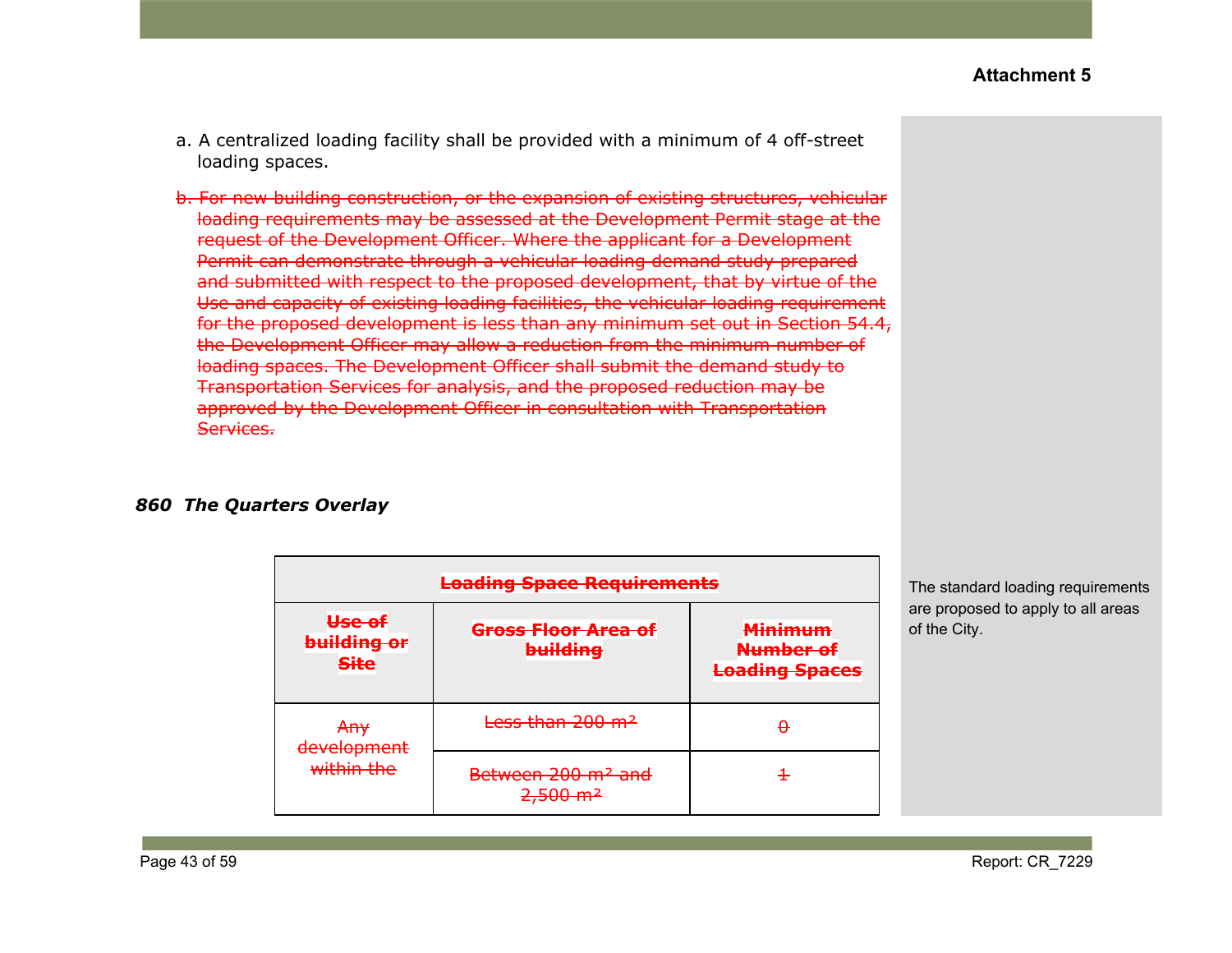| Commercial<br><b>Uses</b>                                         | Each additional 2,500 m <sup>2</sup><br>or fraction thereof                      | 1 additional   |  |
|-------------------------------------------------------------------|----------------------------------------------------------------------------------|----------------|--|
| Professional,<br>Financial, and                                   | Less than 200 m <sup>2</sup> of GFA<br>of the building                           | $\theta$       |  |
| Office Support<br><b>Services</b>                                 | Between 200 m <sup>2</sup> and<br>5,000 m <sup>2</sup> of GFA of the<br>building | $\pm$          |  |
|                                                                   | Between 5,000 m <sup>2</sup> and<br>$10,000 \text{ m}^2$                         | $\overline{2}$ |  |
|                                                                   | Each additional 10,000 m <sup>2</sup><br>or portion thereof                      | 1 additional   |  |
| Any<br>development<br>within                                      | Less than 100 dwelling<br>units                                                  | $\theta$       |  |
| <b>Residential</b><br><b>Related Uses</b>                         | Between 100 and 199<br>units                                                     | $\pm$          |  |
|                                                                   | Between 200 and 399 unit                                                         | $\overline{2}$ |  |
|                                                                   | Each additional 100 units<br>or portion thereof                                  | 1 additional   |  |
| Any<br>development<br>within the<br>Basic Services,<br>Community, | Less than 2,500 m <sup>2</sup> of<br><b>GFA of the buildings</b>                 | $\ddagger$     |  |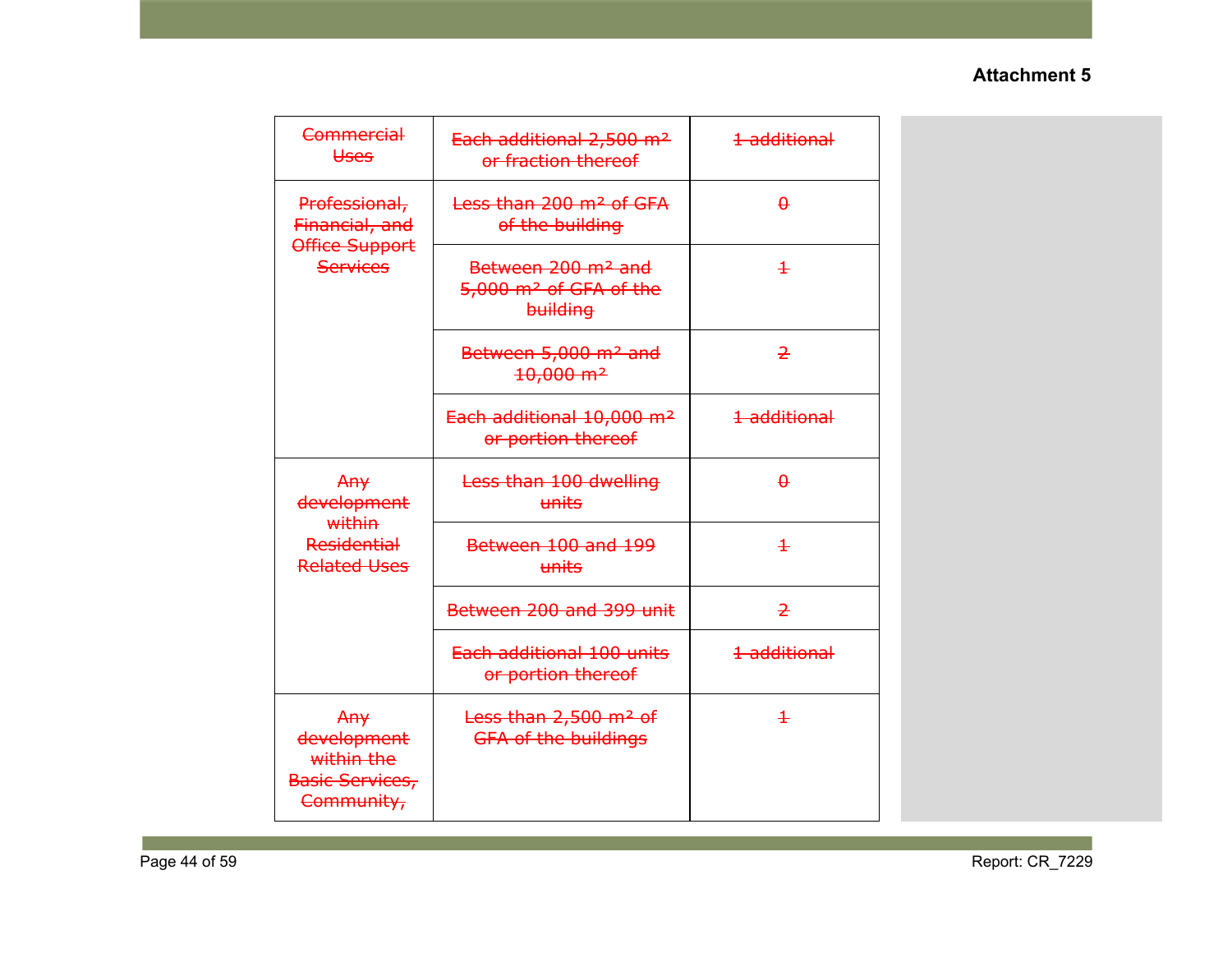| Each additional 2,500<br>1 additional<br>Educational,<br><del>1 duunumar</del><br>m <sup>2</sup> of GFA of the building<br>Recreational,<br>and Cultural<br>or portion thereof<br><b>Service Uses</b> |
|-------------------------------------------------------------------------------------------------------------------------------------------------------------------------------------------------------|
|-------------------------------------------------------------------------------------------------------------------------------------------------------------------------------------------------------|

| <b>Bicycle Storage Requirements</b>                                                                                          |                                                                                                                                          |  |  |
|------------------------------------------------------------------------------------------------------------------------------|------------------------------------------------------------------------------------------------------------------------------------------|--|--|
| Use of building or Site                                                                                                      | Minimum Number<br>of Bicycle Spaces                                                                                                      |  |  |
| Any development within<br><b>Commercial Uses including</b><br>Professional, Financial, and<br><b>Office Support Services</b> | 20% of the number of<br>vehicular parking spaces<br>required or a minimum of 5<br>spaces, whichever is more.                             |  |  |
| Any development within<br>Residential Uses                                                                                   | No requirement for multi<br>family developments of less<br>than 20 units                                                                 |  |  |
|                                                                                                                              | A minimum of 0.5 spaces per<br>unit with a minimum<br>requirement of 5 bicycle<br>parking spaces for multi<br>family, whichever is more. |  |  |
| Any development within the<br><b>Basic Services, Community,</b><br>Educational, Recreational, and<br>Cultural Service Uses   | 25% of the number of<br>vehicular parking spaces with<br>a minimum of 10 bicycle                                                         |  |  |

The bicycle parking requirement will be determined by the Bike Plan.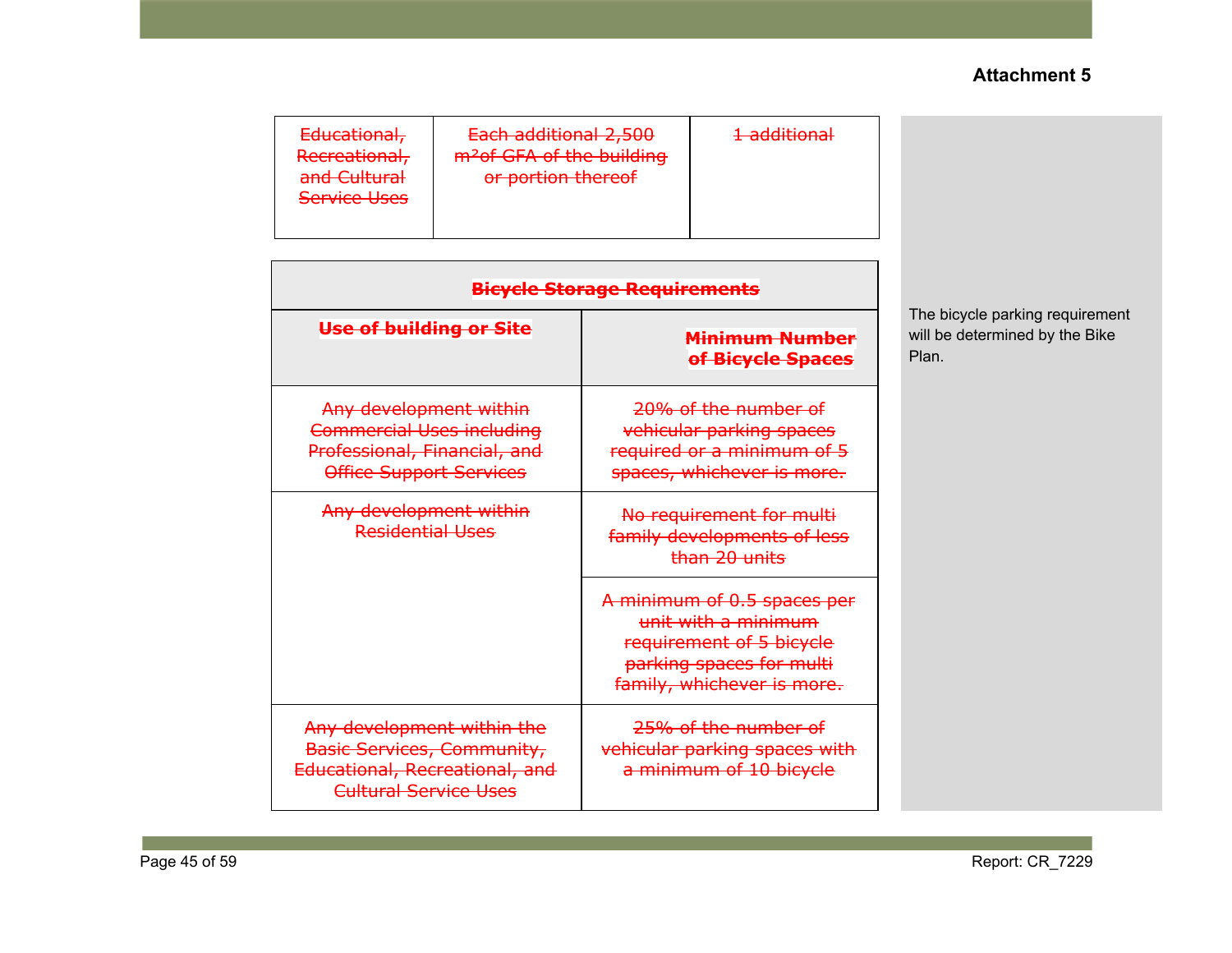parking spaces, whichever is more.

#### *910. Downtown Special Area Zoning Regulations*

#### **910.4 DOWNTOWN WIDE REGULATIONS:**

The following Zoning Regulations are common to all the Downtown Special Area Zones. Further regulation may be described under individual zones.

- 1. Vehicular Parking
	- a. Parking shall be in accordance with Section 54 Schedule 1(B), except that:
		- i. parking shall not be required for Conversions to Residential and Residential Related Uses;
		- ii. parking shall not be required for any Uses located in buildings on the Inventory of Historic Resources in Edmonton; and
		- iii. at such time as a Parking Impact Assessment is submitted, the applicant for a Development Permit may apply for a reduction to the minimum number of parking spaces. The applicant must demonstrate through a Parking Impact Assessment that by virtue of the Use, character, or location of the proposed development, and its relationship to public transit facilities, car share programs, and any other available parking, the parking required for the proposed development may be less than any minimum set out in Schedule 1(B) of [Section](https://webdocs.edmonton.ca/InfraPlan/zoningbylaw/ZoningBylaw/Part1/Development/54__Parking__Loading_and_Passenger_Drop-off.htm) 54 of the Zoning Bylaw.
	- b. Parking that is part of the building podium shall be screened in a way that does not disrupt the continuity of the Street Wall and the character of the zone, and shall be limited to no more than 12m in Height from Grade. Screens may include, but are not limited to, public art and street fronting retail Uses.

These parking requirement exemptions will be evaluated zone-by-zone as part of the Zoning Bylaw Renewal Project.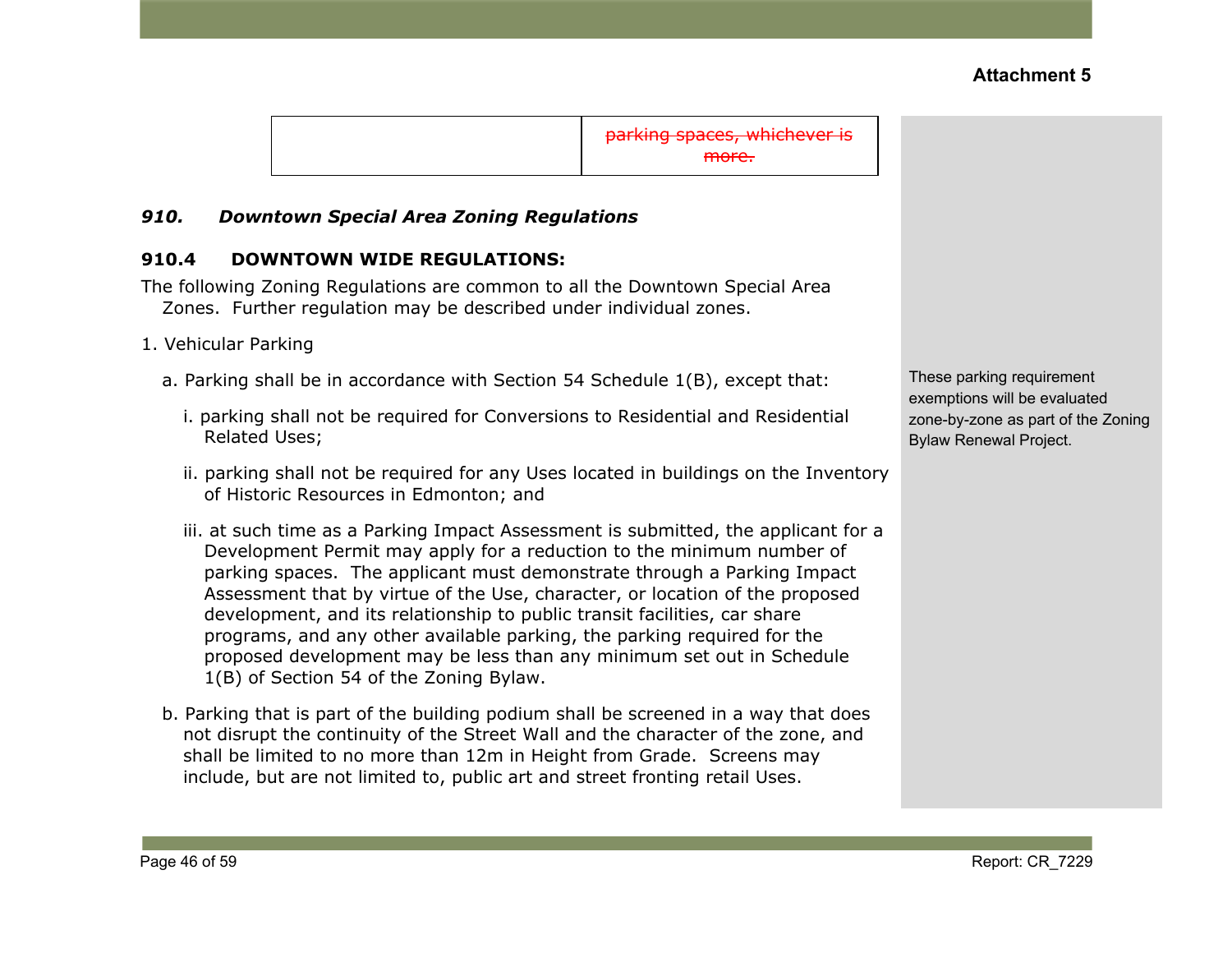| c. Parkade(s) developed below ground shall be permitted to be built to the property<br>line.                                                                                                                                                                                                                                                                     | These are now incorporated as<br>general regulations                                                                    |
|------------------------------------------------------------------------------------------------------------------------------------------------------------------------------------------------------------------------------------------------------------------------------------------------------------------------------------------------------------------|-------------------------------------------------------------------------------------------------------------------------|
| d. Parkade(s) developed below ground on streets identified as neighbourhood<br>streets in the Urban Design Framework for Downtown Streets within the Capital<br>City Downtown Plan, Bylaw 15200 are to be located sufficiently belowground, or a<br>suitable alternative, to provide a minimum of 1.2 m soil depth to contribute to<br>healthy root development. | Soil depth is covered by Section<br>42.                                                                                 |
| e. No portion of an above ground Parking Garage on the first floor shall be allowed<br>for a minimum depth of 8.0 m from any front Façade facing a Public Roadway,<br>other than a lane. Vehicular Access shall be from the Abutting lane.                                                                                                                       |                                                                                                                         |
| f. Surface Parking Lots:                                                                                                                                                                                                                                                                                                                                         |                                                                                                                         |
| i. No surface parking shall be allowed, other than accessory parking that is<br>located at the rear of a building and is accessed from the abutting alley;                                                                                                                                                                                                       |                                                                                                                         |
| ii. A minimum 4m landscaped setback shall be provided from any property line<br>abutting a Public Roadway, other than a lane, for any surface parking area;                                                                                                                                                                                                      |                                                                                                                         |
| iii. The storage of materials inclusive of accumulated snow on non-accessory<br>parking surface lots shall be in a location away from the public roadway to<br>improve safety and visibility; and                                                                                                                                                                | This regulation is strengthened by<br>not adding Parking Facility -<br>Surface from the Downtown<br>Special Area zones. |
| iv. Lighting for the non-accessory surface parking lots shall be a minimum of 6                                                                                                                                                                                                                                                                                  |                                                                                                                         |
| LUX.<br>(EIB) Ellerslie Industrial Business Zone<br>930.4                                                                                                                                                                                                                                                                                                        | This is a challenging provision to<br>enforce and is proposed to be<br>deleted.                                         |

**4) Development Regulations for Permitted and Discretionary Uses**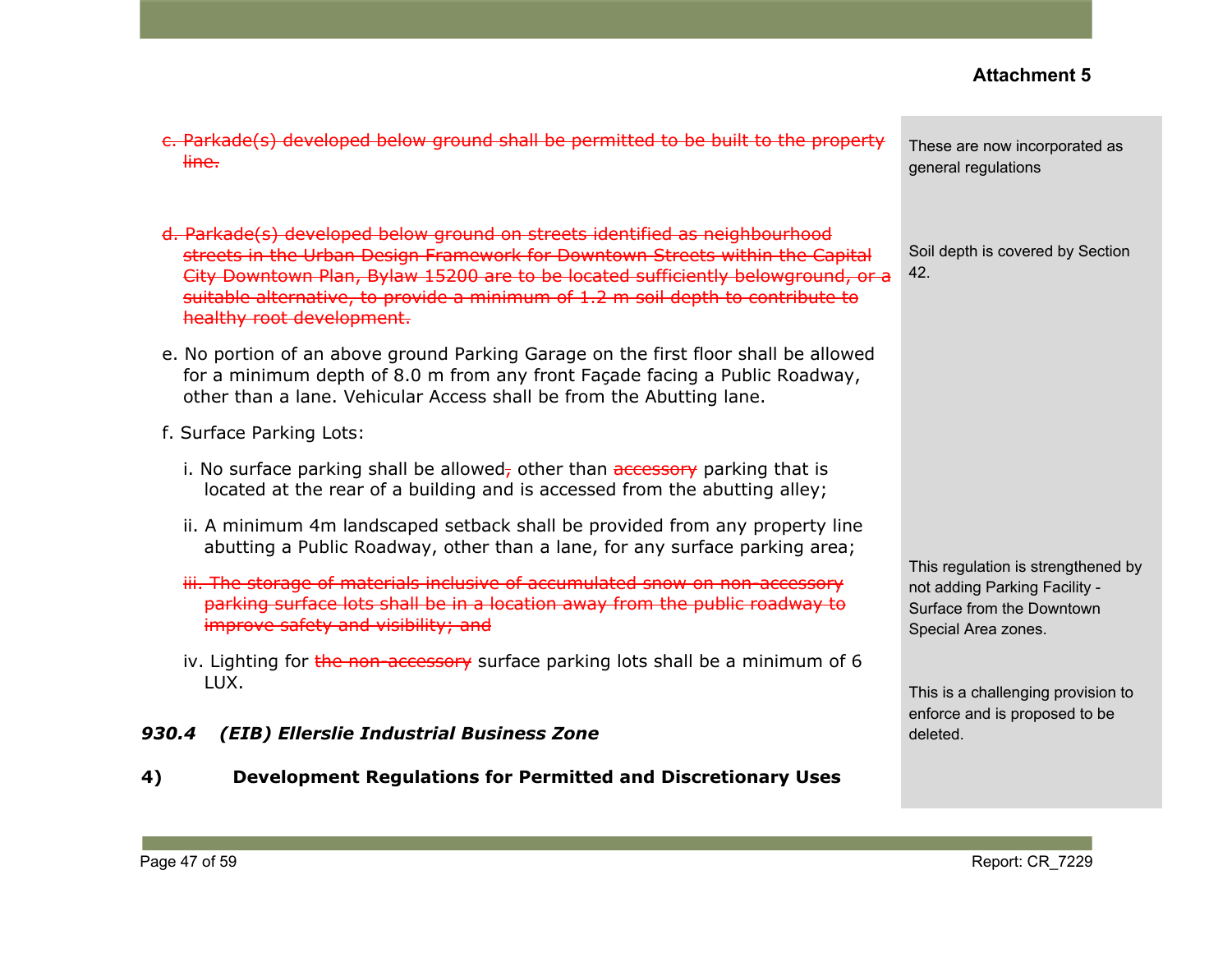8. all storage, display or parking areas shall be hardsurfaced in accordance with [subsection](https://webdocs.edmonton.ca/InfraPlan/zoningbylaw/ZoningBylaw/Part1/Development/54__Parking__Loading_and_Passenger_Drop-off.htm) 54.6 of this Bylaw;

#### *950.4 (CCHD) Clareview Campus High Density Residential Zone*

#### **3) Development Regulations**

The following regulations shall apply to all Uses:

- f. Surface parking shall be provided in a manner such that it is screened from view from the open space corridor, and adjacent roadways and properties in accordance with [Section](https://webdocs.edmonton.ca/InfraPlan/zoningbylaw/ZoningBylaw/Part1/Development/54__Parking__Loading_and_Passenger_Drop-off.htm) 54;
- g. Parking and loading facilities shall be located a minimum 6 metres from the open space corridor and the Setback must be landscaped and screened from the open space corridor to the satisfaction of the Development Officer. If parking areas are covered (Parking Garages), they shall be integrated into the overall architectural theme of the associated residential buildings through the use of similar materials and colours;

h. Parking shall be provided in accordance with Section 54 of this Bylaw;

#### *950.5 (CCMD) Clareview Campus Medium Density Residential Zone*

#### **3) Development Regulations**

The following regulations shall apply to all Uses:

j. Parking shall be provided in accordance with [Section](https://webdocs.edmonton.ca/InfraPlan/zoningbylaw/ZoningBylaw/Part1/Development/54__Parking__Loading_and_Passenger_Drop-off.htm) 54 of this Bylaw;

This is now a general regulation.

References to other sections are not required.

References to other sections are not required.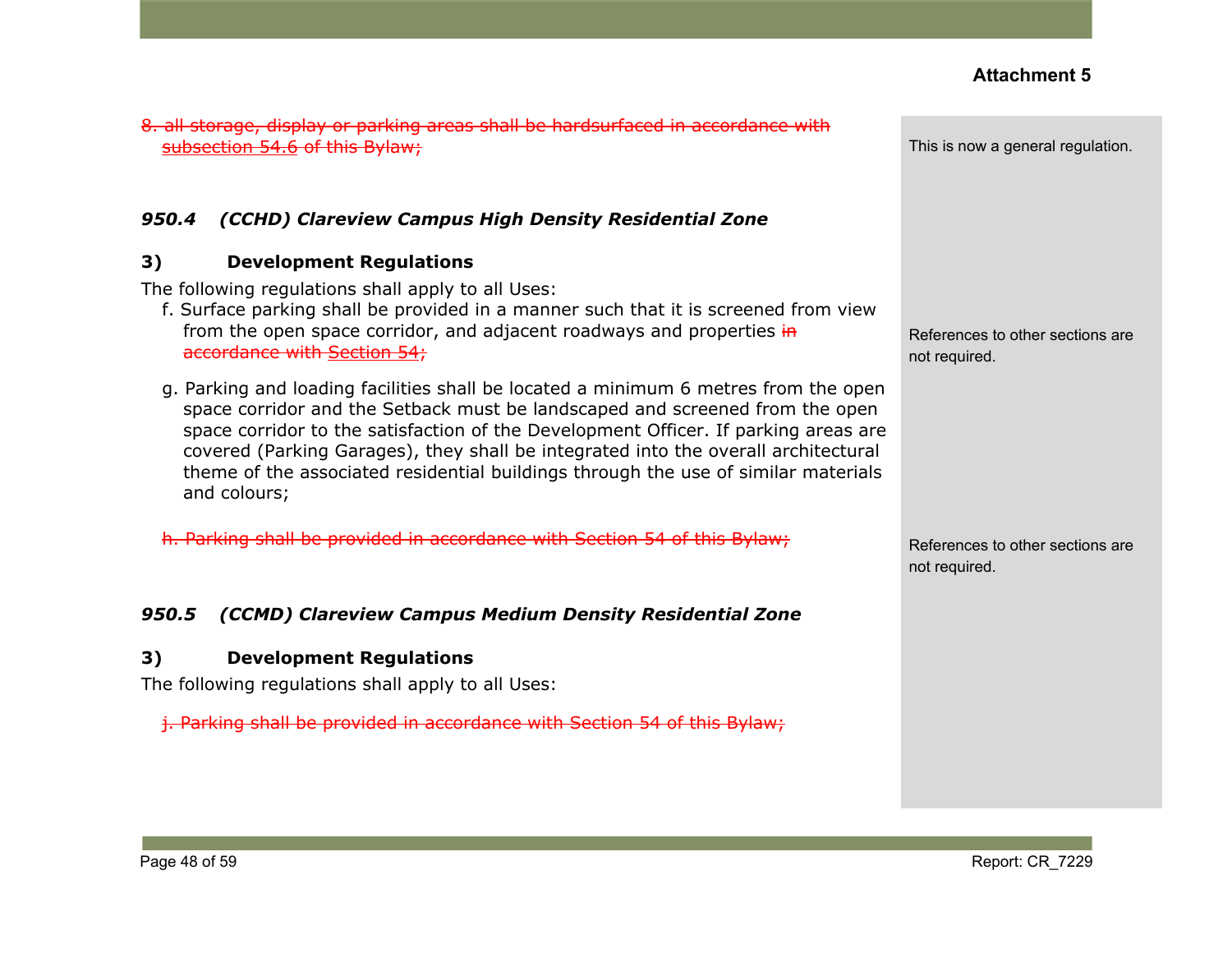- k. Surface parking shall be screened from view from the open space amenity area and corridors, adjacent roadways and properties in accordance with Section 54;
- l. Parking and loading facilities shall be located a minimum 6.0 metres from the open space corridor and the Setback must be landscaped and screened from the open space corridor to the satisfaction of the Development Officer. If surface parking areas are covered (Parking Garages), they shall be integrated into the overall architectural theme of the associated residential buildings through the use of similar roof lines, materials, colours and roof pitch;

# *950.8 (CCNC) Clareview Campus Neighbourhood Commercial Zone*

# **3) Development Regulations**

The following regulations shall apply to all Uses:

f. Parking shall be provided in accordance with Section 54 of this Bylaw;

g. No parking, loading, storage, trash collection, outdoor service or display area shall be permitted within a Setback. Loading, storage and trash collection areas shall be located to the rear or sides of the principal building and shall be screened from view from any adjacent Sites and public roadways in accordance with the provisions of [subsection](https://webdocs.edmonton.ca/InfraPlan/zoningbylaw/ZoningBylaw/Part1/Development/55__Landscaping.htm) 55.4 of the Zoning Bylaw;

# *960.4 (RA7a) Ambleside Low-Rise Apartment Zone*

# *4. Development Regulations for Permitted and Discretionary Uses*

n. Parking shall be provided in accordance with Section 54 of the Zoning Bylaw.

References to other sections are not required.

The removal of minimum parking requirements make this regulation redundant.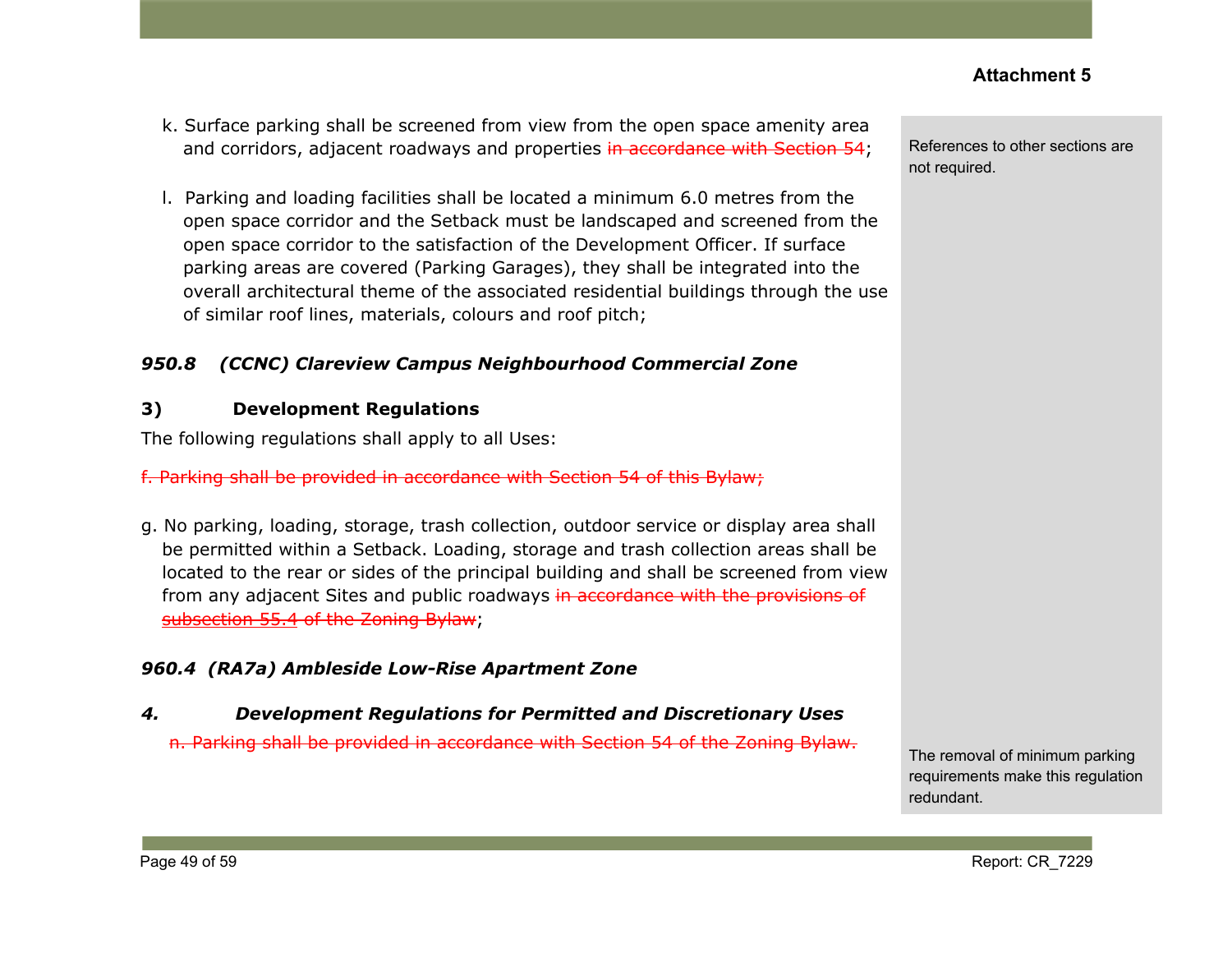| 970.9 (EETM) Edmonton Energy and Technology Park Manufacturing Zone                                                                                                                                                                                                     |                   |
|-------------------------------------------------------------------------------------------------------------------------------------------------------------------------------------------------------------------------------------------------------------------------|-------------------|
| 5.<br><b>Additional Development Regulations for Discretionary Uses</b>                                                                                                                                                                                                  |                   |
| 4. All Storage, display, or parking areas shall be Hardsurfaced in accordance with<br>subsection 54.6 and 970.5(6) of this Bylaw.                                                                                                                                       |                   |
| 970.11 (EETIM) Edmonton Energy and Technology Park Medium Industrial<br>Zone                                                                                                                                                                                            |                   |
| 5. Additional Development Regulations for Discretionary Uses                                                                                                                                                                                                            |                   |
| Notwithstanding subsection 54. $46$ , storage, display, or parking areas shall be<br>designed to minimize impervious surfaces on Site and shall incorporate low impact<br>development best management practices.                                                        | Updated reference |
| 6. Parking Plan                                                                                                                                                                                                                                                         |                   |
| To encourage green development in parking standards applicants for a Development<br>Permit shall submit a parking plan with the following elements to the satisfaction of<br>the Development Officer in consultation with Transportation Services:                      |                   |
| a. required parking shall be based on parking demand objectives, to avoid<br>requiring more parking than is actually needed. A parking demand assessment<br>may be a requirement of each development application to determine the<br>parking needs of each development. |                   |
| a. b. multi-leveled, structured parking shall be integrated into multi-use<br>buildings, where large parking volumes are unavoidable.                                                                                                                                   |                   |
| b. e. Incorporate Green Parking Lot criteria where feasible.                                                                                                                                                                                                            |                   |
|                                                                                                                                                                                                                                                                         |                   |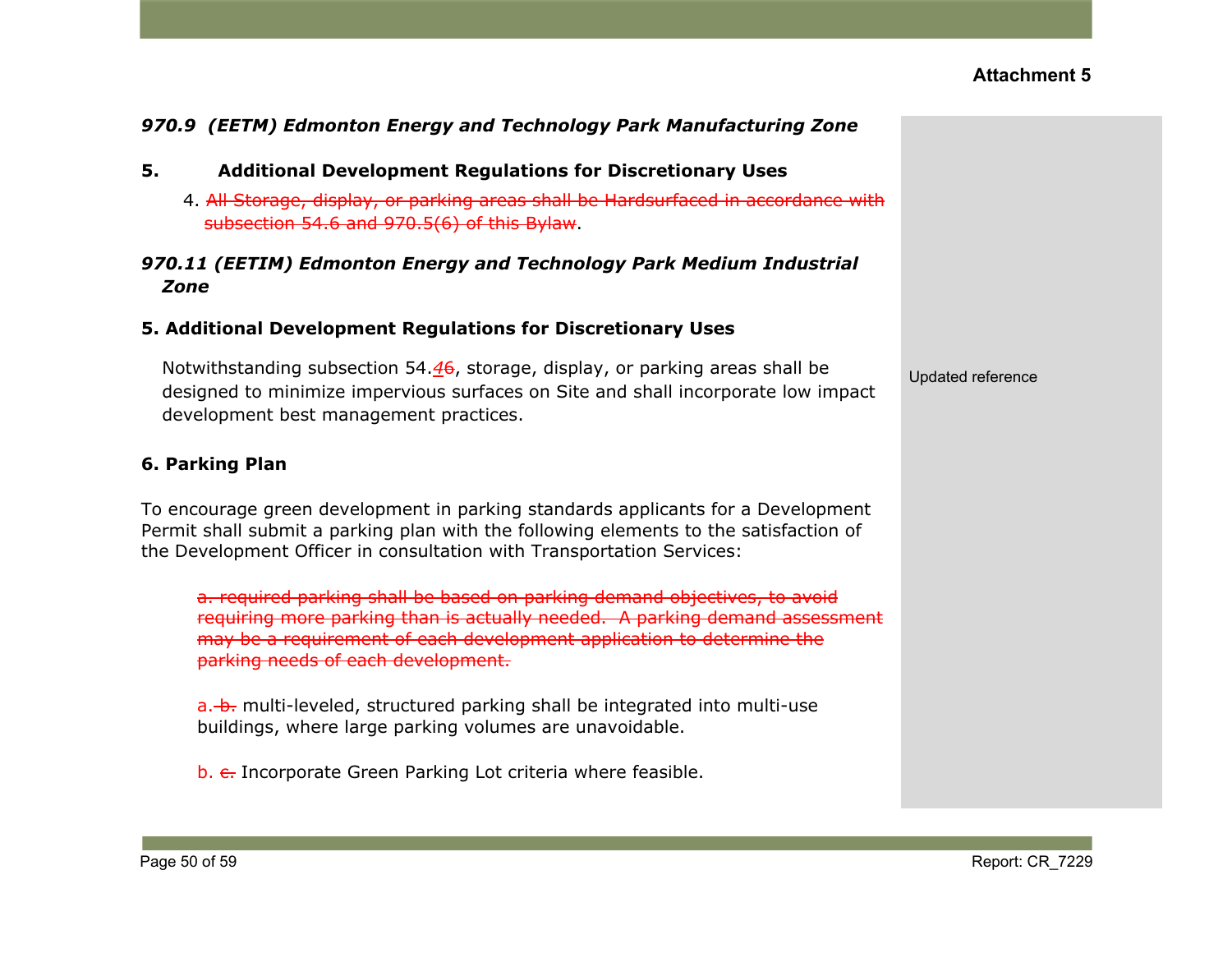# *980 (HVLD) SPECIAL AREA HERITAGE VALLEY LOW DENSITY ZONE*

#### **980.5 Development Regulations**

- p. On Site Parking requirements shall be developed in accordance with the following:
	- i. Where primary access is not from a Lane:
		- A. Dwellings shall include a front attached Garage; and
	- ii. where primary vehicular access is from a Lane:
		- A. one Garage, or a Parking Area shall be clearly demarcated on the Site Plan accompanying a Development Permit application for the principal building;
		- B. notwithstanding Section 50, where the principal buildings faces a public roadway, other than a lane, and the vehicle doors of the detached garage face a Lane abutting the Site:
			- 1. no portion of the detached Garage shall be located less than 1.2 m from the Lot Line Abutting the Lane;
			- 2. no portion of the detached Garage shall be located less than 0.60 m from the rear Lot Line where the Garage faces a flanking lane;
			- 3. no portion of the detached Garage shall be located less than 0.90 m from the Side Lot Line where the Garage faces a rear Lane, except that the Side Setback for the accessory building may be reduced to zero where the Side Setback for the principle building has been reduced to zero.
		- C. notwithstanding Section 50, where the principle building does not face a public roadway, and the vehicle door of a detached Garage face a Lane abutting the Site:
			- 1. no portion of the detached Garage shall be located less than 5.5 m from the Lot Line Abutting that Lane;

These regulations are consistent with other regulations in the Zoning Bylaw and generally redundant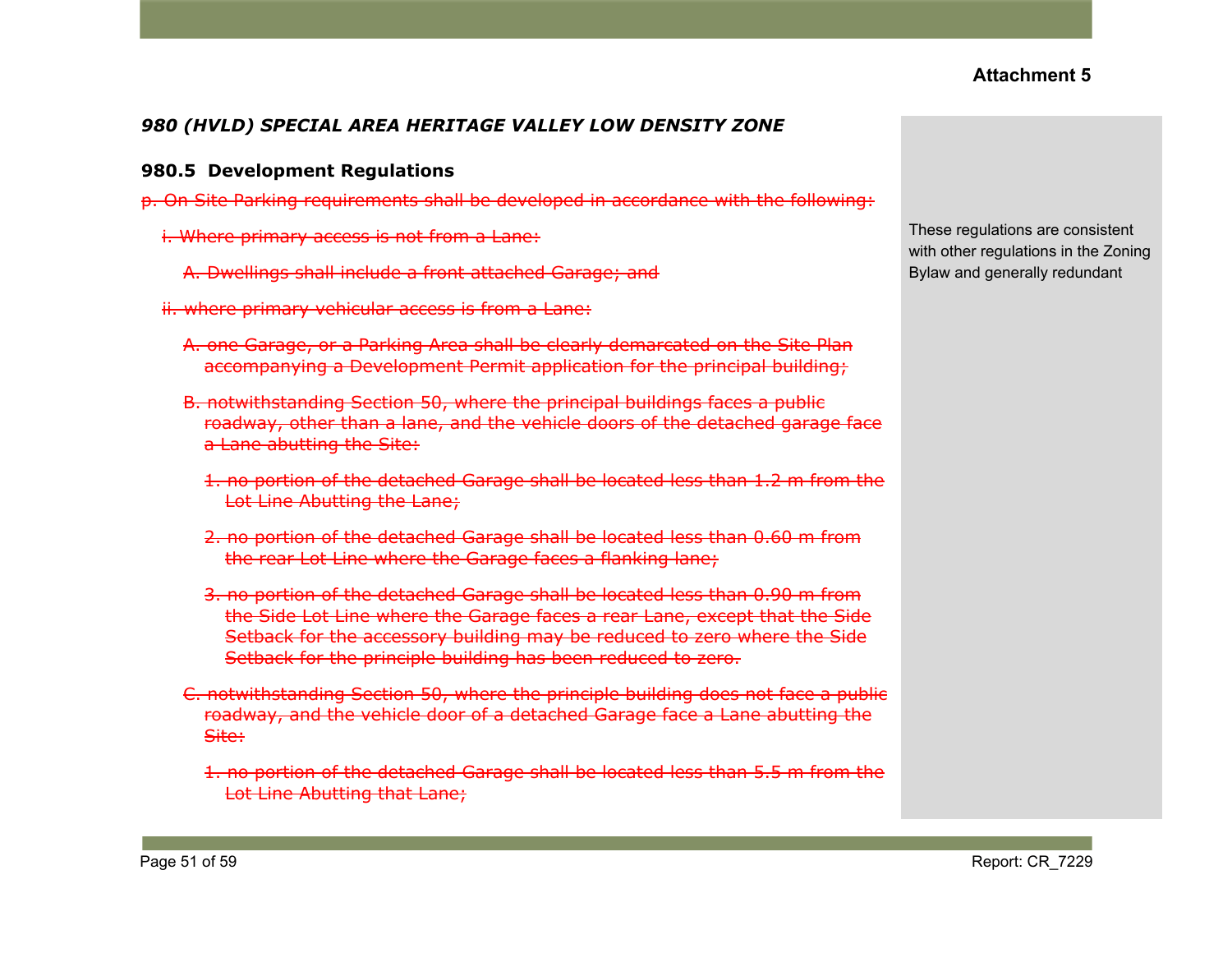- 2. the minimum distance between the garage and the Rear Lot Line of Side Lot Line running perpendicular to the abutting lane shall be 0.90 m, except that the Side Setback for the accessory building may be reduced to zero where the Side setback for the principal building has been reduced to zero.
- D. for principal buildings fronting a public roadway, the minimum distance from the Rear Lot Line or a private roadway to a Garage or Parking Area shall be 1.2  $m<sub>r</sub>$
- E. for principal buildings facing a Lane or private roadway, the minimum distance from the Lane or private roadway to the vehicle doors of a Garage or Parking Area shall be 5.5 m;
- F. Hard surfaced walkway is required between the Garage or Parking Area and an entry to the Dwelling;
- G. where no Garage is proposed, a Hardsurfaced Parking Area to accommodate a minimum of one vehicle per Dwelling shall be developed, the dimensions of which shall conform to the off-street parking space requirements of Section 54.2(4) of this Bylaw.
- H. Hardsurfaced parking pads shall include an underground electrical power connection with outlet on a post 1.0 m in Height, located within 1.0 m of the parking pad.
- iii. an accessory building or structure shall be located not less tha 0.9 m from a principal building .
- iv. the distance between an accessory building and the lot line running parallel to any flanking public roadway, other than a lane shall not be less than the Side Setback requirements for the principle building
- v. notwithstanding subsection 980(p)(ii), where the principal building is a Semi-detached house or Row House, and the vehicle doors of a detached Garage face the Rear Lot Line, the detached Garage shall be located not less than 0.6 m

These regulations are consistent with other regulations in the Zoning Bylaw and generally redundant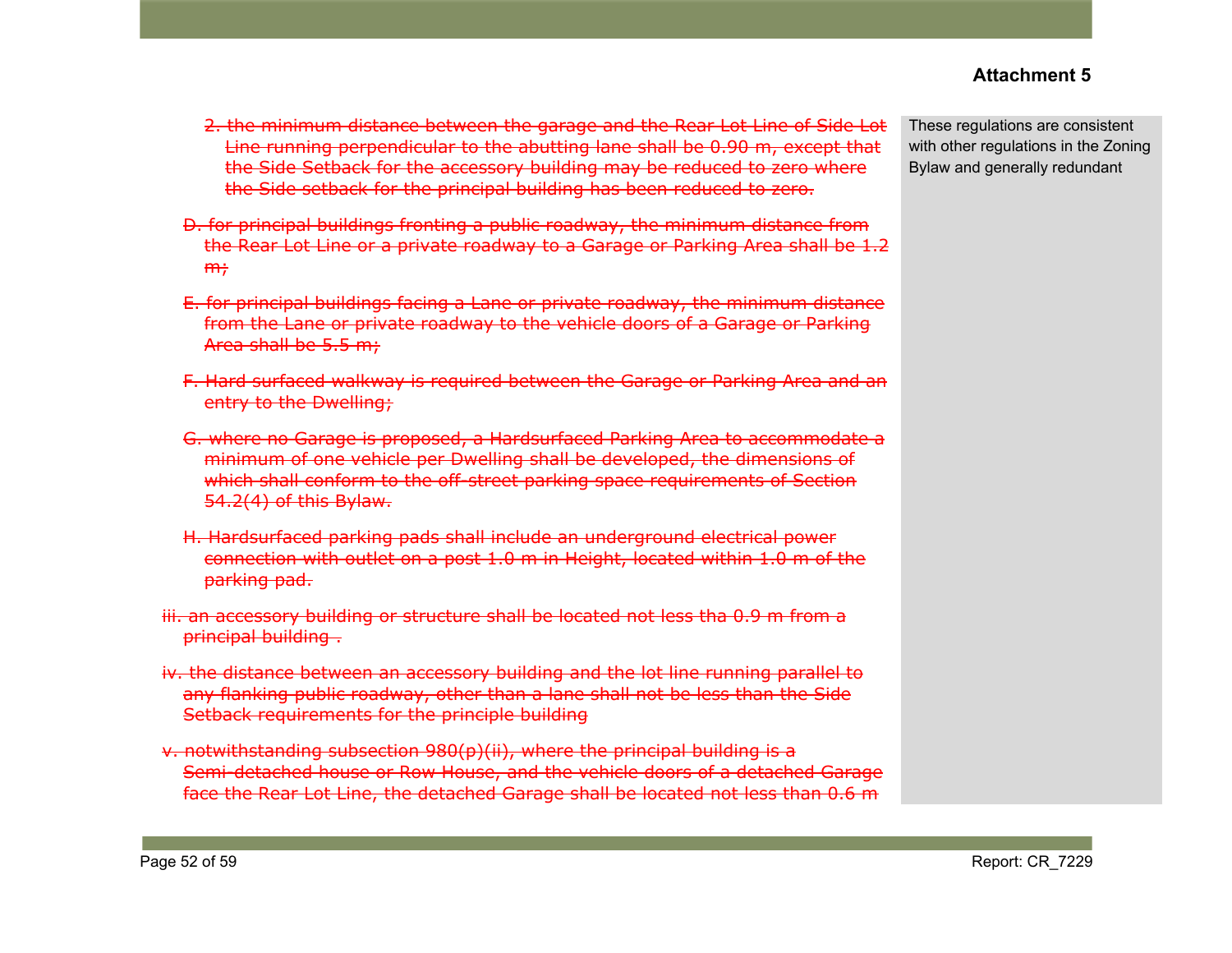| vi. from the Side Lot Line, except where it is a mutual Garage erected on the<br>common property line to the satisfaction of the Development Officer.                                                                                                                         | These regulations are consistent<br>with other regulations in the Zoning |
|-------------------------------------------------------------------------------------------------------------------------------------------------------------------------------------------------------------------------------------------------------------------------------|--------------------------------------------------------------------------|
| vi. an accessory Building or Structure for Semi-detached and Row Housing shall be<br>located not less than 0.60 m from the Side Lot Line, except where it is a mutual<br>Garage erected on the common property line to the satisfaction of the<br><b>Development Officer.</b> | Bylaw and generally redundant                                            |
| vii. for Row Housing where detached rear parking Garages are proposed, the<br>maximum width of the building containing the Garage(s) shall not exceed 30 m,<br>provided that the building does not contain more than five separate Garages.                                   |                                                                          |
| viii. Hardsurfaced parking pads may be attached between two Lots.                                                                                                                                                                                                             |                                                                          |
| $\frac{dx}{i}$ . For Single Detached Housing and Semi-detached Housing where on Side<br>Setback is reduced to $0.0$ m, the Side Yard Setback from a Garage may also be<br>reduced to $0.0$ m where:                                                                           | To one decimal place only.                                               |
| A. only one side of a Lot is reduced to $0.0$ m, and the other side Setback is a<br>minimum of $1.5$ m;                                                                                                                                                                       | To one decimal place only.                                               |
| B. the owner of the Side proposed for development and the owner of the adjacent<br>Site shall register, on both titles, a 1.5 m private maintenance easement that<br>provides:                                                                                                |                                                                          |
| 1. a 0.30 m eave encroachment easement with the requirement that the eaves<br>must not be closer than $0.90$ m to the eaves of the building on the adjacent<br>parcel;                                                                                                        | To one decimal place only.                                               |
| 2. a $0.6\theta$ m footing encroachment easement, if footing is required;                                                                                                                                                                                                     | To one decimal place only.                                               |
| 3. a drainage swale, constructed as per the City of Edmonton Design and<br>Construction Standards; and                                                                                                                                                                        |                                                                          |
| 4. permission to access the easement area for maintenance of both properties.                                                                                                                                                                                                 |                                                                          |
|                                                                                                                                                                                                                                                                               |                                                                          |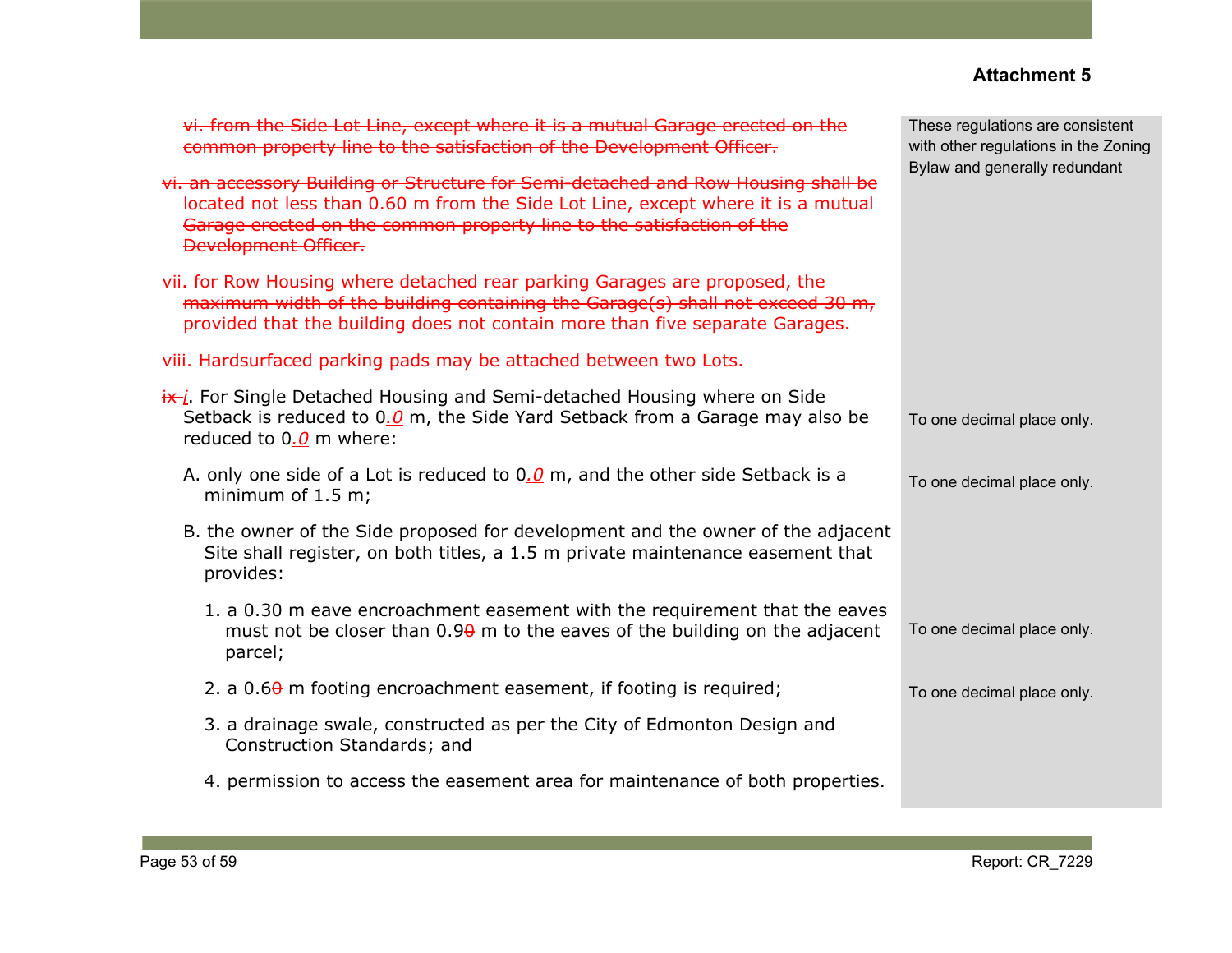- C. all roof leaders from Accessory buildings are connected to the individual storm sewer service for each Lot or directed to drain directly to an adjacent Lane; and
- D. no roof leader discharge shall be directed to the maintenance easement.
- x*ii*. For Single Detached Housing or Semi-detached Housing where one Side Setback has been reduced to 0*.0* m and where primary vehicular access is from a Lane:
	- A. access from a Dwelling to a local roadway shall be provided at a distance no greater than 125*.0* m from any point in a Lane.

# *990.4 (TC-C) HERITAGE VALLEY TOWN CENTRE COMMERCIAL ZONE*

**4.2 Design Regulations**

## **Roadways and Parking**

- f. Notwithstanding Section 54 of the Zoning Bylaw, a parking reduction shall be permitted in the provision of off-street parking spaces, with the submission and approval of a Parking Impact Assessment
- g. Notwithstanding Section 54 of this Bylaw, bicycle parking spaces shall be provided at the rate of 5% of the number of vehicular parking spaces required, 5 Bicycle Parking spaces being the minimum.

# *997 Special Area Blatchford*

# **3. Blatchford Urban Agriculture**

f. Notwithstanding Section 54, no parking shall be required for Blatchford Urban Agriculture developments.

The removal of minimum parking requirements makes this provision redundant.

The removal of minimum parking requirements makes this provision redundant.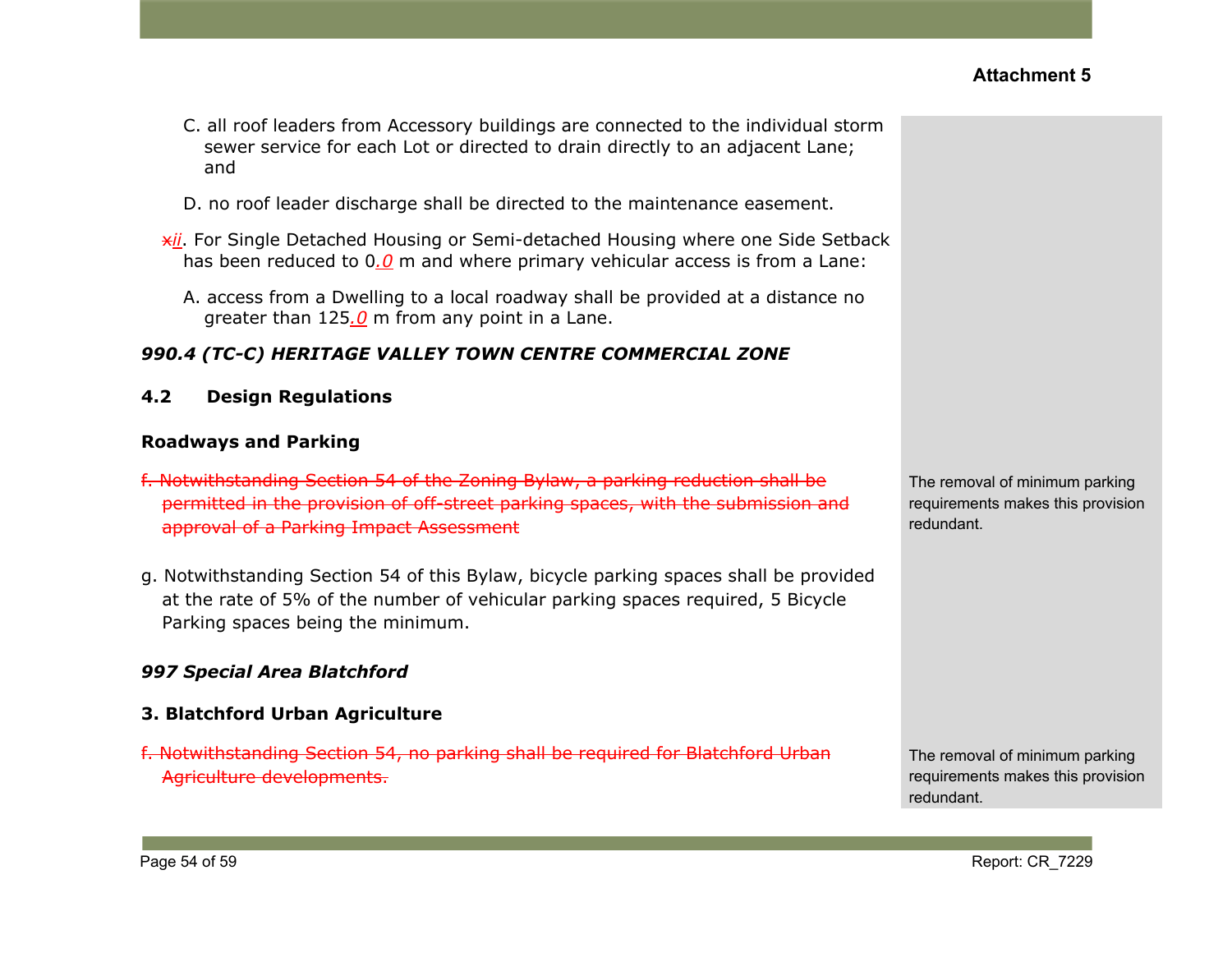## *997.7 (BP) Blatchford Parks Zone*

#### **4. Development Regulations**

The following regulations shall apply to Permitted and Discretionary Uses.

g. Any parking provided shall be in accordance with Section 54 of the Zoning Bylaw. Notwithstanding Section 54, parking shall not be required for any development within this zone.

#### *997.8. (BRH) Blatchford Row Housing Zone*

#### **4. Development Regulations**

- m. Any parking provided shall be in accordance with Section 54 of the Zoning Bylaw.
- m. Notwithstanding [Section](https://webdocs.edmonton.ca/InfraPlan/zoningbylaw/ZoningBylaw/Part1/Development/54__Parking__Loading_and_Passenger_Drop-off.htm) 54 of the Zoning Bylaw, the following parking regulations shall apply:
	- i. Individual Lot Blatchford Townhousing developments shall provide a minimum of 1 parking stall per unit;
	- ii. 1 parking stall shall be required for each Blatchford Lane Suite or Blatchford Accessory Suite. Any individual lot Blatchford Townhousing development

Minimum requirements are removed from this Blatchford zone.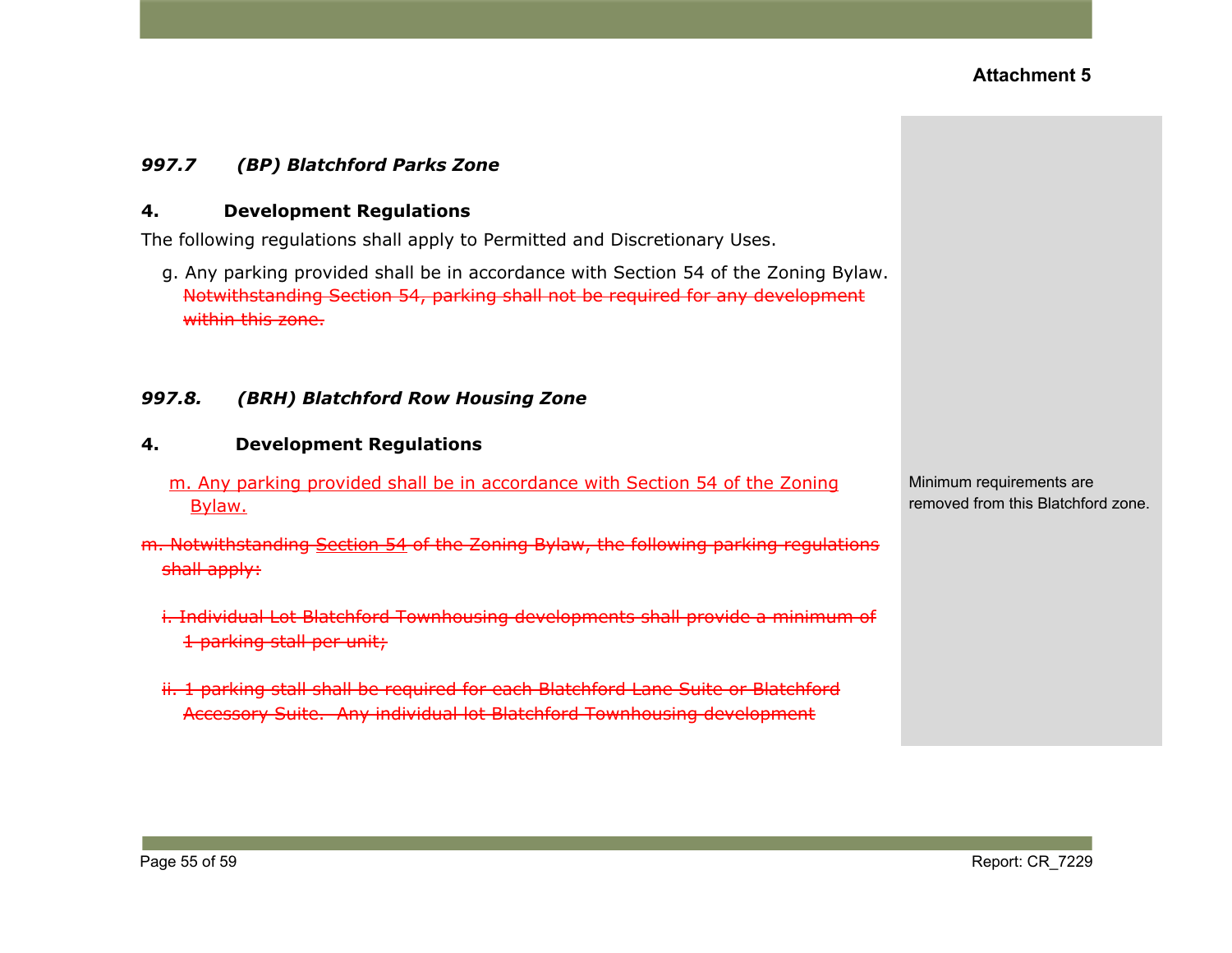#### **Non-Accessory Parking Use Existing nonaccessory New: Surface New: Structured** 110 (RF1) Single Detached Residential Zone | Not Listed | Not Listed | Not Listed 115 (RSL) Residential Small Lot Zone Not Listed Not Listed Not Listed Not Listed 120 (RF2) Low Density Infill Zone Not Listed Not Listed Not Listed Not Listed Not Listed 130 (RPL) Planned Lot Residential Zone Not Listed Not Listed Not Listed Not Listed 140 (RF3) Small Scale Infill Development Zone Not Listed Not Listed Not Listed Not Listed 150 (RF4) Semi-detached Residential Zone Not Listed Not Listed Not Listed Not Listed 155 (RMD) Residential Mixed Dwelling Zone | Not Listed | Not Listed | Not Listed 160 (RF5) Row Housing Zone Not Listed Not Listed Not Listed Not Listed Not Listed 165 (UCRH) Urban Character Row Housing Zone | Not Listed | Not Listed | Not Listed 170 (RF6) Medium Density Multiple Family Zone | Not Listed | Not Listed | Not Listed 210 (RA7) Low Rise Apartment Zone Not Listed Not Listed Not Listed Not Listed 220 (RA8) Medium Rise Apartment Zone Not Listed Not Listed Not Listed Not Listed 230 (RA9) High Rise Apartment Zone **Discretionary Not Listed Not Listed** Not Listed 240 (RR) Rural Residential Zone Not Not Listed Not Listed Not Listed Not Listed 250 (RMH) Mobile Home Zone Not Listed Not Listed Not Listed Not Listed Not Listed 310 (CNC) Neighbourhood Convenience Commercial Zone Not Listed | Not Listed | Not Listed 320 (CSC) Shopping Centre Zone Not Listed Not Listed Not Listed Not Listed 330 (CB1) Low Intensity Business Zone **Discretionary Discretionary Discretionary Discretionary** 340 (CB2) General Business Zone **Discretionary | Discretionary | Discretionary | Discretionary** 350 (CHY) Highway Corridor Zone Not Listed Not Listed Not Listed Not Listed Not Listed 360 (CO) Commercial Office Zone Not Listed Not Listed Not Listed Not Listed 370 (CB3) Commercial Mixed Business Zone Discretionary Discretionary Discretionary Discretionary 400 (IB) Industrial Business Zone Not Listed Not Listed Not Listed Not Listed Not Listed 410 (IL) Light Industrial Zone Not Listed Not Listed Not Listed Not Listed Not Listed 420 (IM) Medium Industrial Zone Notcomes Not Listed Not Listed Not Listed Not Listed 430 (IH) Heavy Industrial Zone Not Not Listed Not Listed Not Listed Not Listed 510 (US) Urban Services Zone Not Listed **Discretionary Discretionary** Discretionary Discretionary 520 (PU) Public Utility Zone Not Listed **Discretionary Discretionary Discretionary** Discretionary 530 (AP) Public Parks Zone Not Not Listed Not Listed Not Listed Not Listed Not Listed 531 (NA) Natural Areas Protection Zone Not Listed Not Listed Not Listed Not Listed

540 (A) Metropolitan Recreation Zone Not Listed Not Listed Not Listed Not Listed

# Zones with existing allowances for dedicated parking facilities will continue to have that opportunity

as a permitted use.

Stand-alone non-accessory parking was not intended to be part of the RA9 zone. With the removal of accessory and non-accessory parking, RA9 properties will be able to share parking but will not be allowed to have purpose built parking structures with no other associated uses.

These are added as discretionary uses to accommodate potential park and ride facilities.

# **Attachment 5**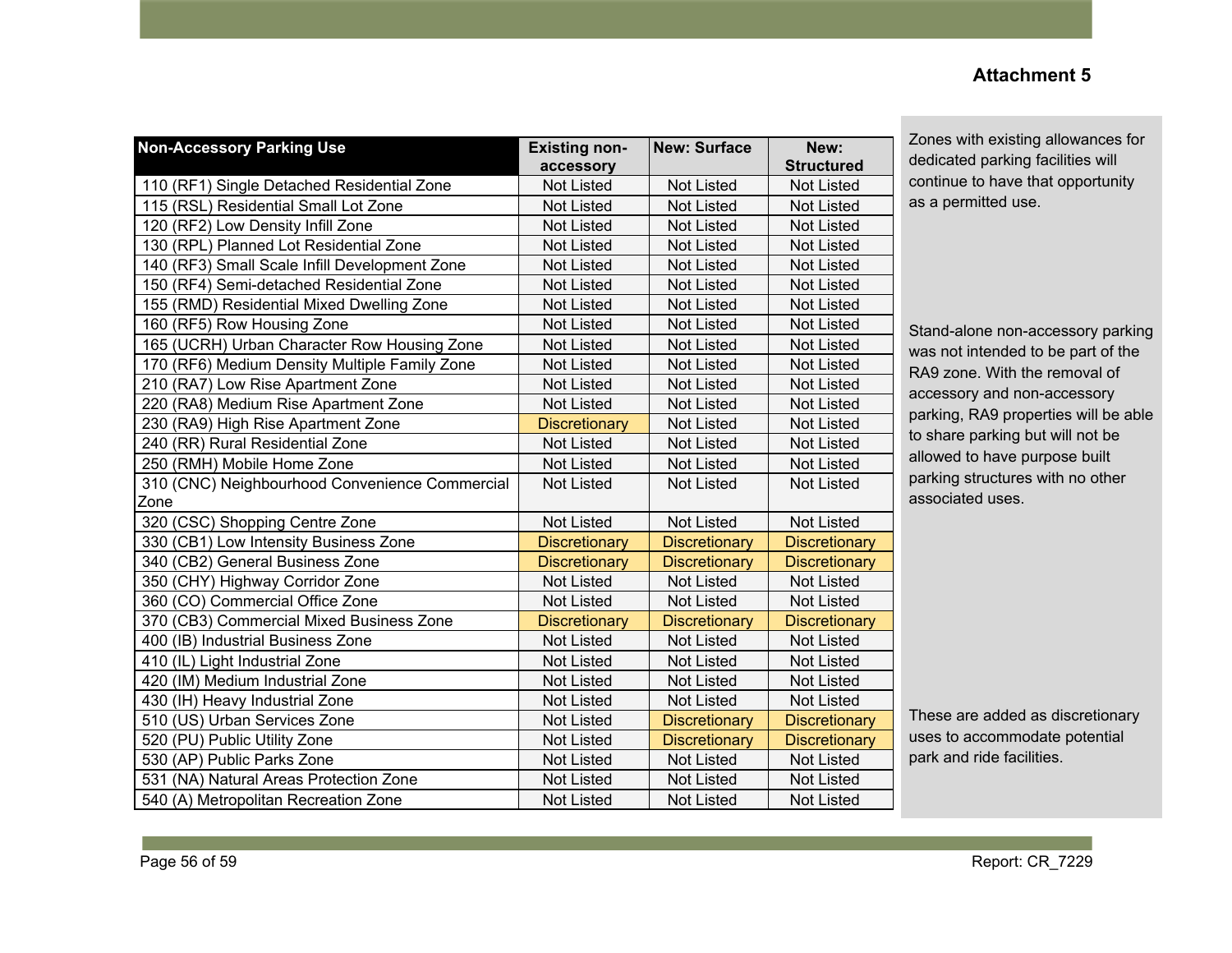| 541 (AN) River Valley Activity Node Zone             | <b>Not Listed</b>    | <b>Not Listed</b>    | <b>Not Listed</b>    |
|------------------------------------------------------|----------------------|----------------------|----------------------|
| 541 (AN) River Valley Activity Node Zone             | <b>Not Listed</b>    | <b>Not Listed</b>    | Not Listed           |
| Appendix I - Fort Edmonton Park                      |                      |                      |                      |
| 550 (MA) Municipal Airport Zone                      | <b>Not Listed</b>    | <b>Not Listed</b>    | <b>Not Listed</b>    |
| 551 (MA1) Municipal Airport Airfield Zone            | Permitted            | Permitted            | Permitted            |
| 552 (MA2) Municipal Airport Business Industrial Zone | Permitted            | Permitted            | Permitted            |
| 553 (MA3) Municipal Airport General Business Zone    | <b>Discretionary</b> | <b>Discretionary</b> | <b>Discretionary</b> |
| 560 (AJ) Alternative Jurisdiction Zone               | <b>Not Listed</b>    | <b>Not Listed</b>    | <b>Not Listed</b>    |
| 570 (CS1) Community Services 1 Zone                  | <b>Not Listed</b>    | <b>Not Listed</b>    | <b>Not Listed</b>    |
| 571 (CS2) Community Services 2 Zone                  | <b>Not Listed</b>    | <b>Not Listed</b>    | <b>Not Listed</b>    |
| 572 (CS3) Community Services 3 Zone                  | <b>Not Listed</b>    | <b>Not Listed</b>    | <b>Not Listed</b>    |
| 573 (CS4) Community Services 4 Zone                  | <b>Not Listed</b>    | <b>Not Listed</b>    | <b>Not Listed</b>    |
| 574 (UI) Urban Institutional Zone                    | <b>Discretionary</b> | <b>Discretionary</b> | <b>Discretionary</b> |
| 610 (AG) Agricultural Zone                           | <b>Not Listed</b>    | <b>Not Listed</b>    | <b>Not Listed</b>    |
| 620 (AGU) Urban Reserve Zone                         | <b>Not Listed</b>    | <b>Not Listed</b>    | <b>Not Listed</b>    |
| 630 (AGI) Industrial Reserve Zone                    | <b>Not Listed</b>    | <b>Not Listed</b>    | <b>Not Listed</b>    |
| 910.5 (CCA) Core Commercial Arts Zone                | <b>Discretionary</b> | <b>Not Listed</b>    | <b>Discretionary</b> |
| 910.6 (CMU) Commercial Mixed Use Zone                | <b>Discretionary</b> | <b>Not Listed</b>    | <b>Discretionary</b> |
| 910.7 (HA) Heritage Area Zone                        | <b>Discretionary</b> | <b>Not Listed</b>    | <b>Discretionary</b> |
| 910.8 (HDR) High Density Residential Zone            | <b>Not Listed</b>    | <b>Not Listed</b>    | <b>Not Listed</b>    |
| 910.9 (JAMSC) Jasper Avenue Main Street              | <b>Discretionary</b> | <b>Not Listed</b>    | <b>Discretionary</b> |
| Commercial Zone                                      |                      |                      |                      |
| 910.10 (RMU) Residential Mixed Use Zone              | Not Listed           | <b>Not Listed</b>    | Not Listed           |
| 910.11 (UW) Urban Warehouse Zone                     | <b>Discretionary</b> | <b>Not Listed</b>    | <b>Discretionary</b> |
| 910.12 (AED) Arena & Entertainment District Zone     | <b>Discretionary</b> | <b>Not Listed</b>    | <b>Discretionary</b> |
| 920.4 (RPLt) Terwillegar Planned Lot Residential     | <b>Not Listed</b>    | <b>Not Listed</b>    | <b>Not Listed</b>    |
| Zone                                                 |                      |                      |                      |
| 920.5 (RF4t) Terwillegar Semi-detached Residential   | <b>Not Listed</b>    | <b>Not Listed</b>    | <b>Not Listed</b>    |
| Zone                                                 |                      |                      |                      |
| 920.6 (RF5t) Terwillegar Row Housing Zone            | <b>Not Listed</b>    | <b>Not Listed</b>    | <b>Not Listed</b>    |
| 920.8 (TSDR) Terwillegar Single Detached             | <b>Not Listed</b>    | <b>Not Listed</b>    | <b>Not Listed</b>    |
| Residential                                          |                      |                      |                      |
| 920.9 (TSLR) Terwillegar Small Lot Residential Zone  | <b>Not Listed</b>    | <b>Not Listed</b>    | <b>Not Listed</b>    |
| 920.10 (TMU) Terwillegar Mixed Use Zone              | <b>Not Listed</b>    | <b>Not Listed</b>    | <b>Not Listed</b>    |
| 930.4 (EIB) Ellerslie Industrial Business            | Not Listed           | Not Listed           | Not Listed           |
| 930.5 (EIM) Ellerslie Medium Industrial Zone         | <b>Not Listed</b>    | <b>Not Listed</b>    | <b>Not Listed</b>    |

Surface parking lots are not supported in the Downtown Special Area. Not adding "Parking Facilities - surface" will prevent new surface lots from being created and make existing surface lots non-conforming..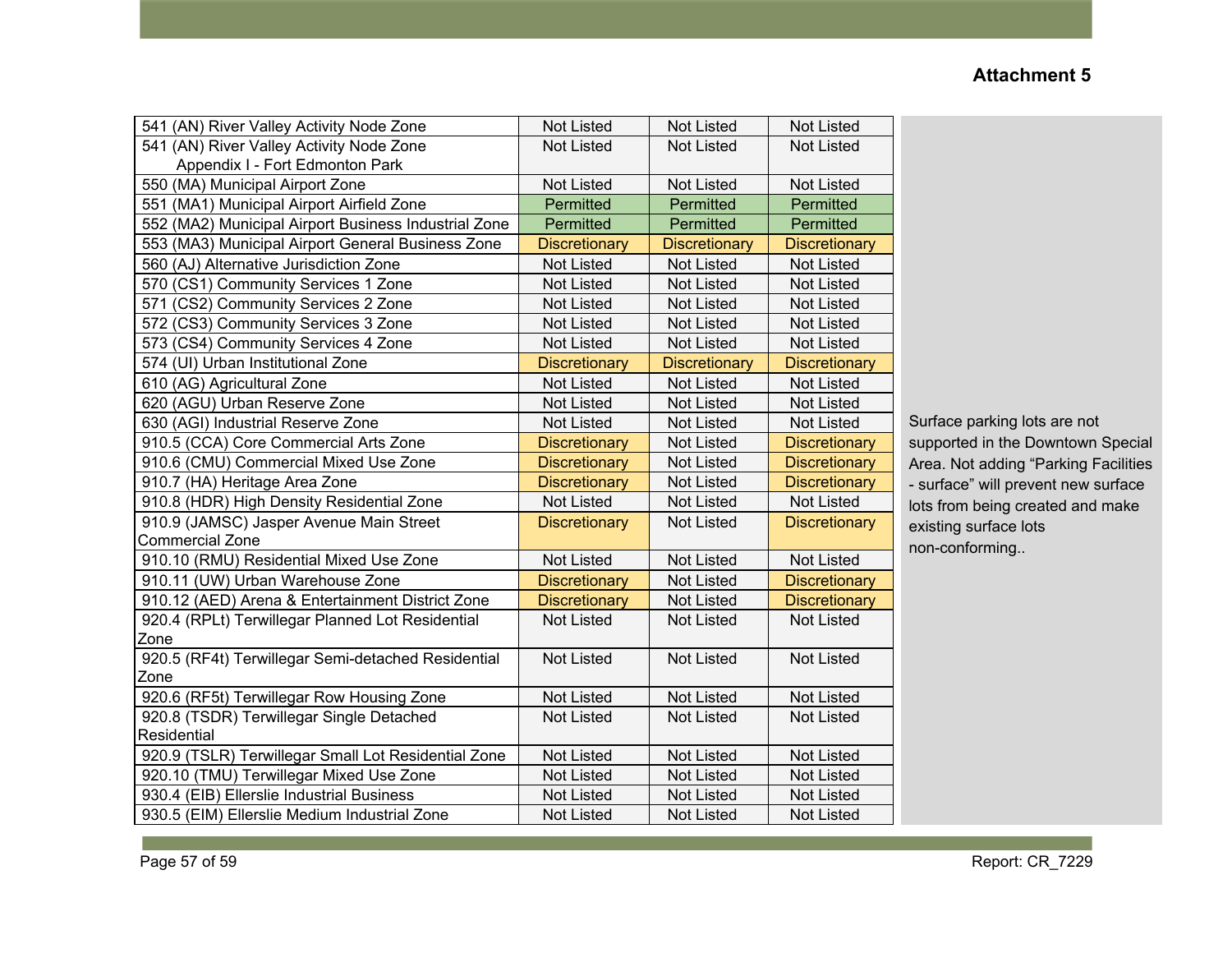| 940.5 (GLD) Griesbach Low Density Residential Zone | <b>Not Listed</b>    | <b>Not Listed</b>    | <b>Not Listed</b>    |
|----------------------------------------------------|----------------------|----------------------|----------------------|
| 940.6 (GVC) Griesbach Village Centre Zone          | <b>Discretionary</b> | <b>Discretionary</b> | <b>Discretionary</b> |
| 940.7 (RF5g) Griesbach Row Housing Zone            | <b>Not Listed</b>    | <b>Not Listed</b>    | <b>Not Listed</b>    |
| 940.8 (RA7g) Griesbach Low Rise Apartment Zone     | Not Listed           | <b>Not Listed</b>    | <b>Not Listed</b>    |
| 940.9 (GLG) Griesbach Low Density Residential with | <b>Not Listed</b>    | <b>Not Listed</b>    | <b>Not Listed</b>    |
| Garage Suites Zone                                 |                      |                      |                      |
| 950.4 (CCHD) Clareview Campus High Density         | <b>Not Listed</b>    | <b>Not Listed</b>    | <b>Not Listed</b>    |
| Residential Zone                                   |                      |                      |                      |
| 950.5 (CCMD) Clareview Campus Medium Density       | Not Listed           | <b>Not Listed</b>    | <b>Not Listed</b>    |
| <b>Residential Zone</b>                            |                      |                      |                      |
| 950.6 (CCLD) Clareview Campus Low Density          | <b>Not Listed</b>    | <b>Not Listed</b>    | <b>Not Listed</b>    |
| <b>Residential Zone</b>                            |                      |                      |                      |
| 950.7 (CCSF) Clareview Campus Single Family        | Not Listed           | <b>Not Listed</b>    | <b>Not Listed</b>    |
| <b>Residential Zone</b>                            |                      |                      |                      |
| 950.8 (CCNC) Clareview Campus Neighbourhood        | <b>Not Listed</b>    | <b>Not Listed</b>    | <b>Not Listed</b>    |
| <b>Commercial Zone</b>                             |                      |                      |                      |
| 960.4 (RA7a) Ambleside Low-Rise Apartment Zone     | <b>Not Listed</b>    | <b>Not Listed</b>    | <b>Not Listed</b>    |
| 960.5 (CSCa) Ambleside Shopping Centre Zone        | Not Listed           | <b>Not Listed</b>    | <b>Not Listed</b>    |
| 960.6 (UVCa) Ambleside Urban Village Commercial    | Permitted            | Permitted            | Permitted            |
| Zone                                               |                      |                      |                      |
| 970.6 (EETB) Edmonton Energy and Technology        | <b>Not Listed</b>    | <b>Not Listed</b>    | <b>Not Listed</b>    |
| Park Business Park Zone                            |                      |                      |                      |
| 970.7 (EETC) Edmonton Energy and Technology        | <b>Not Listed</b>    | <b>Not Listed</b>    | <b>Not Listed</b>    |
| Park Chemical Cluster Zone                         |                      |                      |                      |
| 970.8 (EETL) Edmonton Energy and Technology        | <b>Not Listed</b>    | <b>Not Listed</b>    | <b>Not Listed</b>    |
| Park Logistics Zone                                |                      |                      |                      |
| 970.9 (EETM) Edmonton Energy and Technology        | <b>Not Listed</b>    | <b>Not Listed</b>    | <b>Not Listed</b>    |
| Park Manufacturing Zone                            |                      |                      |                      |
| 970.10 (EETR) Edmonton Energy and Technology       | <b>Not Listed</b>    | <b>Not Listed</b>    | <b>Not Listed</b>    |
| Park Industrial Reserve Zone                       |                      |                      |                      |
| 980 (HVLD) Heritage Valley Low Density Zone        | <b>Not Listed</b>    | <b>Not Listed</b>    | <b>Not Listed</b>    |
| 990.4 (TC-C) Heritage Valley Town Centre           | <b>Not Listed</b>    | <b>Not Listed</b>    | <b>Not Listed</b>    |
| <b>Commercial Zone</b>                             |                      |                      |                      |
| 995 (GHLD) Special Area Graydon Hill Low Density   | <b>Not Listed</b>    | <b>Not Listed</b>    | <b>Not Listed</b>    |
| <b>Residential Zone</b>                            |                      |                      |                      |
| 997.7 (BP) Blatchford Parks Zone                   | <b>Not Listed</b>    | <b>Not Listed</b>    | <b>Not Listed</b>    |